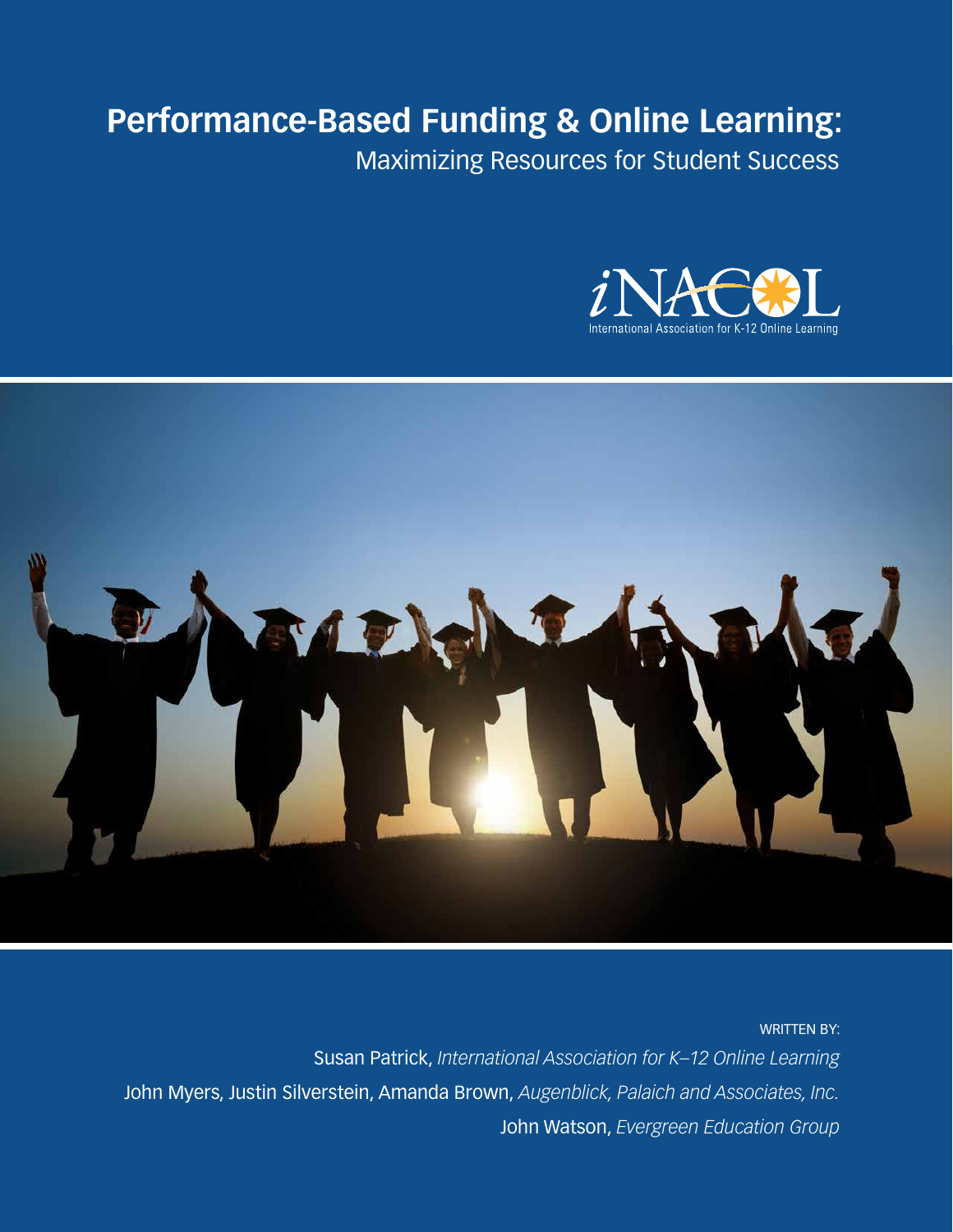#### **MARCH 2015**

# **Performance-Based Funding & Online Learning:**

Maximizing Resources for Student Success

*WRITTEN BY:*

Susan Patrick *International Association for K–12 Online Learning* John Myers, Justin Silverstein, Amanda Brown *Augenblick, Palaich and Associates, Inc.* John Watson

*Evergreen Education Group*



This report is based on research funded by the Bill & Melinda Gates Foundation. The findings and conclusions contained within are those of the authors and do not necessarily reflect positions or policies of the funder.



The mission of the International Association for K–12 Online Learning (iNACOL) is to ensure all students have access to a world-class education and quality blended and online learning opportunities that prepare them for a lifetime of success. iNACOL is a non-profit organization focused on research; developing policy for student-centered education to ensure equity and access; developing quality standards for emerging learning models using online, blended, and competency-based education; and supporting the ongoing professional development of classroom, school, district and state leaders for new learning models. **Learn more at [www.inacol.org.](http://www.inacol.org)**



*iNACOL, The International Association for K–12 Online Learning, http://www.inacol.org/* *Please refer to this paper as Patrick, S., Myers, J., Silverstein, J., Brown, A., Watson, J., Performance-based Funding & Online Learning: Maximizing Resources for Student Success, International Association for K–12 Online Learning, 2015. Content in this report is licensed under a Creative Commons Attribution 4.0 International license.*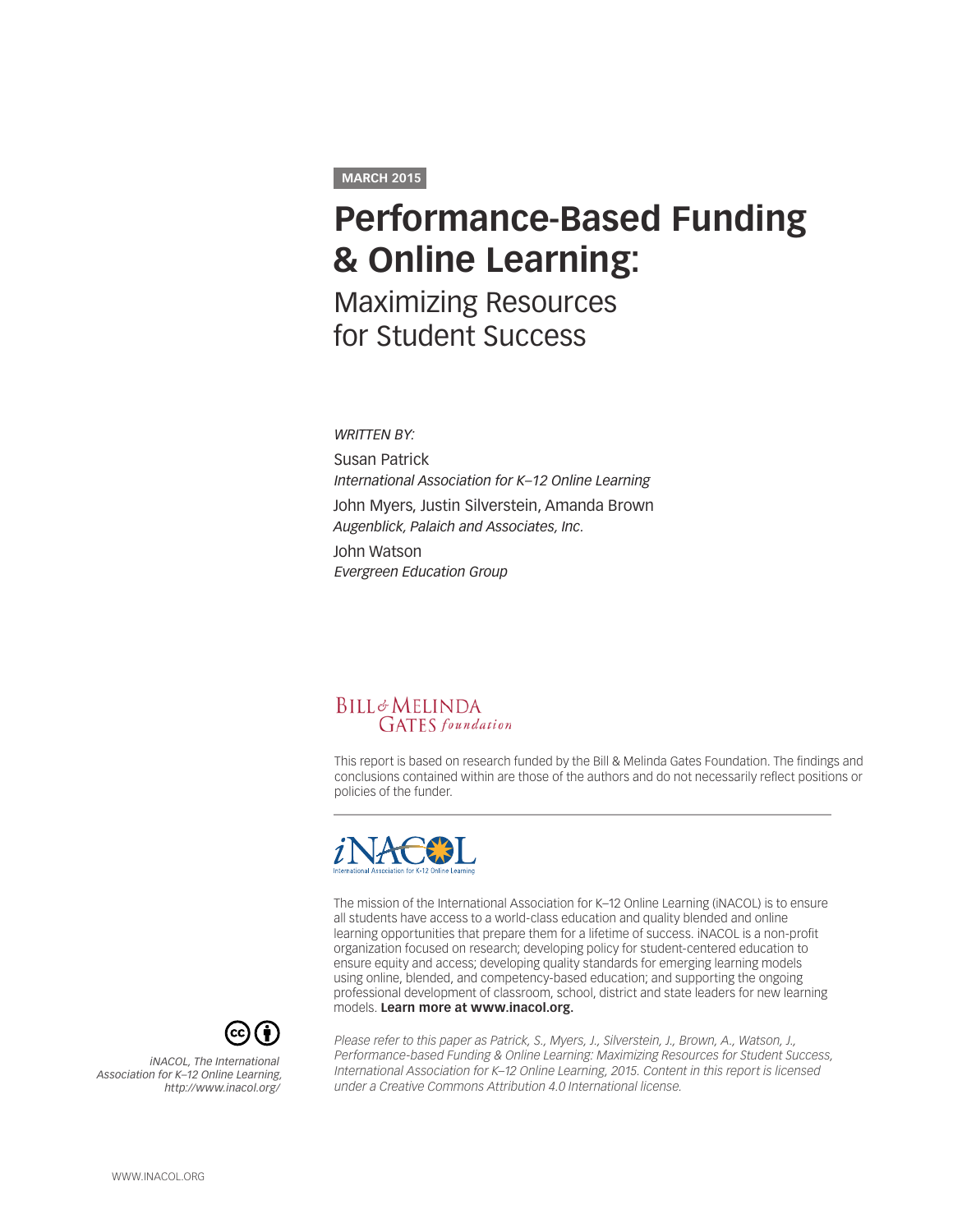### Acknowledgments

This paper would not have happened without the insights and wisdom from leading practitioners, providers, thought leaders and policy makers across the field of K–12 online learning. Although five authors are listed, the insights in this paper are an accumulation of the knowledge and creativity of the experts who convened to discuss performance-based funding models. We are tremendously grateful to all of them, including:

**Emily Andersen,** *Mountain Heights Academy, UT* 

**Amy Anderson,** *Donnell-Kay Foundation*

**John Bailey,** *Digital Learning Now!*

**Chris Bleak,** *Utah Association of Public Charter Schools*

**Ken Bradford,** *Louisiana Department of Education*

**Natalie Brown,** *Branson Online, CO*

**Kyle Cote,** *Virtual Learning Academy Charter School, NH*

**Senator Richard Crandall** *(former Arizona Senate Education Chair)*

**Damian Creamer,** *Primavera Online High School, AZ* 

**Mark Fermanich,** *Oregon State University*

**Betheny Gross,** *Center for Reinventing Public Education*

**Aimee Guidera,** *Data Quality Campaign*

**Bryan Hassell,** *Public Impact* 

**Dr. Kim Hunter-Reed,** *HCM Strategists*

**Charles Hyde,** *Riverside Unified School District, CA* 

**John Jacobs,** *Wisconsin eSchool Network, WI*

**Robbie Jameson,** *Michigan State Budget Office*

**Kenneth Kapphahn,** *California Legislative Analyst's Office*

**Kathryn Knox,** *K12 Inc., Colorado Virtual Academy, CO*

**Will Krebs,** *Florida Department of Education* 

**Pat Laystrom,** *Connections Education*

**Kelly McAllister,** *Riverside Unified School District, CA*

**Tom Melcher,** *Minnesota Department of Education*

**Larry Miller,** *Center for Reinventing Public Education*

**David Myers,** *Michigan Virtual University, MI*

**Christina Narayan,** *Branson Online, CO*

**Ted Ochs,** *Connections Education*

**Rita Perez,** *Pennsylvania Department of Education*

**Scott Prescott,** *Virtual Learning Academy Charter School, NH*

**Sally Roberts,** *Florida Department of Education*

**Marjorie Rofel,** *Connections Education, MD*

**Marguerite Roza,** *Center for Reinventing Public Education*

**Peter Ruddell,** *Wiener Associates & Oxford Foundation*

**Holly Sagues,** *Florida Virtual Schoo***l** 

**Andy Scantland,** *Advanced Academics, CO*

**Mike Smart,** *Northern Star Online, MN*

**Martha Snyder,** *HCM Strategists*

**Jon Voss,** *Northern Star online, MN*

**Dave Wells,** *eCADEMY, Albuquerque, NM*

We would also like to thank Julie Young, former CEO of Florida Virtual School (FLVS), who pioneered performance-based funding on successful completion of online courses. Without the success of FLVS in aligning funding to student learning outcomes, it is likely this topic would not be such a persistent issue in education today. We would like to give our deep thanks to Steve Kossakoski at the New Hampshire Virtual Learning Academy Charter School (VLACS) for working on designing and implementing the first performance-based funding model where students who demonstrate mastery of competency in units trigger funding in increments—at a smaller unit than the course—based on competency development and unit mastery. This is likely the most advanced model in the field of K–12 education—for a program to earn funding only as students learn and show evidence of competency development. Thanks to Karen Johnson in Minnesota for her work in online learning and performance-based funding models, as well as quality assurance.

We would like to thank Allison Powell, Vice President at iNACOL, and Matthew Wicks (formerly of iNACOL) for their work over more than a decade in providing deep expertise from researching to presenting policy makers with detailed information on online learning funding models. We would like to thank Maria Worthen at iNACOL for continuing to lead the work in the Center for Policy Advocacy. We are grateful to Scott Benson and Michael Horn who dedicated incredible time and energy to provide detailed analysis and feedback on improving the paper and a refreshing intellectual fervor in testing these ideas. Finally, we'd like to thank Matthew Joseph for his support and the generous funding to conduct the research. We are grateful for his insights, continued guidance and partnership throughout the process to improve this project at every stage.

Working together, Augenblick, Palaich, and Associates, Evergreen Education and iNACOL have all been incredibly collaborative and supportive partners. We would also like to thank all of the state policy makers who are interested in this important topic and developing new models based on performance-based funding.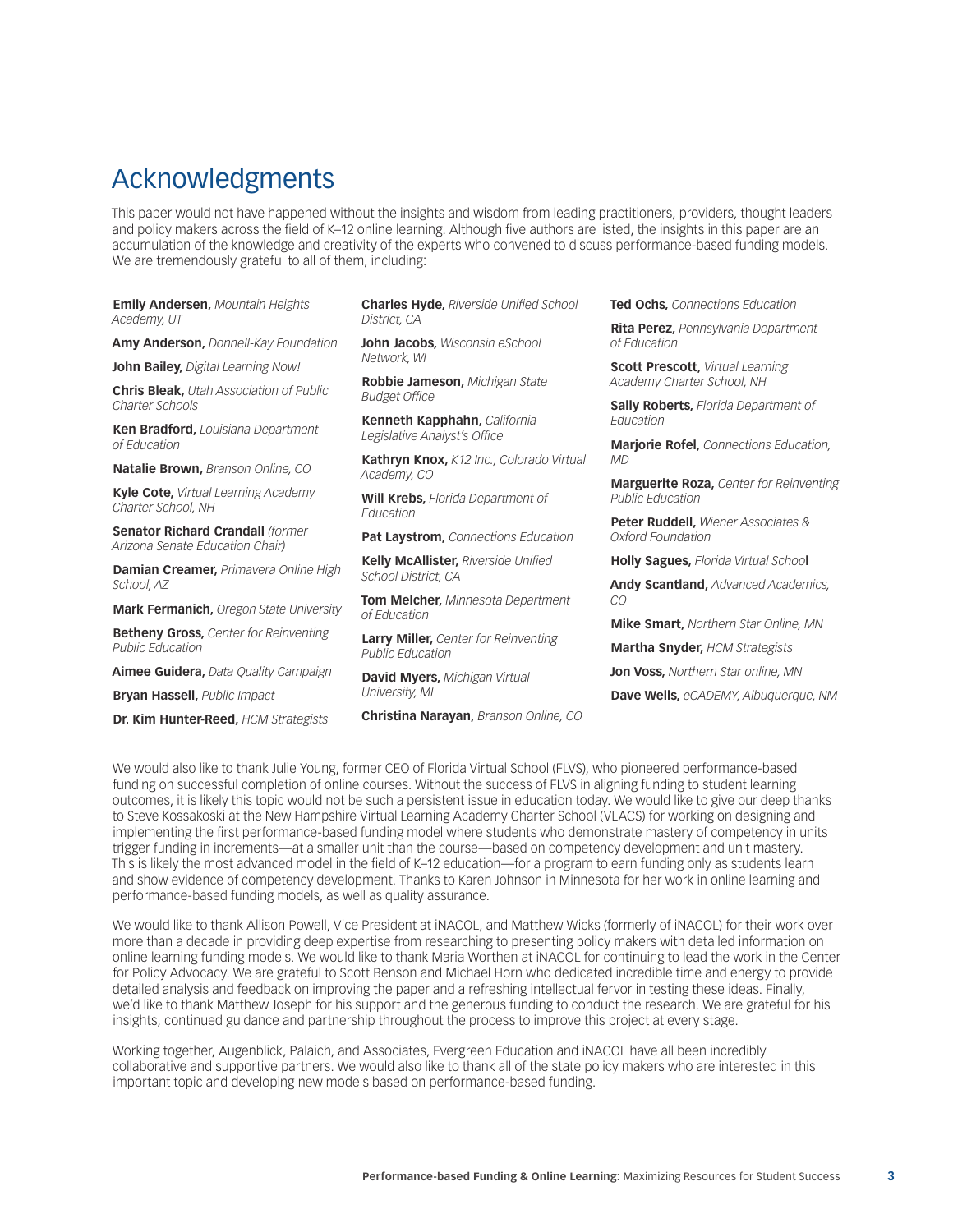# Table of Contents

| <b>EXECUTIVE SUMMARY</b>                                                                       | 5              |
|------------------------------------------------------------------------------------------------|----------------|
| <b>INACOL'S VISION FOR PERFORMANCE-BASED FUNDING</b><br>L.                                     | $\overline{7}$ |
| <b>II. ONLINE LEARNING FUNDING MODELS</b>                                                      | 16             |
| III. COSTS OF ONLINE SCHOOLS AND COURSES                                                       | 26             |
| IV. GUIDING PRINCIPLES OF A PERFORMANCE-BASED<br><b>FUNDING MODEL</b>                          | 30             |
| V. RECOMMENDATIONS FOR POLICY MAKERS:<br><b>IMPLEMENTING A PERFORMANCE-BASED FUNDING MODEL</b> | 32             |
| <b>VI. MOVING FORWARD</b>                                                                      | 34             |
| <b>APPENDICES</b>                                                                              |                |
| Appendix A                                                                                     | 35             |
| Appendix B                                                                                     | 36             |
| Appendix C                                                                                     | 49             |
| Appendix D                                                                                     | 50             |
| Appendix E                                                                                     | 51             |
| Appendix F                                                                                     | 52             |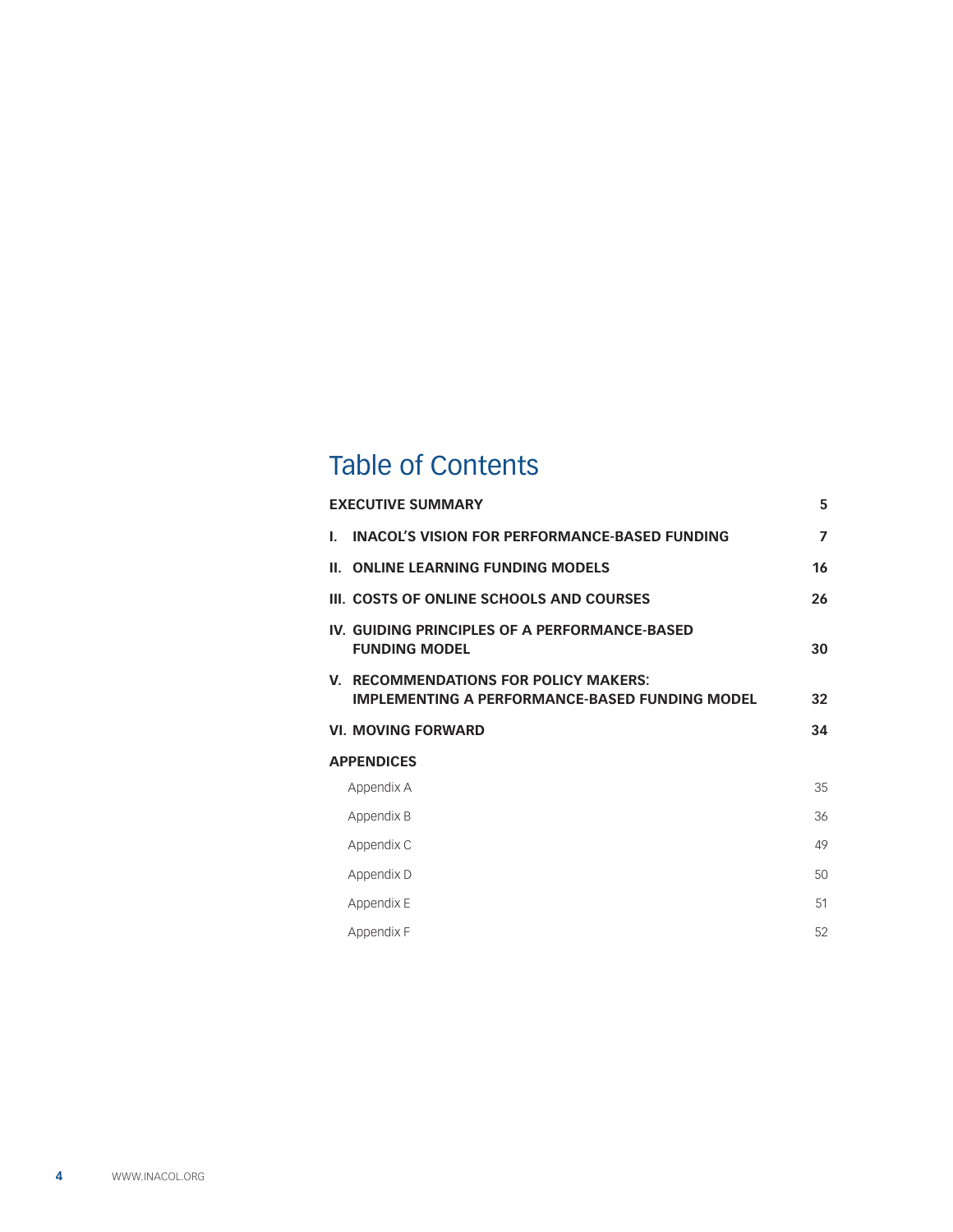# <span id="page-4-0"></span>Executive Summary

#### **The focus of this report is on performance-based funding in online learning programs.**

There is a new conversation taking place in public education on creating systemic incentives through school finance to encourage schools to innovate and be rewarded for positive student outcomes and performance. What if education funding was not based on seat-time, but on rewarding student performance? Performance-based funding is a term that captures this new concept.

*Performance-based funding is a school finance model that links funding for public education programs with measurable student performance outcomes.* 

#### **Definition:**

**Performance-based funding** is a school finance model that links funding for public education programs with measurable student performance outcomes.

Performance-based funding means that funding is tied to an outcome—a policy outcome. In higher education, institutions seek outcomes tied to degree completion. In K–12 education, the performance-based funding outcomes have historically been tied to course completion (as the outcome).

Performance-based funding emerged first as an education finance policy to fund online course providers, but it is quickly spreading. States with performance-based funding policies include:

- • **Florida** All online courses have performance-based funding based on a student's successful completion of a course. In the future, the payments will be tied to successful assessments on end-of-course (EOC) exams required to earn a standard diploma (as they are available). There is performance-based funding policy for both brick-and-mortar and virtual schools with EOC implementation.
- **Minnesota** Supplemental online courses have performance-based funding based on successful course completion; 88% of per course funding goes to the provider, and up to 12% to the enrolling district or charter school.
- • **New Hampshire** The Virtual Learning Academy Charter School (VLACS) has performance-based funding on successful competency and course completion for both full-time and supplemental enrollments. VLACS serves as the statewide online learning program. In our study, VLACS' funding model is among the best examples of performance funding anywhere in the country because VLACS has established competency milestones within courses, and plans to generate funding based on smaller units, rather than course completion. Student learning is defined and measured on attainment of those milestones based on mastery of competencies and standards.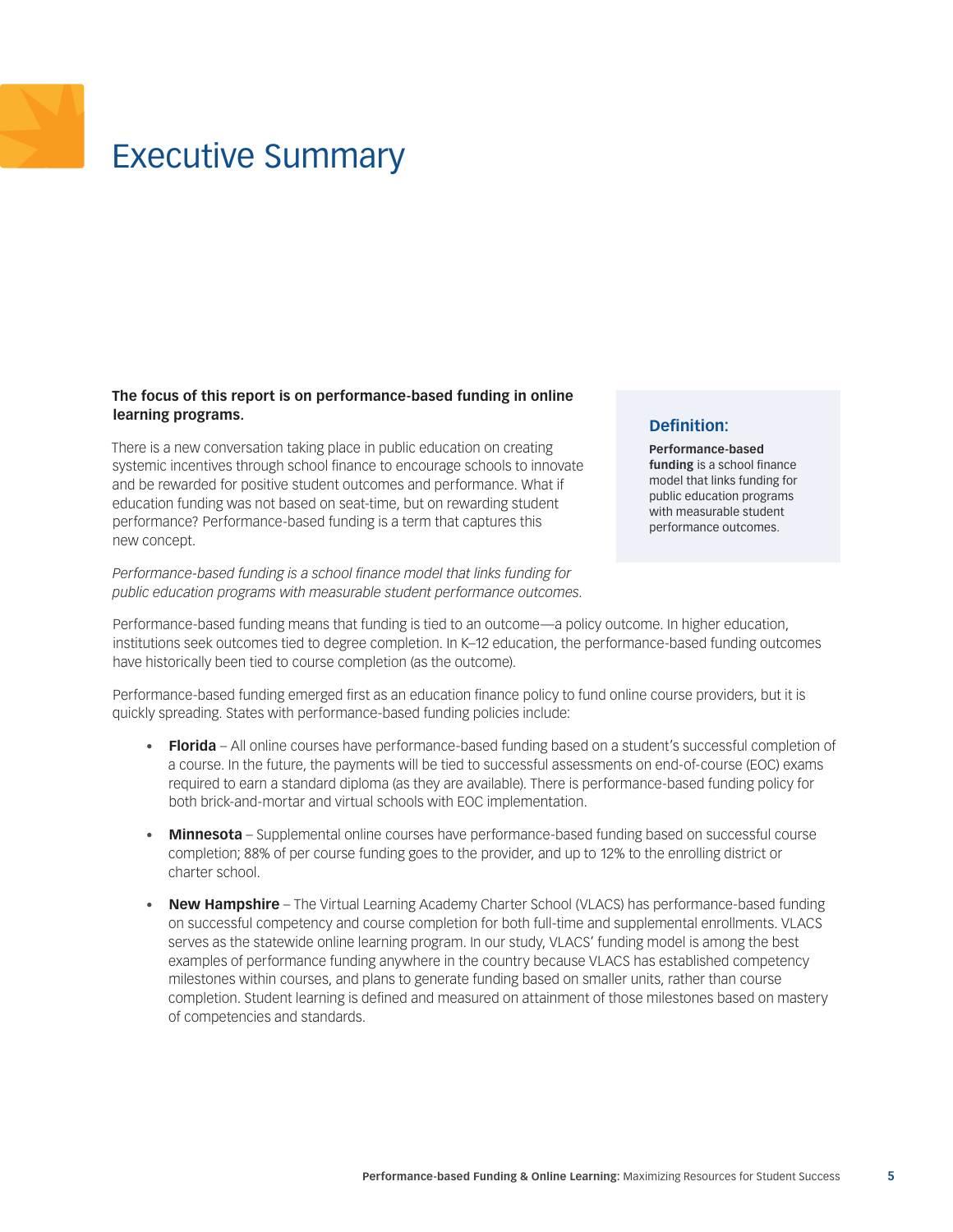It is important to consider performancebased funding as a multi-step policy evolution from course completion to competency development.

As students successfully develop competencies and complete courses, they would trigger payment and performance-based funding incentives. It is important to protect quality and ensure student performance outcomes are validated through independent assessments and/or end-of-course exams.<sup>1</sup>

Other findings from the school finance adequacy study conducted by Augenblick, Palaich, and Associates for costs of online learning include:

- Calculated cost of a supplemental online course: \$600/semester; and
- Base funding levels should be adequate to ensure equity in all funding models and weighted to serve students with special needs.

As interest in online courses grows, many states are looking for guidance regarding costs, models and performance-based funding policies.

The concept of performance-based funding is fairly straightforward—reward public education programs based on measurable student learning performance outcomes including course completion and competency development. It is also important to consider performance-based funding as a multi-step policy evolution from course completion to competency development. It is important to understand the idea that course completion-based funding is a step towards performance-based funding but is not the same as competency-based funding.

We do realize the topic of performance-based funding models is larger than online learning. Ideally, the models described for online courses and online learning will help inform the entire field of K–12 education on how a future with performance-based funding would work to incentivize increased student performance and performance-based education systems, and ensure adequacy and equity. The research in this report is focused on online learning to focus on the issues of equity and adequacy of funding in the context of performance-based funding models.

<sup>1</sup> Performance-based funding should not be confused with the concept of competency-based education. Performance-based funding is a funding formula to reward a defined policy outcome. Competency-based education is a redesign of the education system around students advancing upon demonstrated mastery. While future funding models to reward competency development quickly point to the vision of a performance-based funding model, policy makers should take care to be explicit about the disparate concepts of funding for specific policy outcomes (*performance-based funding*) and the difference between referring to an education model built on mastery (*competency-based education*); these should not be confused in the field of K–12 education.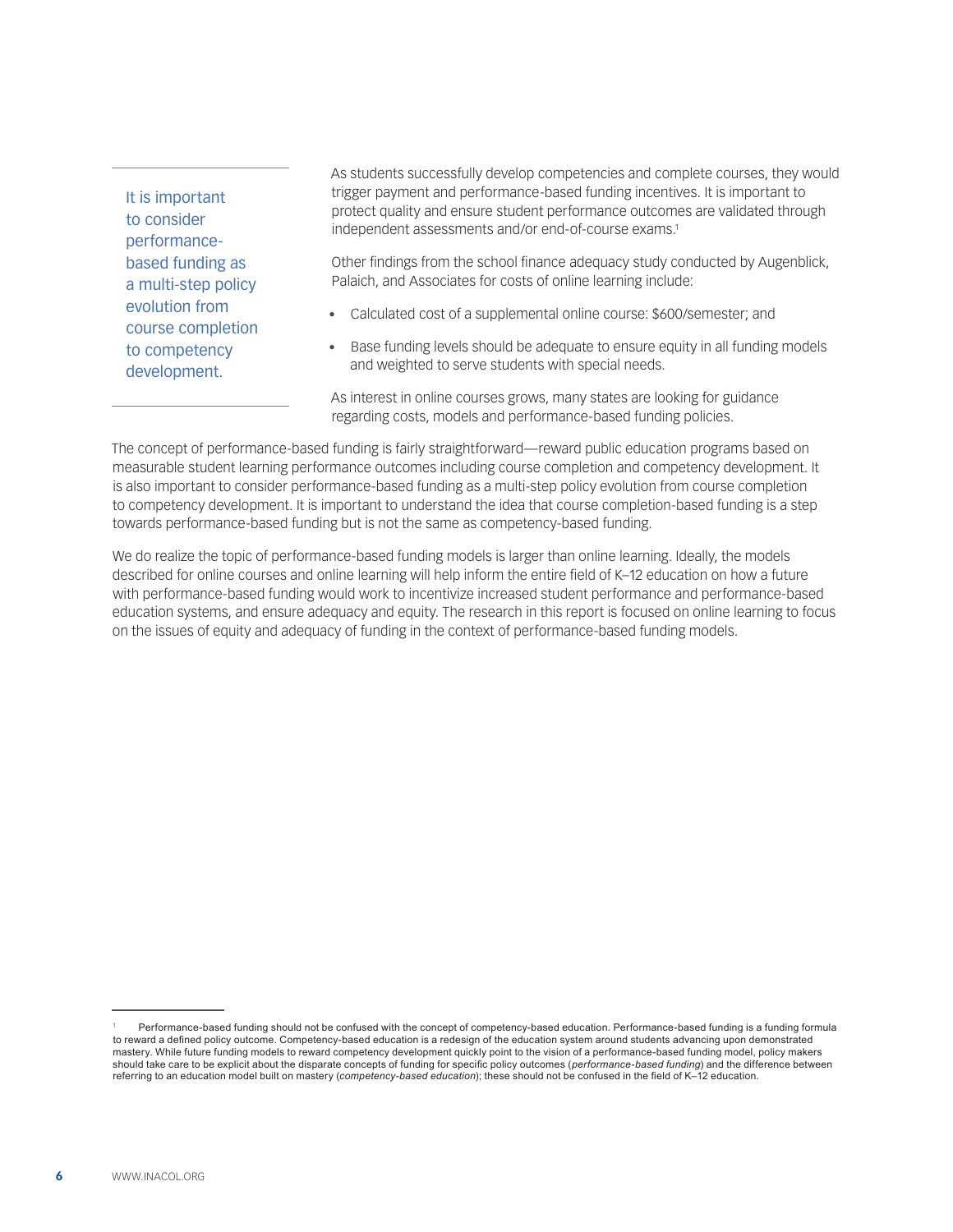# <span id="page-6-0"></span>**I.** iNACOL's Vision for Performance-Based Funding

# **Introduction**

*What if schools, our educational service providers, were rewarded via performance-based funding based on improved outcomes in student learning gains?* 

If access to online learning expands without ensuring that the models available to students are effective, the field may grow, but it is unlikely that it will achieve the improved educational outcomes we seek. Having expanded, the field will also be difficult to re-shape—once low-quality models are in place, it will be difficult to improve their effectiveness or replace them with more effective courses and content.

To avoid this scenario, it is essential that the field differentiate between high- and low-quality options for students. High-quality, effective courses and content must be recognized as such, become more available to students, and receive the funding they need to thrive. Similarly, lower-quality, *less* effective courses must be identified, and made less available to students and *less* able to receive the funding necessary to continue. Only then will the field of online learning achieve its full potential.

The most powerful lever available to differentiate between high-quality, effective models and lower-quality, less effective models is the state policy that regulates student access to, and funding for, online courses. Though districts play an important role in selecting the online options available to their students, the market for online learning models is significantly influenced by state policy. The ideal future state policy set would award access and funding based on performance by including:

- • Accountability measures using evidence of student proficiency gains and student achievement as the measure of effectiveness, and eventually, authorization and funding only for courses and programs that are successful in developing student proficiency levels aligned to college- and career-ready standards and other state academic standards;
- • Access for all students to all approved providers' courses that meet these quality standards and measures; and
- • Funding that incentivizes effectiveness for courses that generate gains in student achievement (e.g., states pay bonuses to schools and districts when students achieve mastery at an advanced academic level or students realize large gains between pre- and post-course assessments).

Unfortunately, this ideal policy set is not yet feasible. The requisite independent end-of-course assessments across subjects and grade levels, pre- and post-testing on benchmarked college- and career-ready standards, assessments aligned to those standards, oversight, and data systems are not yet available. The majority of providers do not have the infrastructure needed to meet these requirements. Similarly, states and districts do not have the processes in place to hold providers accountable, and there are no systematic mechanisms within the field to demonstrate effectiveness (e.g., no industry certification process for quality courses).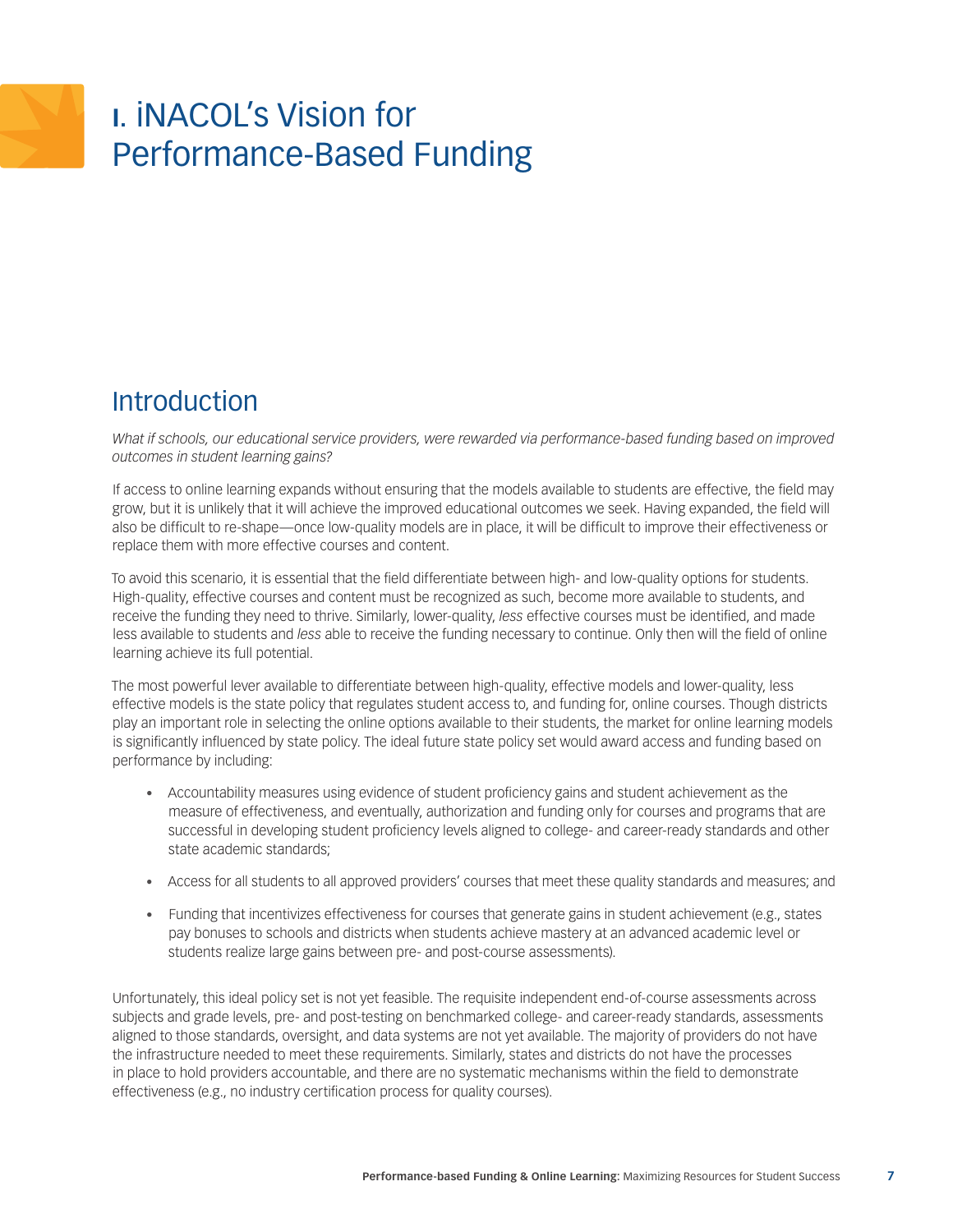However, the confluence of several events suggests that there is currently a unique window to make progress toward the policy set we seek. As interest in online courses grows, many states are looking for guidance regarding the policies they should put in place. With the advent of each state adopting college- and career-ready standards in English language arts and mathematics, educators are coalescing around the importance of college-readiness for all and are establishing clear sets of content, proficiency standards and aligned assessments. At the same time, new longitudinal data systems are increasing the importance and availability of student outcomes data.

In this context, the opportunity exists to establish the state policy sets required by launching a forward-looking, multi-staged evolution of policy. *This evolution would be guided by a policy framework in which access and funding are awarded based on performance. But the measures of performance would evolve over time, from the data that is available today toward the college-ready metrics we ultimately seek.* This also requires the development of trusted and independent, third-party "validating" end-of-course assessments as they become available to validate student proficiency per course, and by the field's growing capability to demonstrate effectiveness.

As assessments and data systems continue to evolve, policies can incentivize effectiveness even further by providing additional funding for growth and for the demonstration of achievement gains on benchmark assessments.

We believe this staged evolution of policy can and should begin now. By building upon the creation of standards and assessments already underway, this evolution gives states and providers a clear bridge from the current policy approach to that which we seek for the future. The environment created over time is such that the models that demonstrate outputs, then outcomes, then outcome gains will thrive. Those that fail to evolve and to perform will not.

### The Focus of this Report Is on Performance-Based Funding in Online Learning

Much of the field of K–12 online learning is based on the concept of personalized learning: students should move through courses, grade levels, and schools at a pace that is suited for them as individuals. It is not based on school calendars or other timing factors that are extrinsic to learning. Closely tied to this notion is the view that schools should be funded based on measures that are connected to demonstrated positive student outcomes, unlike the most common current funding model that is based on student attendance and seat time, and not linked to student learning.

Performance-based funding is a term that captures this new concept. Performance-based funding is being applied, in a few cases, to online schools and course providers, but not yet in a way that is widespread, robust, and demonstrably sustainable. Much of the funding for online schools, in many states, is separate from the funding stream that pays for the large majority of students in physical schools.

The need exists to fully understand and describe online learning funding models, levels, and costs of online schools and courses; to cross-correlate those findings with funding for students in traditional schools; and to develop a performance-based funding model that can be successfully applied to online schools and courses, and perhaps eventually to all charter schools and possibly even all physical schools.

Online learning may also be one of the truly transformative influences on all of education, because many online learning policy issues cannot be easily addressed without looking at education as a whole. Examples of these types of issues include:

- Funding based on educational attainment instead of seat time;
- Student progression based on outcomes instead of social promotion;
- Enhanced use of data throughout education;
- • Move to cross-curricular mastery of standards and competencies as benchmarks versus siloed completion of credits, course by course; and
- • More effective use of education's essential "human capital"—especially the development and deployment of excellent teachers.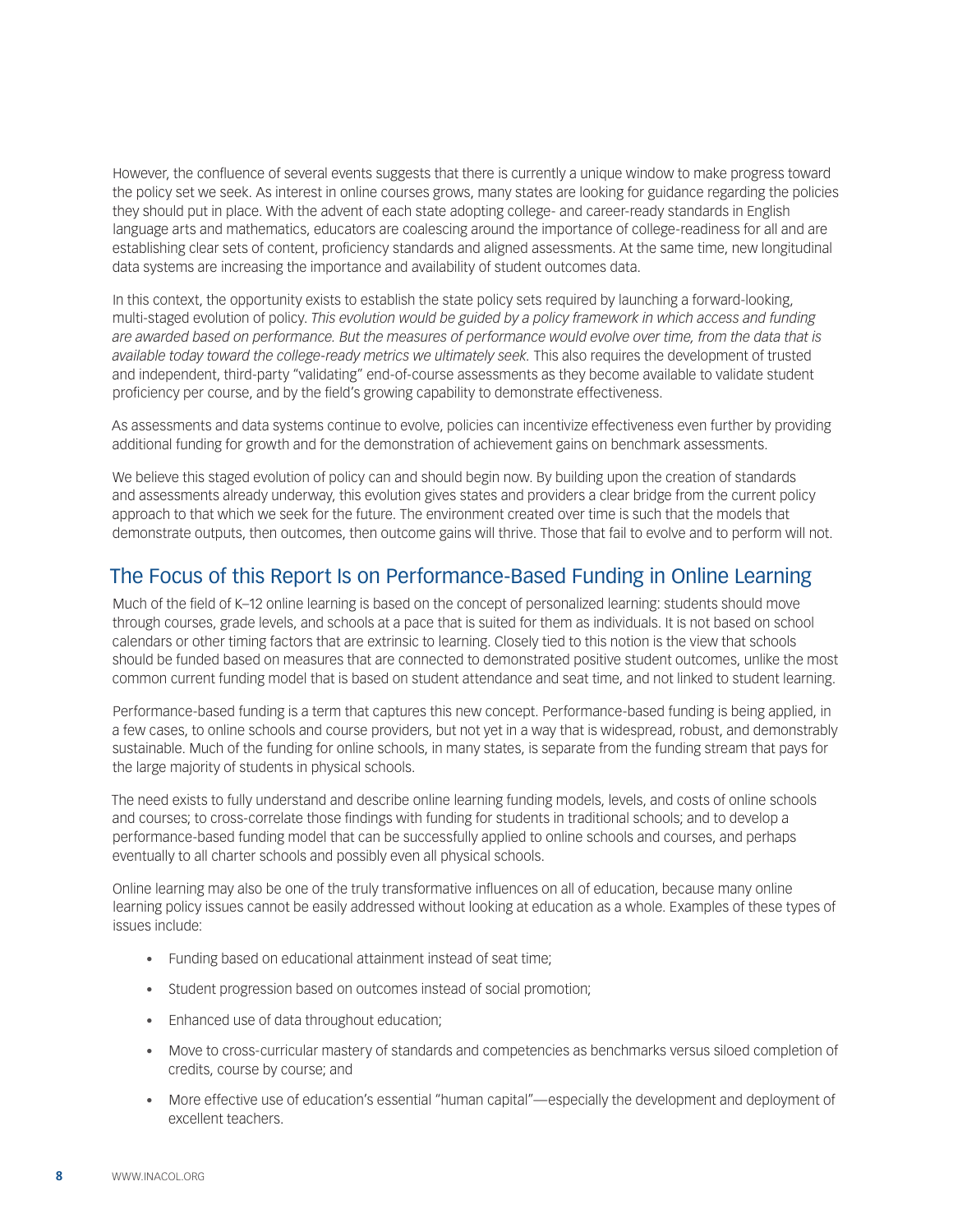Ideally, the continuing evolution of high-quality but diverse online learning programs, together with the development of thoughtful state policies, provides a laboratory to explore issues that benefit students in every learning environment.

The many intricate policy details and questions can be confusing, and certainly challenging to understand and explain. We have a simple litmus test for evaluating online learning policy. Good policy answers the following three key questions affirmatively:

- Does the policy hold promise for increasing student educational opportunities?
- Does the policy hold promise for improving student educational outcomes?
- Does the policy support equity?

If the answer to these questions is yes, the policy is likely to be beneficial.

Access and equity are major drivers of online education in public schools across America. How funding models provide student access to online courses can be very different from state to state, but our research suggests that funding models and levels require adequacy and quality control to ensure academic success and protect equity.

### Many U.S. Students Have Limited Access to Courses and Opportunities

The U.S. Department of Education reported consistently over the past decade that the biggest driver of online learning in K–12 education is providing access to teachers and courses "otherwise unavailable" to students. Queen and Lewis (2011) specified, "Sixty-four percent of school districts reported that providing courses not otherwise available at the school was the most important reason for offering online education."2

Imagine a high school student who does not have the opportunity to take all of the courses she needs to get into college. Today, for far too many young people, this is a sobering reality. Public schools around the country may lack the resources, staff, or demand to offer a full catalog of courses. According to recent data from the U.S. Department of Education, many students do not have access to all the courses that will prepare them for college and careers. Only 50% of U.S. high schools offer calculus; only 63% offer physics. Between 10% and 25% of high schools do not offer more than one of the core courses in the typical sequence of high school math and science education—such as Algebra I and II, geometry, biology, and chemistry. Minority students are disproportionately affected: a quarter of high schools with the highest percentage of black and Latino students do not offer Algebra II, and a third of these schools do not offer chemistry. This is related to the disproportionately low access that black and Latino students have to the very science, technology, engineering, and math (STEM) courses in high school they need as prerequisites to succeed in STEM majors in college. It is not acceptable.

The inconsistent availability of high-quality education options for students from different backgrounds and regions is a key civil rights issue, as low-income, rural, and minority students lack the opportunities of students in affluent areas. For example, in California, more than one million students attend high schools that do not physically offer the coursework for the A–G courses required for admission to the University of California system. Equity in educational opportunities is a key concern driving our analysis. Online courses are addressing this inequity in educational opportunity by providing high-quality opportunities to students regardless of where they live and what school they attend. Most importantly, online learning is an area of education where competency-based learning is taking hold rapidly, in which students advance upon mastery of content via personalized, real-time, data-driven learning pathways.

Queen, B., and Lewis, L. (2011). *Distance Education Courses for Public Elementary and Secondary School Students: 2009–10* (NCES 2012-008). U.S. Department of Education, National Center for Education Statistics. Washington, DC: Government Printing Office.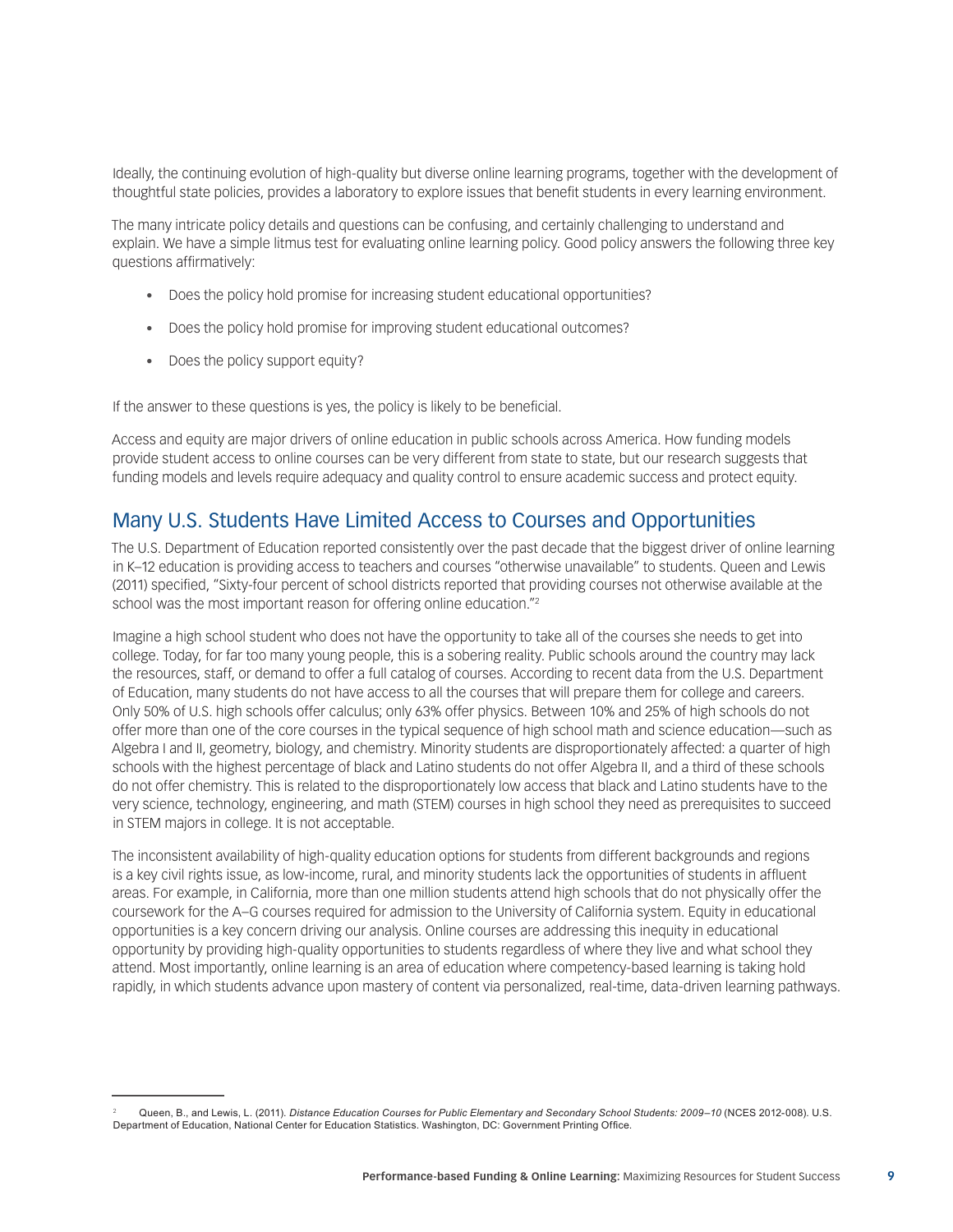### Online Learning is a Solution

From its advent, online learning has grown because of its potential to increase student access to innovative teachers personalizing learning and individualizing instruction, without the restrictive barriers of place and time. High-quality online learning opportunities can level the playing field for students, enabling individualized instruction that, until webbased instruction, has not been possible at scale. Online learning can provide (where state policy allows) every student access to every Advanced Placement class, upper level math and science class, and a wide variety of foreign language classes—all taught by expert teachers and very affordable. Online learning is about creating opportunities for quality, personalized learning for all students and empowering teachers and students with access to the teaching and learning environments that work best for them.

Online learning continues to grow rapidly every year, with K–12 online education programs and states reporting annual growth rates of 15–50%. Yet many state policies are woefully behind this rapid growth. One typical policy with wideranging implications, for instance, is the way in which funding is linked to student attendance. Most states predicate student counts on the idea that the student is in a physical classroom and can be counted in a census-like fashion. In the online world, students are most often not in a physical classroom, and therefore the very language of seat time to generate funding does not fit virtual learning, resulting in a lack of funding for online programs or the need to change accounting practices.

## A Vision of Performance-Based Funding

### Introduction to Performance-Based Funding: Incentivizing Outcomes

#### **Definition:**

**Performance-based funding** is a school finance model that links funding for public education programs with measurable student performance outcomes.

There is a new conversation taking place in public education on creating systemic incentives through school finance to encourage schools to innovate and become rewarded for increasing positive outcomes and student growth in learning. Policy makers are considering new finance formulas to fund programs for improving student performance. At the center of this debate is a heightened interest in the public good for rewarding positive student learning outcomes.

It is an important next frontier of education finance to better link spending to effectiveness for student outcomes. Today, public officials are thinking about productivity and understanding the relationship between resources, inputs, flow of funding and effectiveness for student learning outcomes.

There is a policy lever emerging in states known as performance-based funding. Performance-based funding is a school finance model that links funding for public education programs with measurable student performance outcomes. The drivers of performance-based funding models include shifting policy and funding from a focus on inputs to outcomes.

The vision of performance-based funding is to align incentives through funding to reward programs that have the most growth and student success based on student performance outcomes. What if education funding was not based on seat-time, but on rewarding student performance? What if supporting students to achieve at higher levels and accelerate student progress was rewarded—rather than simply having them show up and funding education based on attendance?

Conceptually, this is an important policy framework to consider—aligning performance-based funding and studentcentered learning with performance-based funding frameworks. Overarching policy goals include equity, closing the achievement gap, increasing student achievement for all students, creating incentives for maximizing individual student learning gains, inclusion and excellence. It would require a laser focus on equity, resources and adequacy of funding to provide needed supports for disadvantaged students.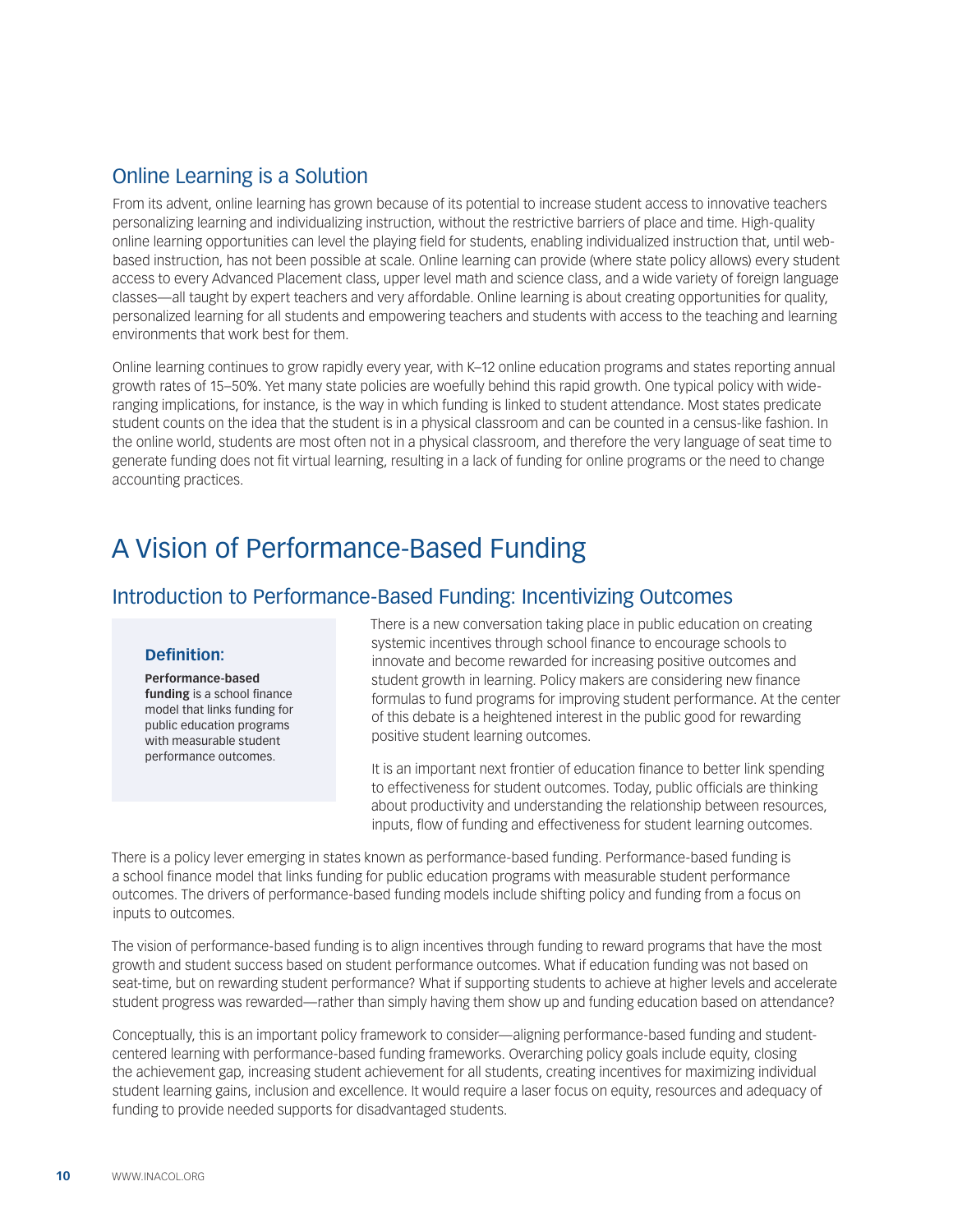### A Future Vision of Performance-Based Funding Systems Aligned to Transforming and Improving Education toward Student-Centered Learning

A student-centered education system would both support policies and enhance practices that foster personalized, student-centered learning. Core to this concept is an unwavering focus on improving student performance and creating incentives for education systems based on student outcomes and growth. Student-centered, performancebased systems are built on a simple concept—that students must demonstrate mastery of competencies through a *performance* before advancing to higher levels of learning.

Importantly, it would require education systems to be extremely student-centered; that is, the system would be centered on student needs including knowing exactly where every student is upon entry in a program, and then working to fill gaps in knowledge and support their learning by accelerating them and supporting students redesigning the education offerings and services by personalizing learning and maximizing each student's potential. This would result in realigning incentives around supporting student learning and redesigning supports to help address every student's needs.

If we are measuring outcomes constantly, we could set performance metrics focused on outcomes at a high bar for all students where each student accomplished at least one year or more of growth per year, and there would be incentives for helping students accomplish more learning per unit of time. Perhaps then we could foster an acceleration of closing the achievement gap, graduating students with a meaningful high school diploma on time, and bringing more students to college and career readiness, while rewarding the system for doing so.

This challenges our basic assumptions of education finance, where spending and accounting, based on simple time and attendance accounting, results in uneven student outcomes. There is significant research showing the lack of understanding of linkages of spending and successful outcomes.

A performance-based funding system also requires alignment with a data-driven performance-based education system with a constant focus on outcomes. Efforts must be redoubled to help ensure that all students are learning at high levels of rigor and are held to high standards. One could argue that you cannot have a performance-based funding system without adequate levels of base funding and weighted differentiated funding to bring strong supports and interventions to underserved students. Could we then discern that this performance-based education system is about more than a school's use of time, but the effective use of time to organize resources around each student's individual learning needs?

In an ideal world, for performance-based funding to work, there would need to be 10 elements implemented and aligned to performance-based systems of learning:

- 1. Consistent, high standards for all students with clearly articulated learning objectives and progressions, including the competencies on what a student needs to know and be able to do through a demonstrated student performance;
- 2. Quality assessments consisting of performance tasks and assessments, student performance evidence, with clear rubrics for teachers to assess learning at high levels of proficiency and deeper learning providing constant information on outcomes;
- 3. Student evidence of mastery through a demonstrated performance and an e-portfolio of student evidence;
- 4. Individual student performance profiles and maps to indicate progress on progressions and levels of mastery;
- 5. Data systems, task banks, and content management linked to e-portfolio systems to include the evidence of student learning;
- 6. Strong support systems for students and educators with adequacy of resources to provide robust student services around individual needs;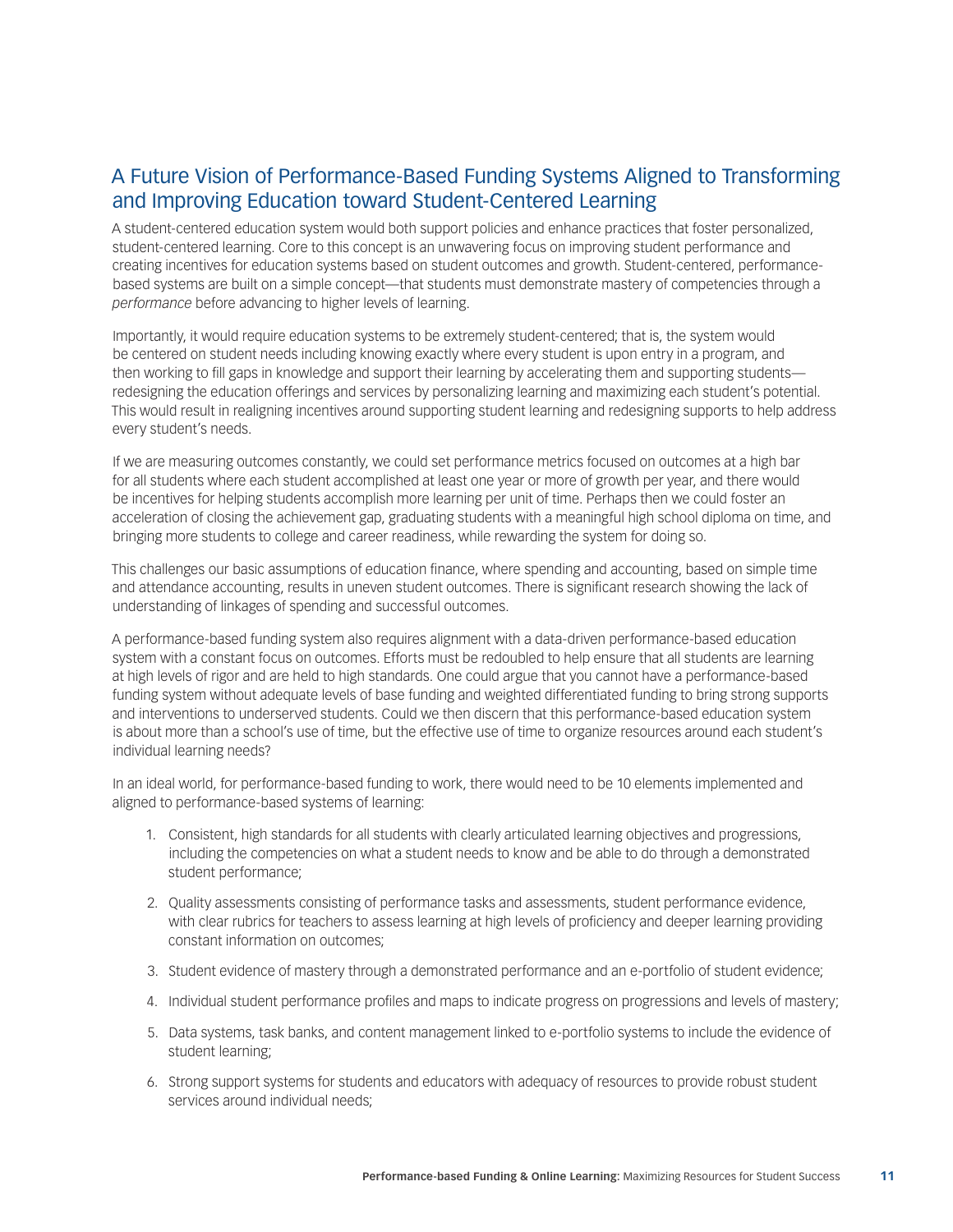- 7. Strong accountability and independent moderating assessments to validate performance data and abundant evidence on the ground to ensure equity and rigor;
- 8. Selective auditing for ensuring classroom-level evidence of student learning is validated;
- 9. An examination of accountability to foster empowering local control, while asking what data is needed at the classroom level, school level, district level, state level and federal level to ensure accountability for closing the achievement gaps and increasing student performance; and
- 10. Funding systems that can provide stable, adequate funding per pupil while rewarding and incentivizing growth in student performance.

Performance-based systems require funding based on performance and, thus, a constant flow of performance outcomes data, re-alignment of performance metrics to provide improved quality assurance benchmarking and examination of data over time for true measurement of individual student growth and closing the achievement gap. Accountability and data analysis must be structured to ensure responsible oversight for equity and adequacy.

There are challenges to realizing this vision in the current state of education. Our existing federal and state accountability models (even growth and value-add accountability models as currently conceived) are constrained by grouping students into a grade-level apparatus and calendar-based, summative testing cohorts—batches of summative testing rather than appreciating progress along a trajectory with evidence for each student.

A performance-based funding system would require transparency, projections and allocations based on outcomes. A well-developed performance-based funding system might operate like a block grant with funding allocations on student membership, recalculated to reward student achievement. It could conceivably reward programs that do the most with students who are underserved and making the most gains as well as reward for successful completion of courses or units. As students gain proficiency on standards and competencies on the progressions, it would trigger payment and performance-based incentives for increasing student achievement and growth, as well as closing the achievement gap.

This vision of a performance-based funding system is important for evolving policy. Today's system of funding students for time in a seat and having varying levels of learning as they move through school results in widening achievement gaps and major disparities in levels of learning. Funding is based on simple accounting for numbers of student enrollments rather than incentivizing doing the most for the students who need it most.

Historically, most state funding formulas have relied on funding methods based on counting student enrollments, often with seat-time parameters, to create a consistent method for state budgets to pay for students to attend school for 180 or so days per year. For example, the National Center for Education Statistics<sup>3</sup> explains:

"A secondary course meeting every day for one period of the school day over the span of a school year offers one Carnegie unit. A Carnegie unit is thus a measure of "seat time" rather than a measure of attainment of the course objectives. While some schools and districts use a performance- or competency-based metric of student progress, the Carnegie unit remains the predominant metric of student progress in schools in the United States and is part of the [School Codes for the Exchange of Data] SCED framework."

In order to realize the vision of performance-based funding, systems would need to have a laser focus on outcomes and paying for outcomes. Performance-based systems would require shifts to better provide the learning environments and services for the pent up demands of students who need courses, differentiated learning and personalized pathways. Ultimately, performance-based systems begin to unlock our perceptions of what school look

<sup>3</sup> Bradby, D., Pedroso, R., and Rogers, A. (2007). *Secondary School Course Classification System: School Codes for the Exchange of Data* (SCED) (NCES 2007- 341). U.S. Department of Education. Washington, DC: National Center for Education Statistics. Accessed June 1, 2014 online at [http://nces.ed.gov/programs/](http://nces.ed.gov/programs/handbook/data/pdf/appendix_c.pdf) [handbook/data/pdf/appendix\\_c.pdf](http://nces.ed.gov/programs/handbook/data/pdf/appendix_c.pdf)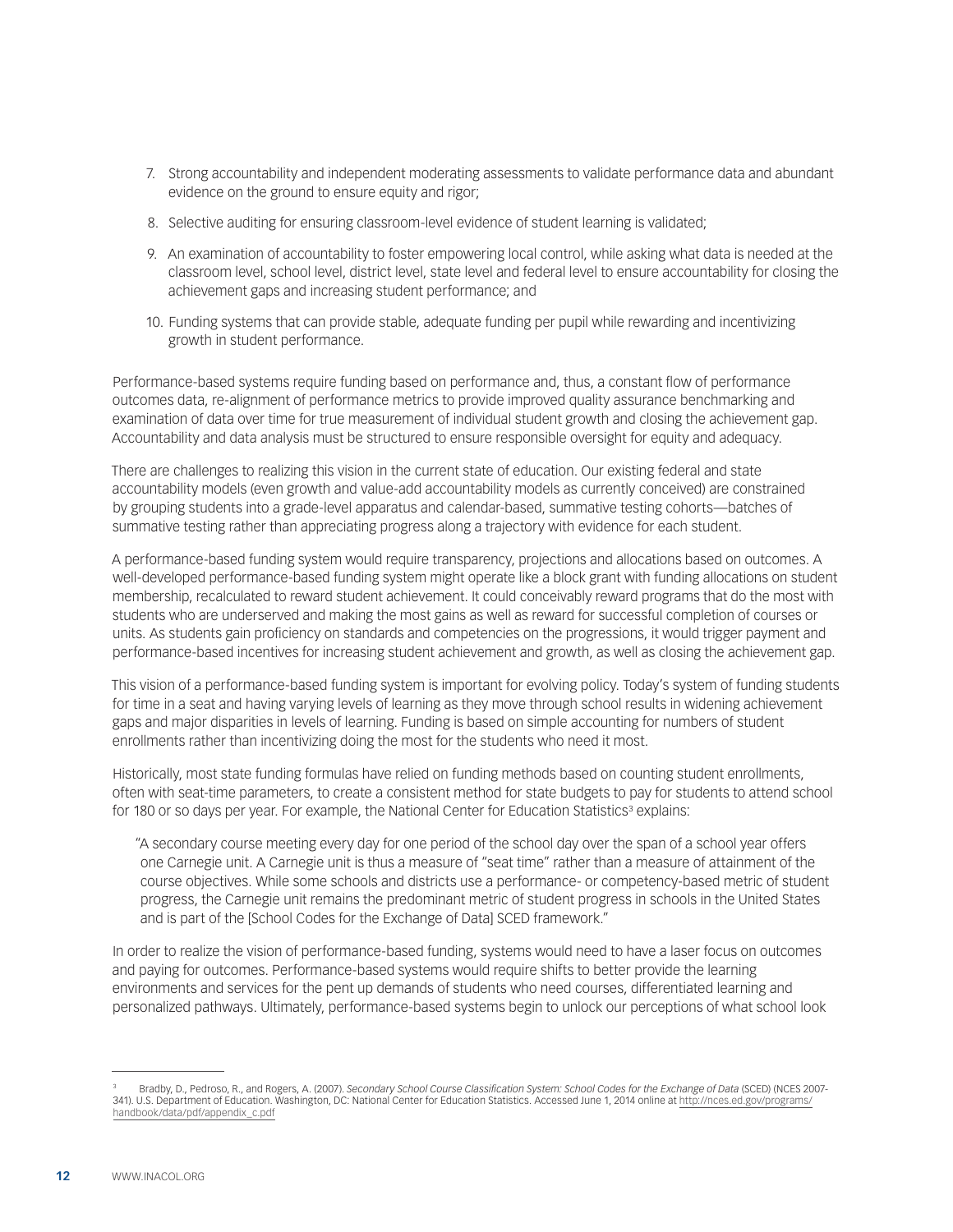like through the use of data to become more student-centered, and requires us to imagine how to reorganize and maximize success for each student's needs.

There is growing interest in states paying for performance, to incentivize successful completion of courses and not simply fund based on student enrollments. Building on this, there is interest in performance-based funding that could potentially reward programs that achieve the greatest gains in student learning.

In beginning a discussion of performance-based funding, policy makers wrestle with:

- Articulating clear principles for performance-based funding;
- • Ensuring adequate levels of base funding for all students in performance-based funding, with weightings and adjustments that allow for differentiation by student characteristics and need; and
- Protecting high levels of rigor in defining student success by a process of auditing or independent assessment of performance to verify successful completion.

In the course of our research, we conducted literature reviews from K–12 and higher education on performance-based systems, brought together advisors and focus groups, convened professional judgment panels, held interviews, and together with the field—identified the following principles for performance-based funding. Most of the performancebased funding systems today in higher education and K–12 education rely on funding for completion of courses and programs, an early stage of performance-based funding. A new vision would push further down the alignment with performance-based systems—and ask for funding to flow as students demonstrate performance and attainment of knowledge and skills based on evidence created, with validation on these outcomes independently validated through an audit or independent end-of-course testing. This goes a step further than just funding for successful completion. Thus, the principles developed for performance-based funding reflect the aspirational policy framework for furthering the conversation on competency-based models of students demonstrating proficiency.

These principles for performance-based funding include:

- • The focus should be on student attainment of outcomes with evidence of performance.
- The foundation base amount must be adequate to meet student needs and be equitable.
- The foundation should include a base amount and adjustments that allow for differentiation by student characteristics and needs so that the formula should provide additional funding based on positive outcomes for high-need students.
- It must be based on performance measures that are objective, transparent to the public and easy to understand.
- • It should allow for progression and funding based on demonstrated competency, not on seat time.
- The goal is improving student outcomes, not saving money.
- The formula must be predictable, stable and auditable.
- Over time, it should be applicable to all schools or education programs, and not just online programs.
- Independent, valid assessment of entry and exit benchmarks of proficiency, and ultimately, student learning performance outcomes are necessary to ensure rigor and quality (as well as protect from grade inflation).

Importantly, we don't want performance-based funding models to incentivize grade inflation or "cherry-picking" students. The research in this report was designed specifically to examine what a performance-based funding model that provides a level playing field for all students would look like.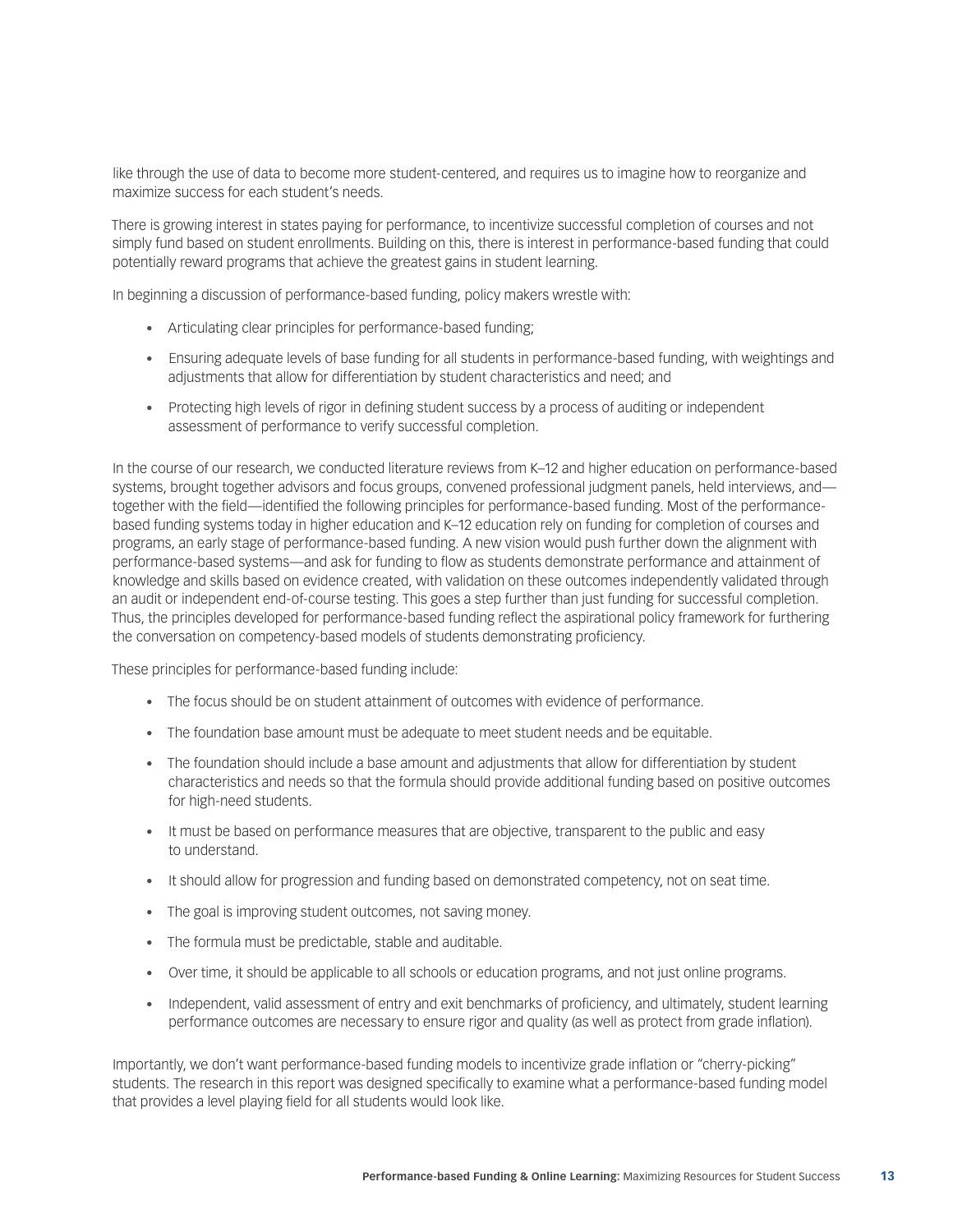### The World of Online Learning: Where Performance-Based Funding Is Emerging

In the past decade, most of these debates around state funding formulas shifting from seat-time or simple counts toward a performance-based funding model are occurring in the area of online learning, specifically in funding individual students taking supplemental online courses through a state program. Questions arise for online courses as policy makers ask, "How should online courses be funded to ensure access and equity, especially since it is possible to offer them across a state, especially when a student doesn't have access to the course in her neighborhood school?" In more than half of the states, this is a major policy topic.

How does one fund students for "seat-time requirements" when the student may learn at any place, at any time? Students have licensed teachers who are instructing them at a distance, and the students are communicating through web-based technologies, turning in assignments and their work online as well as engaging in online discussion groups, while taking a course online. Online learning innovations can make traditional methods of student accounting or funding models irrelevant.

### Ensuring Quality and Equity

Independently validating student outcomes that drive payment is critically important to protect equity and ensure rigor for each student. The field of K–12 education has many areas throughout the curriculum of untested subjects where there are no independent end-of-course exams. This also varies from state to state with untested subjects as well as untested grade levels. Most states have testing to ensure students have the knowledge and skills to be successful in reading/language arts and mathematics, and some states have end-of-course exams. With this in mind, it is helpful to begin implementing performance-based funding in areas that have independently validated tests to ensure rigor.

We do realize the topic of performance-based funding models is larger than online learning. Ideally, the models described for online courses and online learning will help inform the entire field of K–12 education on how a future with performance-based funding would work to incentivize increased student performance, performance-based education systems, and ensure adequacy and equity. The research in this report is focused on online learning regarding issues of equity and adequacy of funding in the context of performance-based funding models.

### States Should Encourage Online Schools to Collect Performance Data on Student Learning Outcomes Now as a First Step

In a separate report, *Measuring Quality From Inputs to Outcomes,* iNACOL proposed better performance metrics for outcomes-based accountability for online learning programs and online courses. Online learning has the ability to collect student learning data in real-time and iNACOL worked with the field to develop outcomes-based performance metrics for improving quality assurance based on transparent student outcomes of online learning. We believe that online learning programs should collect performance benchmark data using outcomes-based metrics of student learning—starting with benchmarking student learning levels upon entry and exit of a program or course with an independent and valid assessment of student learning—to understand the amount of student learning growth during a program to evaluate course and program quality. Following this data availability, state performance-based funding models would more easily be implemented.

Ideally, our programs and accountability systems would both be doing this job of collecting student learning outcomes data along a trajectory to understand how fast and how far a student has moved per unit of time (quarter, semester, year), but most are not. If the accountability system is measuring individual student learning outcomes—at the course level or at the program level—then accountability and oversight at the state level could ensure that only high-quality programs would be offered to students. It is very important to align accountability and oversight of online programs, and then to address performance-based funding models to address overarching policy goals around quality assurance.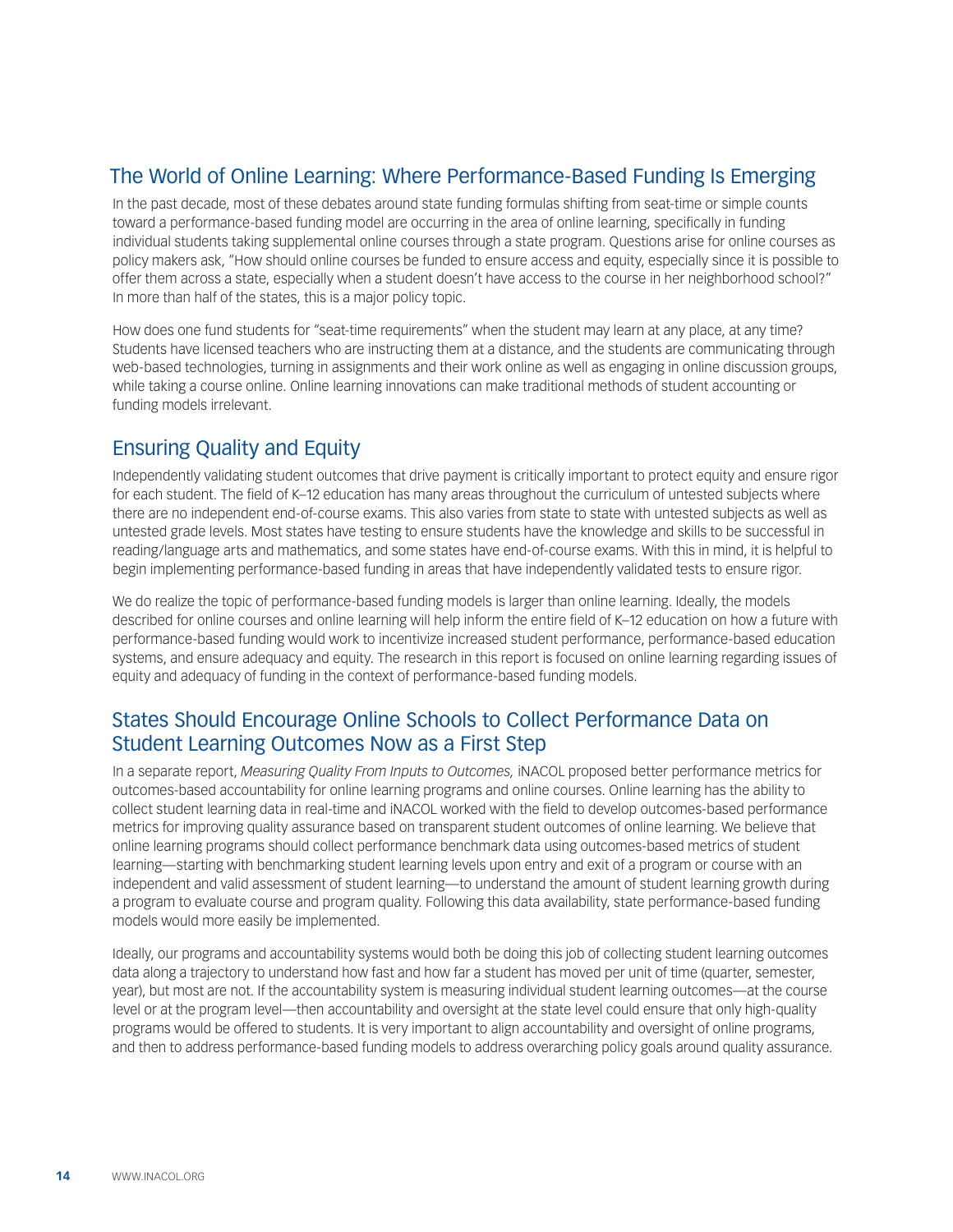#### **What Performance-Based Funding Models Exist Across the United States in Public Education?**

Imagine these scenarios, all of which are possible today:

**In Minnesota,** Greg is a high school student in a suburban school district who takes a physics course, shows up to school every day, but has a 38% average and fails the course. The student is assigned an "F" grade and the school receives full funding for the student.

**Another Minnesota student,** Peter, takes an online Advanced Placement© (AP©) physics course from a state-approved online learning program because the rural school the student attends does not have a licensed AP physics teacher available. The student's resident district provides five courses during the year, and the student takes the sixth course online. The funding is divided equally across the six courses (each year-long course is 1/6 FTE); the online learning provider and the resident district are paid their shares by state. The online learning provider is paid only after the student successfully completes the course (successful completion is defined as finishing and passing the course). The district retains 12% of the 1/6 FTE and the online learning course provider is paid 88% on successful completion. This is a form of performance-based funding—funding when the student successfully completes the course.

**In Utah,** Ann and Chris are two high school students who take geometry online from a district that is among the state's approved providers of online courses. Both Ann and Chris like the scheduling flexibility of the online course and appreciate being able to work at their own pace. The course-providing district receives half of the funding for each student near the start of the first semester. Ann thrives in the online algebra course and successfully completes it on time. Once the semester is complete and Ann has successfully completed the course, the providing district receives the second half of the funding for that student. Chris finds that the online course is harder than she expected it to be. Chris doesn't finish on time, but she is determined to stick it out, in part because she recognizes that many of her college classes will be online. The online course provider offers her additional support and flexibility in completion time, providing a tutor online and going past the original target completion date. When Chris is ultimately successful and finishes the course, the providing district receives part of the second payment. The online course provider has been given an incentive to provide extra help for Chris, by receiving some funding even after the original target completion date.

**In Florida,** Marcus is a student who enrolled in Florida Virtual School (FLVS), and has demonstrated mastery on individual standards for each lesson by successfully completing assignments and showing mastery. Marcus successfully completes the course with a grade of A. The course has an end-of-course exam, and Marcus successfully passes the exam. As of the 2016-17 school year, in Florida, the end-of-course exams requiring passage to earn a standard diploma will independently validate student performance, which can then be used to evaluate providers. This will be the case for all schools, not just online. Funding will be adjusted if the student does not pass the required end of course exam. The entire state is moving to performance-based funding, and not just for online schools anymore.

#### **Shifting from How Online Course Programs are Funded Today**

The bigger vision for performance-based funding would be a more modular approach for financing student performance gains—or simply said, funding would flow to programs as students demonstrate successful outcomes on units along a progression based on competency development. Today's performance-based funding models are course completion models in K–12 online education. It is an evolution of policy and depends on the context of the state. Only one or two programs are close to funding based on successful attainment of outcomes based on competency and evidence—today, most performance-based funding is tied to course completion.

The conversation needs shifting to how to focus on funding students for demonstrating mastery through competency-based progressions with evidence *and* completing the course successfully.

#### **New Hampshire's Performance-Based Model: Competency Development**

The Virtual Learning Academy Charter School (VLACS) is New Hampshire's first statewide online high school, approved in May 2007, serving grades 6-12. VLACS is predominantly supplemental, unusual for a virtual charter school, and in SY 2013-14 served over 11,000 individual students with 22,731 course enrollments, a 29% increase from the previous year. Although 162 of its students were full time, over 20,000 of the enrollments were in supplemental courses.

VLACS receives funding from three sources: state education aid, out-of-state tuition, and grants. As a competency-based school, VLACS does not receive funding based on seat-time attendance, but receives funding based on course and competency completion percentages (i.e. if a student completes 30% of the course, VLACS will receive 30% of the funding).

This points to a multi-stage evolution in policy toward performance-based funding that starts with rewarding successful completion of courses but begins to eye the future of performance-based funding toward rewarding incremental student achievement and performance—centered on competency development in alignment with state academic standards.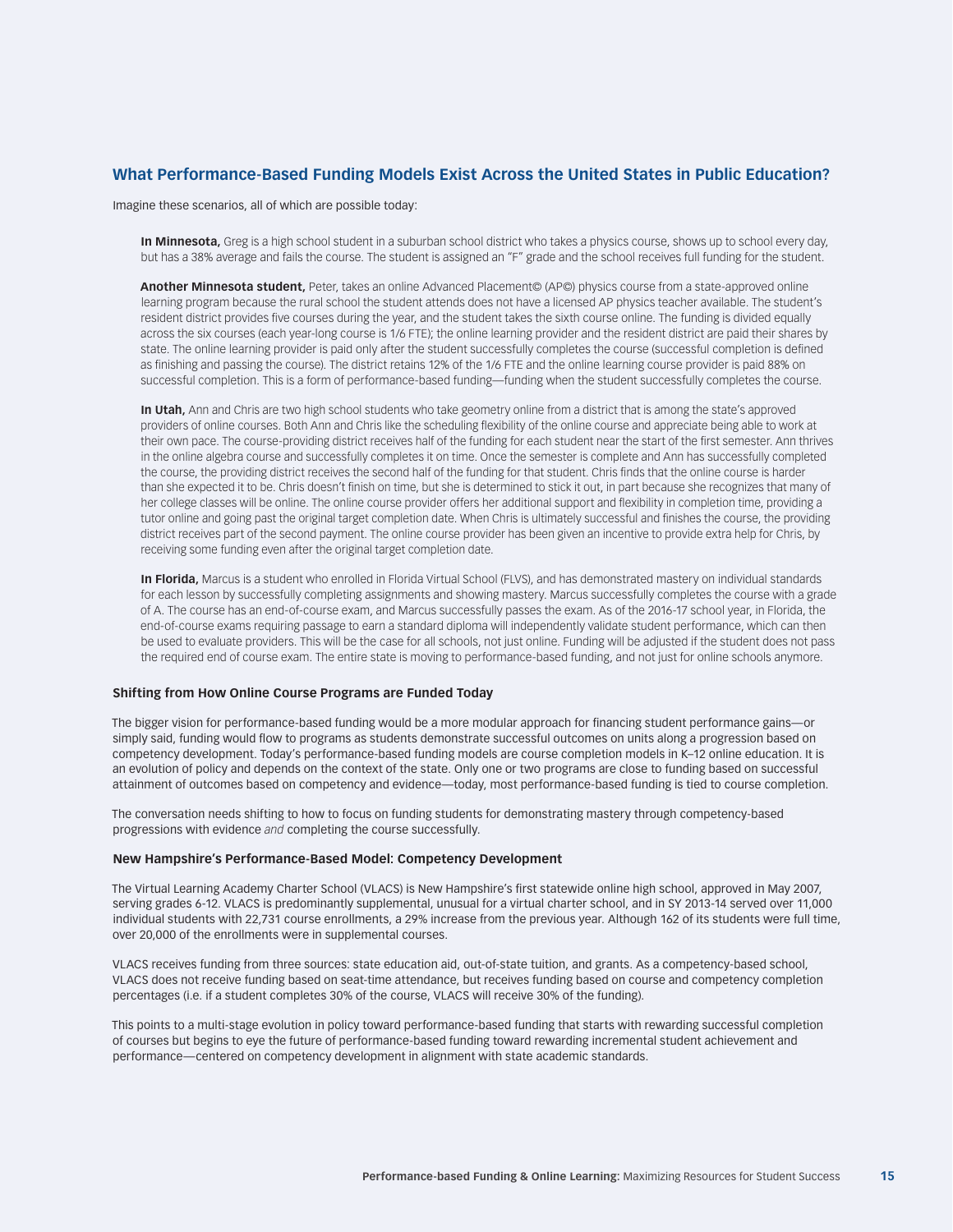# <span id="page-15-0"></span>**II.** Online Learning Funding Models

Funding is the single most important policy issue in online learning. An overview of funding supplemental online learning shows the range of funding models for part-time enrollments in online learning programs at the state level or across district lines. Let's explore the differences in funding models for full-time online schools versus part-time, supplemental online course programs that operate statewide.

## Funding Models and Levels for Full-time Online Schools



#### **States with Statewide Fully Online Schools**

*Source: Keeping Pace with K–12 Digital Learning 2014, Evergreen Education Group*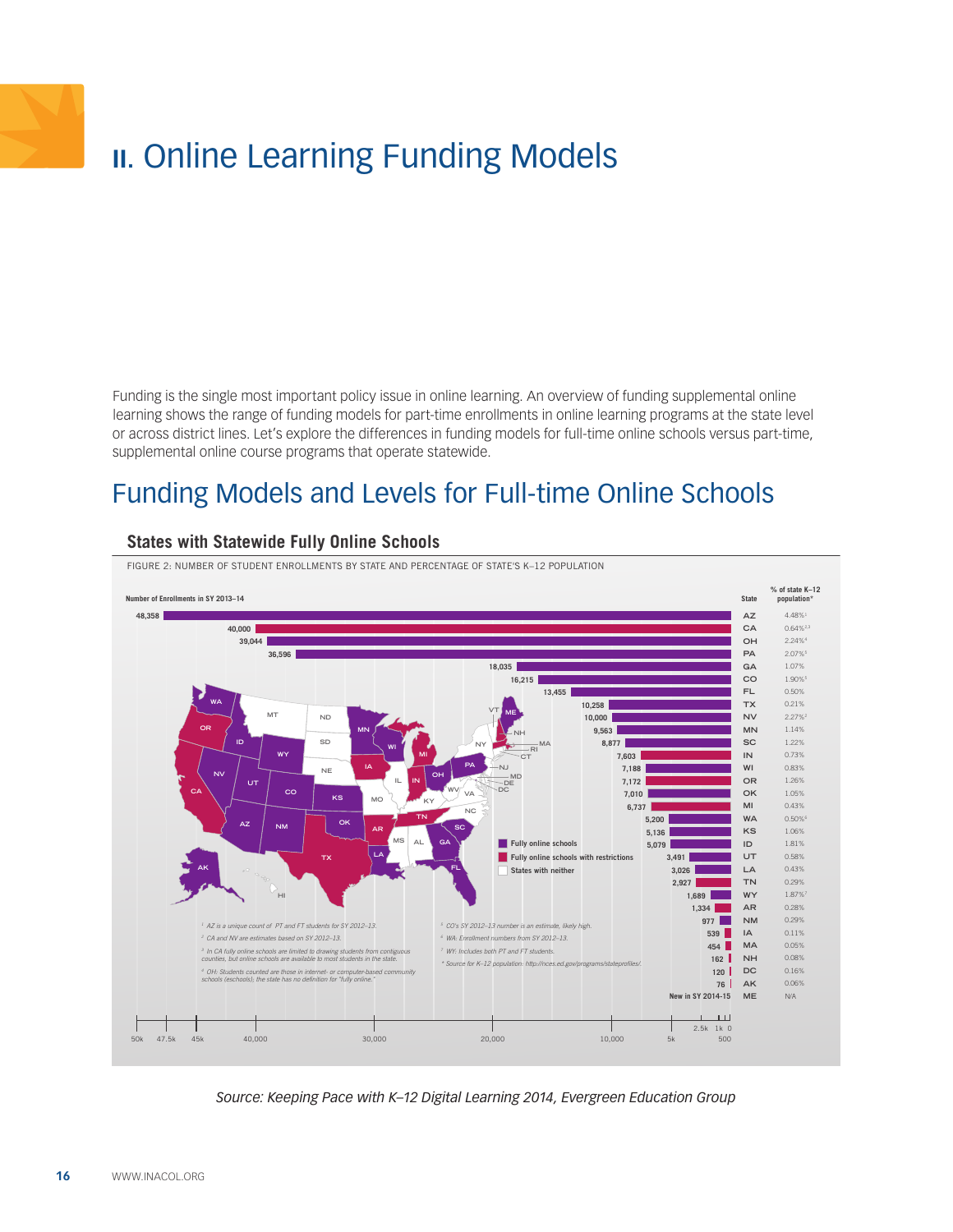Full-time online schools, or virtual charter schools, are often funded with the same Mape funding formula as any charter school in the state. However, some states set a separate base, statewide level of funding for students who are enrolled in a state full-time online school. Online schools are full-service public schools with many of the same base costs as their brick-and-mortar counterparts, including salaries, benefits, initial training, and ongoing staff development.

Online programs do not incur the same level of facilities and transportation costs as traditional districts, but they have significant technological components, with associated costs for hardware, bandwidth, and the like, which are critical to supporting the teaching and learning process. In addition, other costs, such as teacher travel for face-to-face training, telephone technology, and technical support, must be considered. Funding for online schools and, indeed for all learning, should facilitate quality learning while allowing for ongoing investment in research and innovation.

Few studies have compared the cost of online schools to traditional schools; those that have been done suggest that the cost of educating a student in an online environment is about the same as educating the same student in a brickand-mortar school. Our research suggests that adequate funding levels for full-time online schools are 3-5% less than traditional environments.

Online schools should be funded within the range of brick-and-mortar school operating costs in each state. The study by school finance consulting group Augenblick, Palaich and Associates concluded, "The operating costs of fulltime online programs are about the same as the operating costs of regular brick-and-mortar schools." Expenses for personnel and human capital make up the majority of expenses, and depending on the program model for instruction, teacher time, student supports and direct interactions, there is variance in expenses for staffing that will significantly drive the overall program costs. For full-time online schools that draw students from across the entire state, some argue that a single online funding level (not including additional weighted funding for special needs and similar studentspecific situations) should be established within the range of brick-and-mortar school operating costs. Some states are considering a similar approach for all public schools, while others counter that this standardized approach doesn't properly account for the costs of educating students from diverse communities.

Most full-time online school funding falls into one of several categories:

- • Online schools may be charter schools, and receive funding that is equal to physical charter schools. States in this category include Michigan, Minnesota, Oregon, Utah, and Wisconsin. Funding in these cases is usually between \$6,000 and \$9,000 per student.
- Online schools may be charter schools that are funded at a lower rate than physical charter schools. Indiana and Ohio, for example, fund online charter schools at about 90% of the brick-and-mortar charter school rates, which are already lower than traditional school district funding levels. South Carolina funds all charters through the South Carolina Public Charter School District; legislation in 2011 increased base funding for brickand-mortar charter students to nearly double the funding level of virtual charter student funding.
- • Online schools may be a mix of charter and non-charter schools, and funded at a rate that applies to all online schools. Arizona funds full-time online students at a rate of 95% of the base funding rate of traditional students, while Colorado sets a rate for multi-district online schools that is about 92% of the average rate across districts.
- • Pennsylvania funds students at similar levels regardless of the delivery model, so students generate similar funding for online schools as they do for physical schools. Even so, charter schools are still funded at a lower level than what traditional school districts receive due to several adjustments made in the funding formula districts use to forward funds to charters.

In addition to the foundational funding difference between online schools and traditional schools, some state online schools qualify for a different weighting of students, or categorical funds, than traditional schools. Schools with a higher proportion of at-risk-weighted students receive a larger amount per pupil.

Additional funding details are provided in Table 1.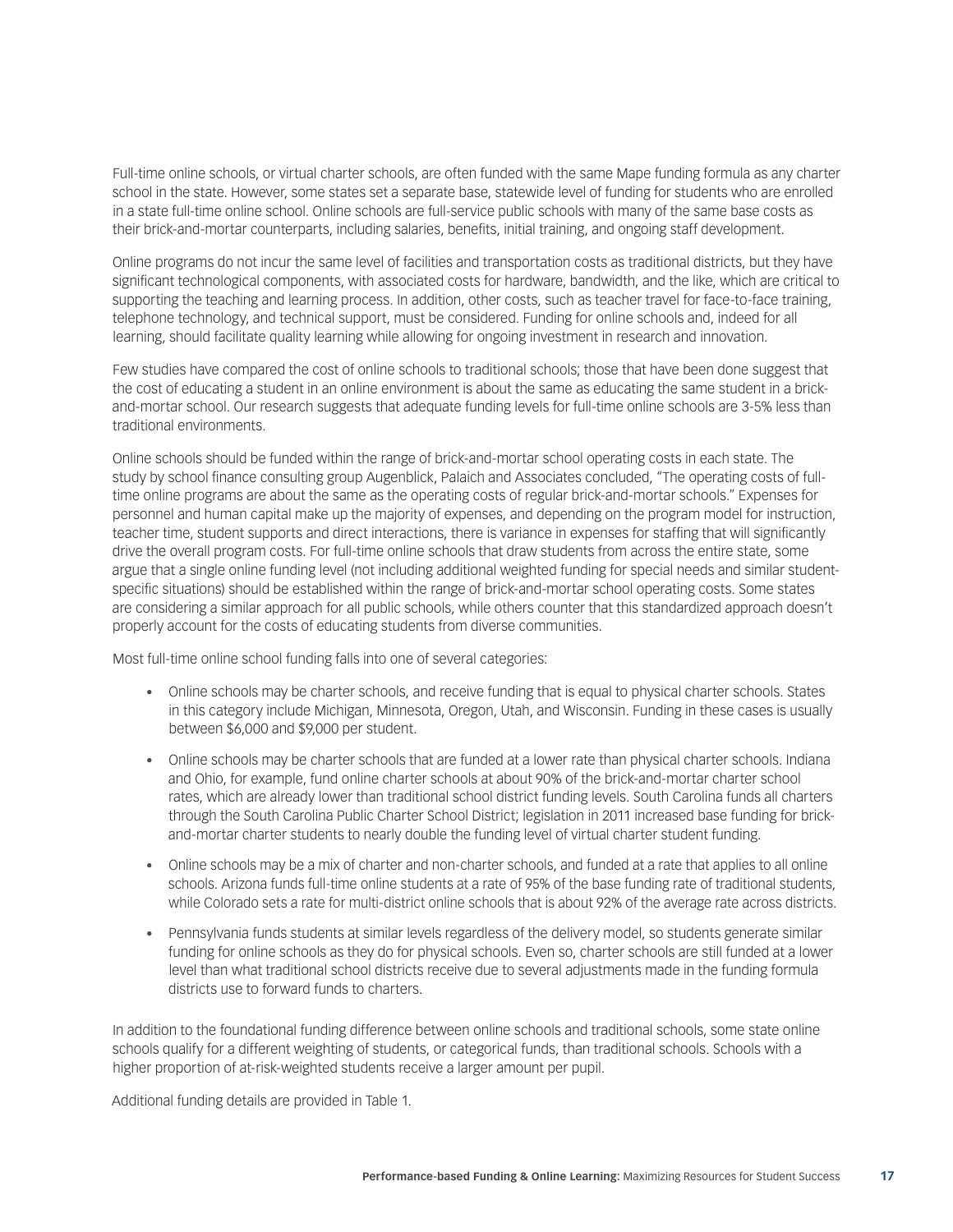| <b>State</b>     | 2012-13 fully online<br>school FTE funding | <b>Online school funding</b><br>compared to funding<br>for physical charter<br><b>schools</b> | <b>Average per pupil</b><br>spending in traditional<br>schools across<br>the state (average)<br>revenue per pupil) <sup>4</sup> | <b>Online school funding</b><br>as a percentage of<br>average state funding |
|------------------|--------------------------------------------|-----------------------------------------------------------------------------------------------|---------------------------------------------------------------------------------------------------------------------------------|-----------------------------------------------------------------------------|
| <b>Arizona</b>   | \$5,759                                    | 95%                                                                                           | \$7,968                                                                                                                         | 72%                                                                         |
| California       | \$6,468                                    | 100%                                                                                          | \$9,300                                                                                                                         | 70%                                                                         |
| Colorado         | \$6,462                                    | 92% (varies by district, but<br>\$6,400 is the average)                                       | \$8,926                                                                                                                         | 72%                                                                         |
| <b>Florida</b>   | \$5,182                                    | 81% on total (and 79%<br>using completion rates)                                              | \$6,393                                                                                                                         | 81%                                                                         |
| Georgia          | \$4,334                                    | 100%                                                                                          | \$9,432                                                                                                                         | 46%                                                                         |
| Indiana          | \$5,245                                    | 87.5%, proposed change<br>would increase this to 100%                                         | \$9,479                                                                                                                         | 55%                                                                         |
| lowa             | \$6,001                                    | 100%                                                                                          | \$9,748                                                                                                                         | 62%                                                                         |
| <b>Kansas</b>    | \$4,030                                    | 100%                                                                                          | \$9,972                                                                                                                         | 40%                                                                         |
| Louisiana        | \$8,395                                    | 100%                                                                                          | \$10,701                                                                                                                        | 90%                                                                         |
| <b>Minnesota</b> | \$8,807                                    | 100%                                                                                          | \$8,807                                                                                                                         | 100%                                                                        |
| <b>Nevada</b>    | \$6,700                                    | 100%                                                                                          | \$8,376                                                                                                                         | 80%                                                                         |
| Ohio             | \$5,745                                    | 92%                                                                                           | \$11,224                                                                                                                        | 51%                                                                         |
| Oregon           | \$6,304                                    | 100%                                                                                          | \$9,268                                                                                                                         | 68%                                                                         |
| Pennsylvania     | \$8,992                                    | 100%                                                                                          | \$12,729                                                                                                                        | 71%                                                                         |
| Wisconsin        | \$6,445                                    | 100%                                                                                          | \$11,453                                                                                                                        | 56%                                                                         |
| Wyoming          | \$6,500                                    | 100%                                                                                          | \$15,232                                                                                                                        | 43%                                                                         |

#### **Table 1: Funding of online schools compared to traditional schools in select states** 4,

The purpose of Table 1 is to compare total funding available to online schools as compared to physical charter and traditional schools. The online school funding numbers in Table 1 are averages or representative funding levels derived from a variety of sources. Funding levels for specific schools are based on a variety of factors, including school size, authorizer, and whether it is single- or multi-district; as well as student characteristics; and others. In most cases, the funding differences between online schools and traditional schools, in addition to possible differences in proportions of weighted student subgroups, are primarily a result of traditional schools' access to additional targeted state funding streams, local revenues, and federal funding sources. Some states make funding information easily accessible on department of education websites (such as in Colorado at [http://www.cde.state.co.us/sites/default/files/FY2013-14%20](http://www.cde.state.co.us/sites/default/files/FY2013-14%2520Brochure.pdf%20and%20Georgia%20at%20http://scsc.georgia.gov/funding%29) [Brochure.pdf and Georgia at http://scsc.georgia.gov/funding\)](http://www.cde.state.co.us/sites/default/files/FY2013-14%2520Brochure.pdf%20and%20Georgia%20at%20http://scsc.georgia.gov/funding%29).

In other states, the funding number was developed based on conversations with representative schools or state education agency personnel. This list does not include all states with online schools because an average funding figure was not available for all states. The online funding number is compared to charter funding because in many states they are the same.<sup>5</sup>

<sup>4</sup> Cornman, S.Q., Young, J., Herrell, K.C. (2012). Revenues and Expenditures for Public Elementary and Secondary Education: School Year 2009–10 (Fiscal Year 2010) (NCES 2013-305). U.S. Department of Education. Washington, DC: National Center for Education Statistics. Retrieved June 29, 2013 from [http://nces.ed.gov/](http://nces.ed.gov/pubsearch) [pubsearch](http://nces.ed.gov/pubsearch). Table 4, p. 13.

<sup>5</sup> The comparison years are not the same, but the proportions are very similar in most cases whether the years are standardized or not.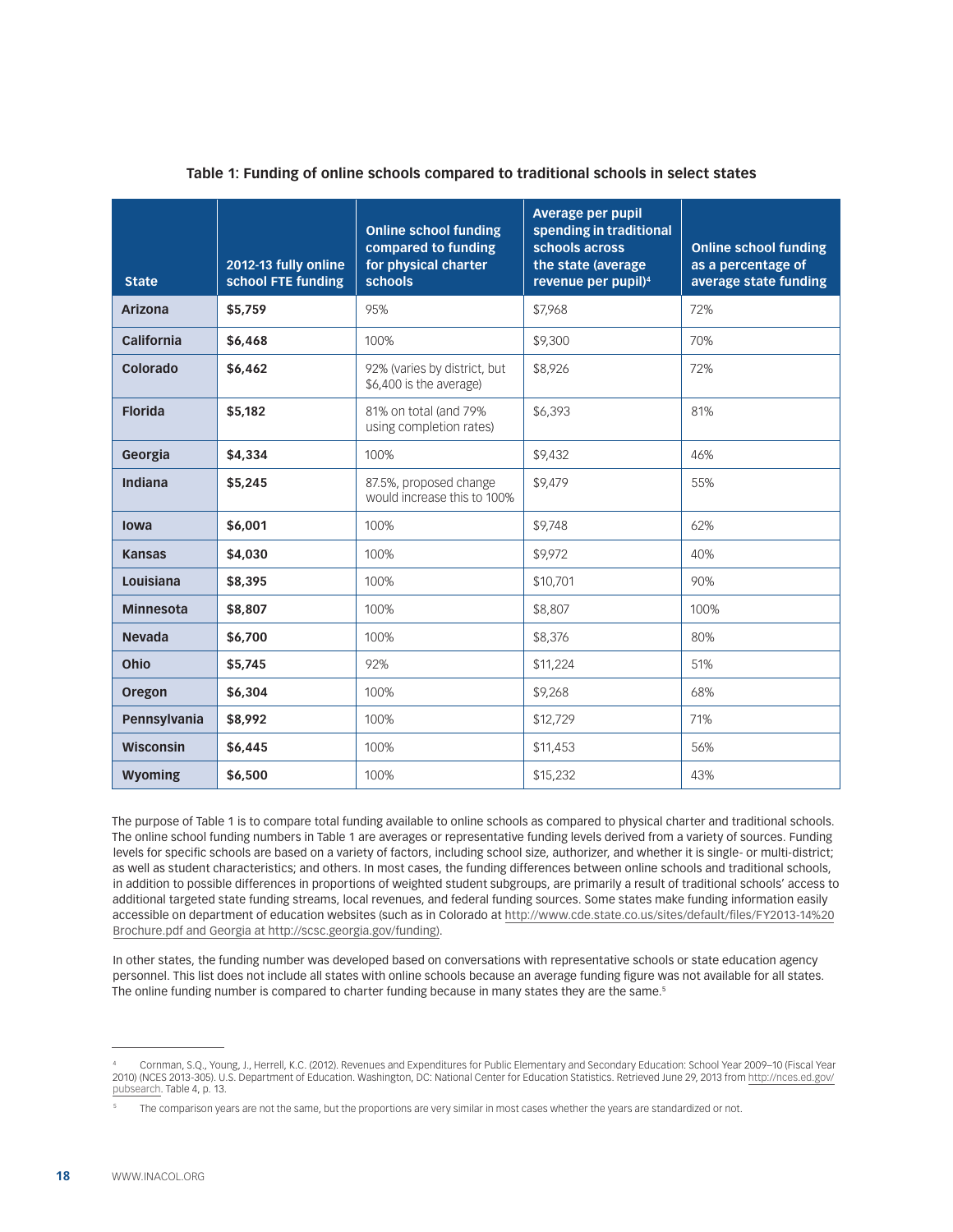# Part-time/Supplemental Online Course Programs

#### **Course SVS** co **SVS YoY enrollments enrollments SY 2013–14 change relative to State from 2013 population\* 377,508 FL** 377,508 -8% 48% **104,799 NC** 104,799 +11% 24% **51,809 AL**  $\overline{51,80}$ **33,041 GA** 33,041 +28% 7% **24,491 SC** 24,491 **22,731 NH** 22,731 +29% 37% **WA 21,944 MI** 21,944 +5% 4% **VT ME MT ND 20,820 ID** 20,820 +9% 25% **OR MN 19,433 VA** 19,433 **NH SD 11,270 WV** 11,270 +87% 14% **NY MA RI 6,785 WY CT MT** 6,785 -15% 16% **NE PA 6,100 ND** 6,100  $+91\%$ **NJ NV OH MD 5,708 IL IN TX** 5,708 -50% 0% **UT DE 5,357 WV DC CA KS VA WI** 5,357 +6% 2% **MO KY 4,741 UT** 4,741 -54% 3% **NC 4,029 TN SD** 4,029  $-1\%$  11% **OK AZ 3,734 NM AR SC AR** 3,734 +87% 3% **3,097 AL GA IL** 3,097 +3% 0% **MS 3,121 LA NM** 3,121 +5% 3% **TX 2,823 VT** 2,823 +188% 10% **FL 2,360 MS** 2,360 -24% 2% **1,992 MO** 1,992 +23% 1% **HI 1,514 HI** 1,514 -17% 3% **1,201 IA** 1,201 -3% 1% **914 CO** 914 -9% 0% \* Course enrollments relative to population calculates the number of course enrollments, divided by the state's high school student<br>population, multiplied by 100. This allows for a quick comparison between states of differ **608 AK** 608 +82% 2%*is http://nces.ed.gov/programs/stateprofiles/.* ₩ 400,000 150,000 100,000 50,000 10k 5k 0 2.5k  $40,000$

#### **States with State Virtual Schools**

FIGURE 1: COURSE ENROLLMENTS IN STATE VIRTUAL SCHOOLS

*Source: Keeping Pace with K–12 Digital Learning 2014, Evergreen Education Group*

### Supplemental Online Course Funding Models

Funding policy for supporting student enrollments in supplemental online courses is handled in a variety of ways. When a student is taking a supplemental course through a resident district program, the courses typically count towards the student's full-time or part-time status and funding for that student is the same as any other student in that district. However, when the supplemental course is provided by an entity other that the student's district, then other funding methods are used.

State virtual schools exist in 26 states as of fall 2014 and most are funded via state appropriation, and sometimes supplemented by enrollment or tuition fees paid by either the district or the student. While this reduces competition for student dollars from districts, funding relies on ongoing political support during appropriations allotments and not on student demand for courses. This also typically limits the number of students who can take online courses because when the budget limit is reached, no additional course slots are available. In addition, the funding amount isn't usually tied to student enrollment numbers or outcomes, as the appropriation is a set annual amount limiting access to available programs.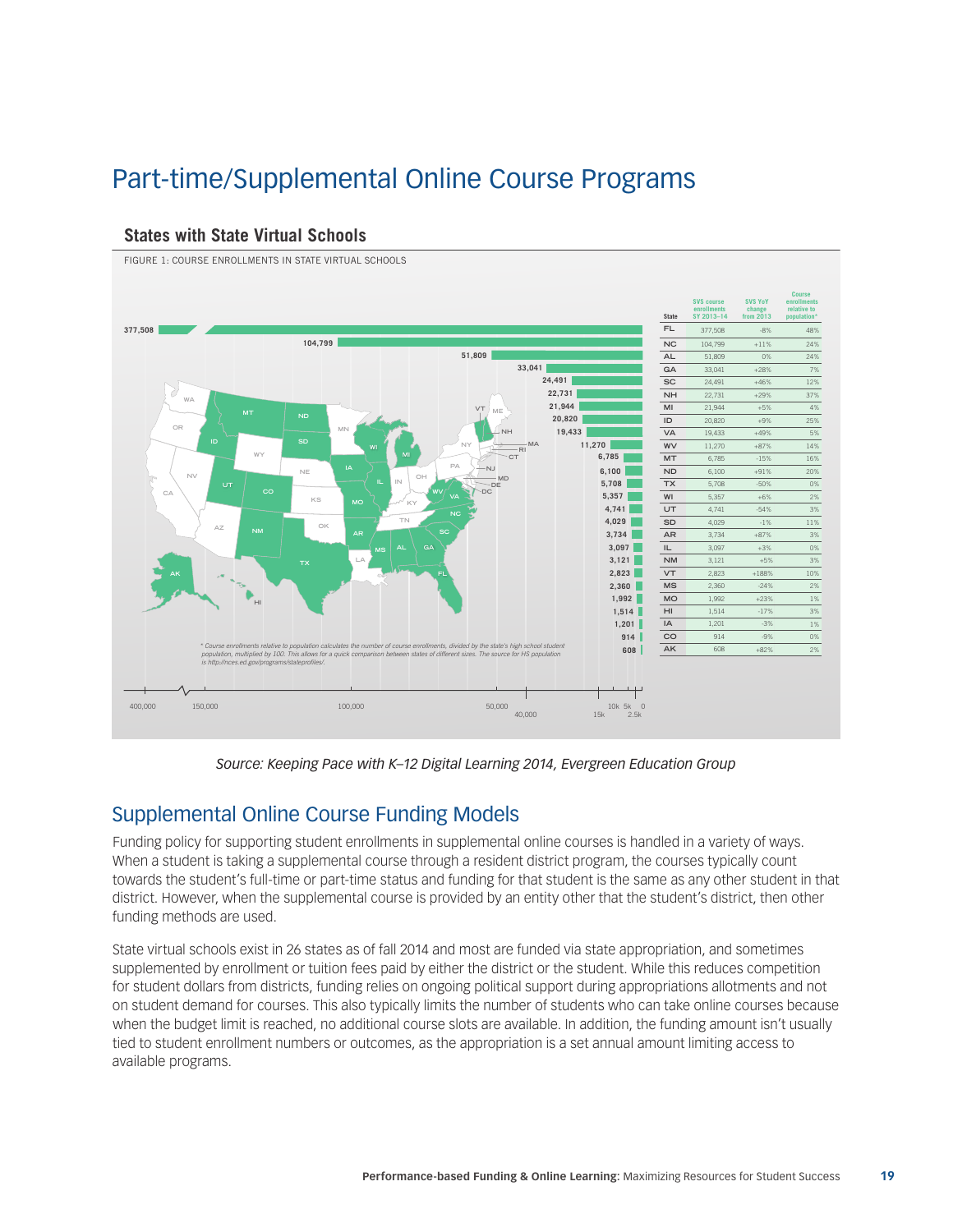State-led supplemental online learning programs have traditionally been funded through line item state appropriations to the statewide online learning program, often a state department of education or a state-created entity. For example, the state virtual school offering supplemental middle and high school courses online in Virginia is housed at the Virginia Department of Education. Virtual Virginia's funding is based almost entirely on state appropriations. Virtual Virginia has been open since 2005 and the student demand to take online courses increases annually. Online course enrollments increased in school year (SY) 2013–14 from 13,026 to 19,433, an increase of 49%, after doubling enrollments the previous year. When the line item appropriations are expended, there are wait lists for courses. Costs for teachers, administrators, staff, technology, learning management systems and other services also increase proportionately with more student enrollments, as well. To increase access to online programs to keep up demand from students, it is recommended that state virtual schools should be shifted from line item appropriations to a sustainable funding model where funding follows the student to accommodate increases in demands for courses.

A study by the Southern Regional Education Board estimated that a state virtual school needs \$4 million in funding for start-up and operational costs to serve 5,000 one-semester enrollments. While the state legislature may find it costeffective to fund start-up and early operating costs through appropriations, ultimately these programs can only meet the growing demand if they are integrated into the regular per-pupil funding formula on a fractional or formula basis.

Consider the differences between full-time and supplemental programs, and between statewide, single-district and multi-district programs. Supplemental programs offer individual online courses taught by licensed state teachers, and are often a state virtual school (such as in Michigan, Idaho, Georgia, Florida, Montana, Virginia, Wisconsin, and other states), a higher education institution in their state, and in some cases, districts are beginning to offer their own online courses and provide "supplemental programs" themselves.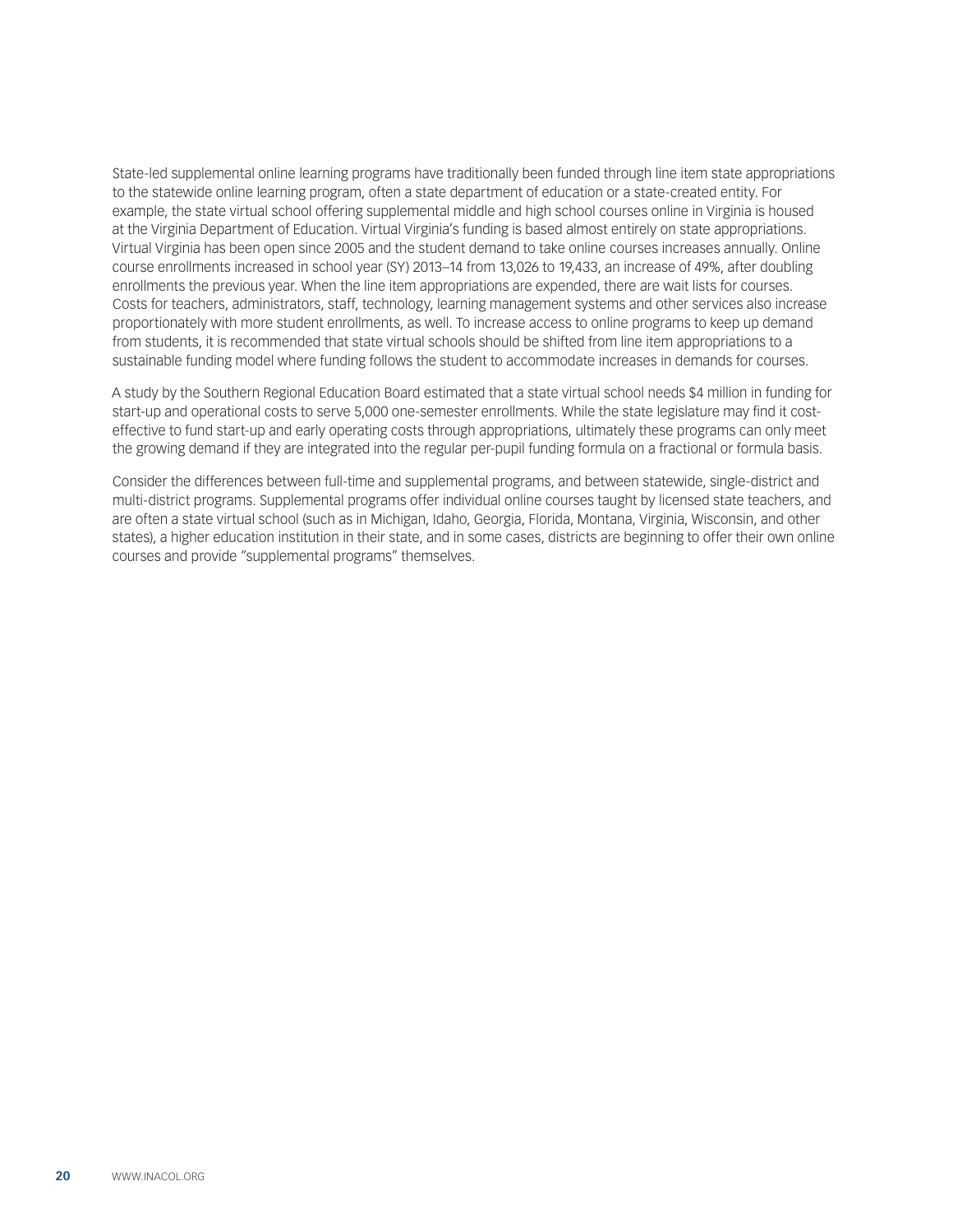#### **Funding of K–12 Supplemental Online Learning**

Funding for student enrollments in supplemental online courses is handled in a variety of ways. When a student is taking a supplemental course through a resident district program, the courses typically count towards the student's full-time or part-time status and funding for that student is the same as any other student in that district. This funding approach tends to be used even in cases when the district is contracting with a vendor to assist in the operation of their district supplemental online learning program. However, when the supplemental course is provided by a state virtual school or as part of a state course access program, other funding methods are used.

#### **Supplemental & Statewide Online Learning: State Virtual Schools**

In the early day of K–12 online learning, state virtual schools were the dominant method for students taking supplemental online courses and they continue to be a significant provider today. In the 2013-14 school year, 26 states operated state virtual schools for a total of 741,516 course enrollments.' The role of state virtual schools is beginning to decline, as last year was the first year that total enrollments from state virtual schools declined since Keeping Pace began tracking enrollments in 2003. Funding of state virtual schools falls into one of five methods:

A. **Funded by a fixed appropriation and no fees are charged for enrollment.** However, since this is a fixed appropriation, there is a limit to the number of students served, and thus, states may need to limit enrollments if demand for courses exceeds available funding. In addition, some states restrict enrollment to students enrolled in public schools while others allow home-schooled students and/or private school students to enroll. States typically require the student's local school to approve the enrollment. States may have other restrictions related to enrolling in courses offered from a state virtual school.

*Eight states use this funding mechanism: Alabama, Hawaii, Iowa, Mississippi, South Carolina, Utah, Virginia, and West Virginia.*

B. **Funded by a fixed appropriation and supplemented by a per course enrollment fee**. In some states, the enrollment fee is established by law or regulation, while other states allow the state virtual school to set the fee. Course fees typically range from \$75-\$400 per semester course. As is the case for option A, states may limit enrollments based on available funding or have enrollment restrictions.

*Ten states use this funding mechanism: Alaska, Colorado, Georgia, Illinois, Michigan, Missouri, New Mexico, North Carolina, North Dakota, and South Dakota.*

C. **Funded based on the number of enrollments, although funding is performance-based with the state virtual school only receiving funding if the student meets a specific performance requirement (typically successful completion of the course).** Florida pioneered this funding mechanism and also legislatively established the right for any student to enroll in a virtual school course as long as [eligibility requirements](#page-4-0) are met. Eligibility requirements vary by program. However, some states that use this funding mechanism still provide restrictions on student enrollment.

*Three states use this funding mechanism: Florida, New Hampshire, and Texas.*

D. **Funded based on schools or districts paying a member fee to the state virtual school.** The membership fee may also be supplemented by a small course enrollment fee. There may also be a small state appropriation provided.

*Two states use this funding mechanism: Arkansas and Vermont.*

#### E. **Funded based almost entirely on course fees.**

*1 state uses this funding mechanism: Wisconsin.7*

There are a number of problems with the funding approach for state virtual schools. The majority of state virtual schools (18 out of 26) use a fixed appropriation (option A or B), which limits the number of students who can be served. In addition, the student will still typically generate full funding for the student's resident school. This has resulted in concerns that a portion of the student's educational program is being funded twice—once for the student's resident school and a second time through the appropriation for the state virtual school. Finally, when fees are charged (options B and F), the district may pass these fees on to the student, which means the opportunity to take an online course is based on the student's ability to pay for the course. While funding options C and D address these concerns, only a few states have adopted these funding approaches.

<sup>6</sup> *2014 Keeping Pace with K–12 Digital Learning*, retrieved January 5, 2015 http://www.kpk12.com/wp-content/uploads/EEG\_KP2014-fnl-lr.pdf.

Districts in Vermont that don't participate in the consortium option described in option E also have the option to enroll students on a per-course fee basis.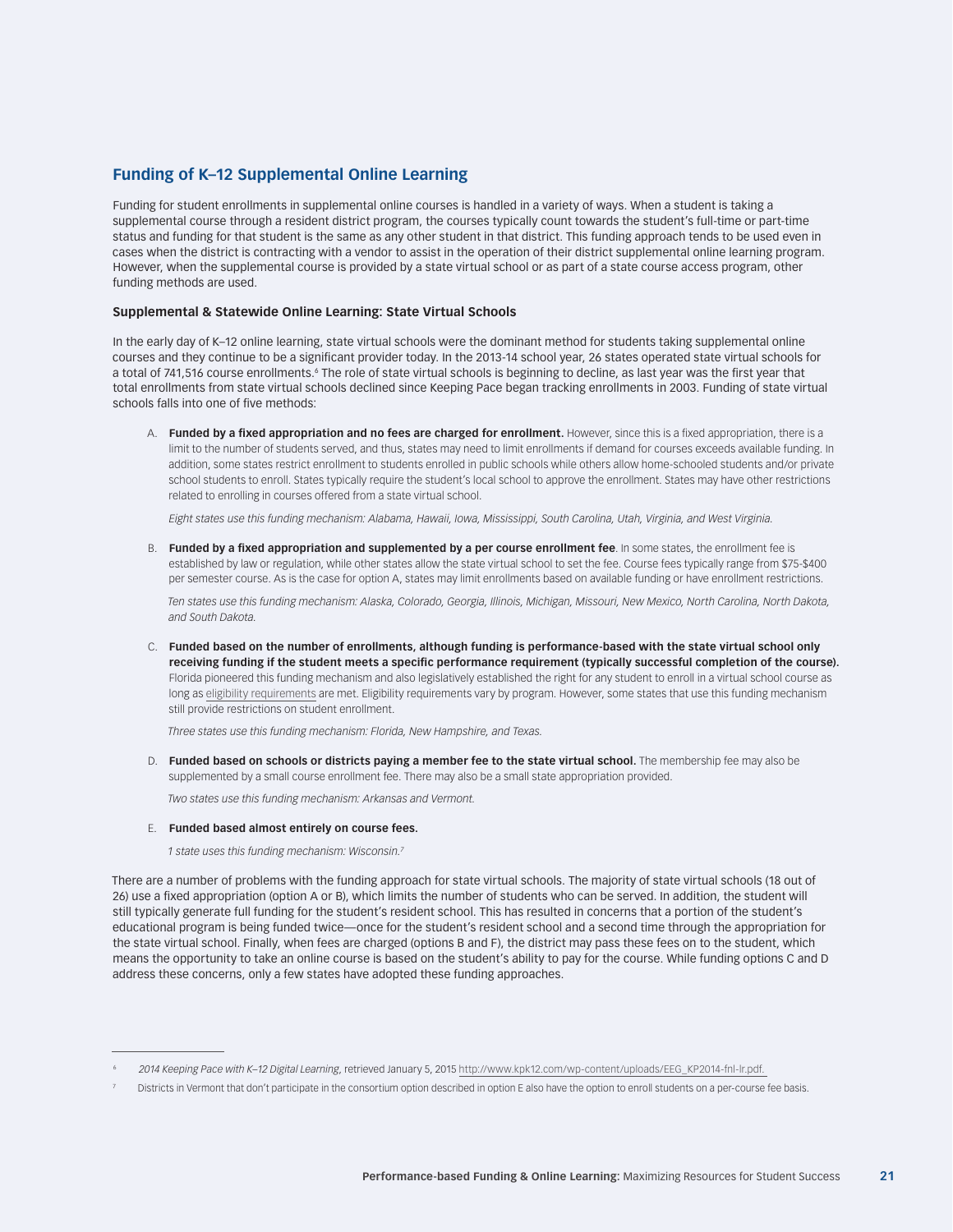# Funding Models are Beginning to Evolve toward Performance-Based Funding Models

### From Course Completion Funding to Performance-Based Funding

The advent of performance-based funding in K–12 online learning began in Minnesota and Florida with policies that provide funding based on course completion.

#### *Florida: The First Example of Performance-Based Funding in K–12 Education8*

When Florida Virtual School (FLVS) began with a \$200,000 "break the mold" grant from the Florida Department of Education in 1996–97 to provide a student-centered, online learning program that allowed students to learn any time, any place, any path and any pace, the design of such a school—a virtual school—would change the way educators think about what is possible for offering great teachers without school walls. By 2003, as a nationally recognized leader in online learning, "Florida had garnered much attention on how the state would seek to incorporate a funding model for FLVS that would allow for continued growth, quality assurance, and support by the school districts throughout Florida. What resulted from this effort was the creation of a performance-based funding model that allowed FLVS to collect the [pro-rated amount of the] full-time equivalent (FTE) on students who successfully complete online courses. This landmark funding model for online schools was passed by the 2003 Florida Legislature and became effective on July 1, 2003."9

Prior to the legislation that changed FLVS funding, the main challenge was that Florida schools funded education programs based on seat-time, which doesn't support online-based models where students can learn at any time, at any pace, and from any location. The new legislation allowed FLVS to be paid in a new method of performancebased funding, which meant in Florida that the payment would only be made when a student successfully completed a course.

How does the accounting for this finance mechanism work?

FLVS and all districts submit three enrollment estimates. The first is in December /January before the legislative session. There is a chance to revise this forecast at the end of February. FLVS and all districts receive payments twice a month based on this official estimate (and the legislative appropriation) until the third calculation in December. The third calculation is based on the second official estimate from November and the twice a month payments are revised accordingly. The third official estimate is made in February and the fourth calculation is made in April, and the twice per month payments are revised once again through the end of the fiscal year on June 30. After the final count of the fiscal year in June, the fifth (final) calculation is made and any dollar adjustments to be paid to the Districts or to be paid by the Districts are made as part of the next fiscal year third calculation. In addition, this process does not include any funding for students who begin, but do not successfully complete, courses.

On the instructional design of the online course, courses are comprised of clearly articulated standards and competencies for what a student must know and be able to do, and students advance upon demonstrated mastery as they demonstrate higher levels of learning throughout the course, and they only advance when demonstrating competency on the lessons through evidence.

<sup>°</sup> Cornman, S.Q. (2013). Revenues and Expenditures for Public Elementary and Secondary Education: School Year 2010–11 (Fiscal Year 2011) (NCES<br>2013-342). U.S. Department of Education. Washington, DC: National Center for Edu [search](http://nces.ed.gov/pubsearch)

<sup>9</sup> FLVS® LEGISLATIVE REPORT. 2011–2012, retrieved August 11, 2013 from <http://www.flvs.net/areas/aboutus/Pages/LegislativeReport.aspx>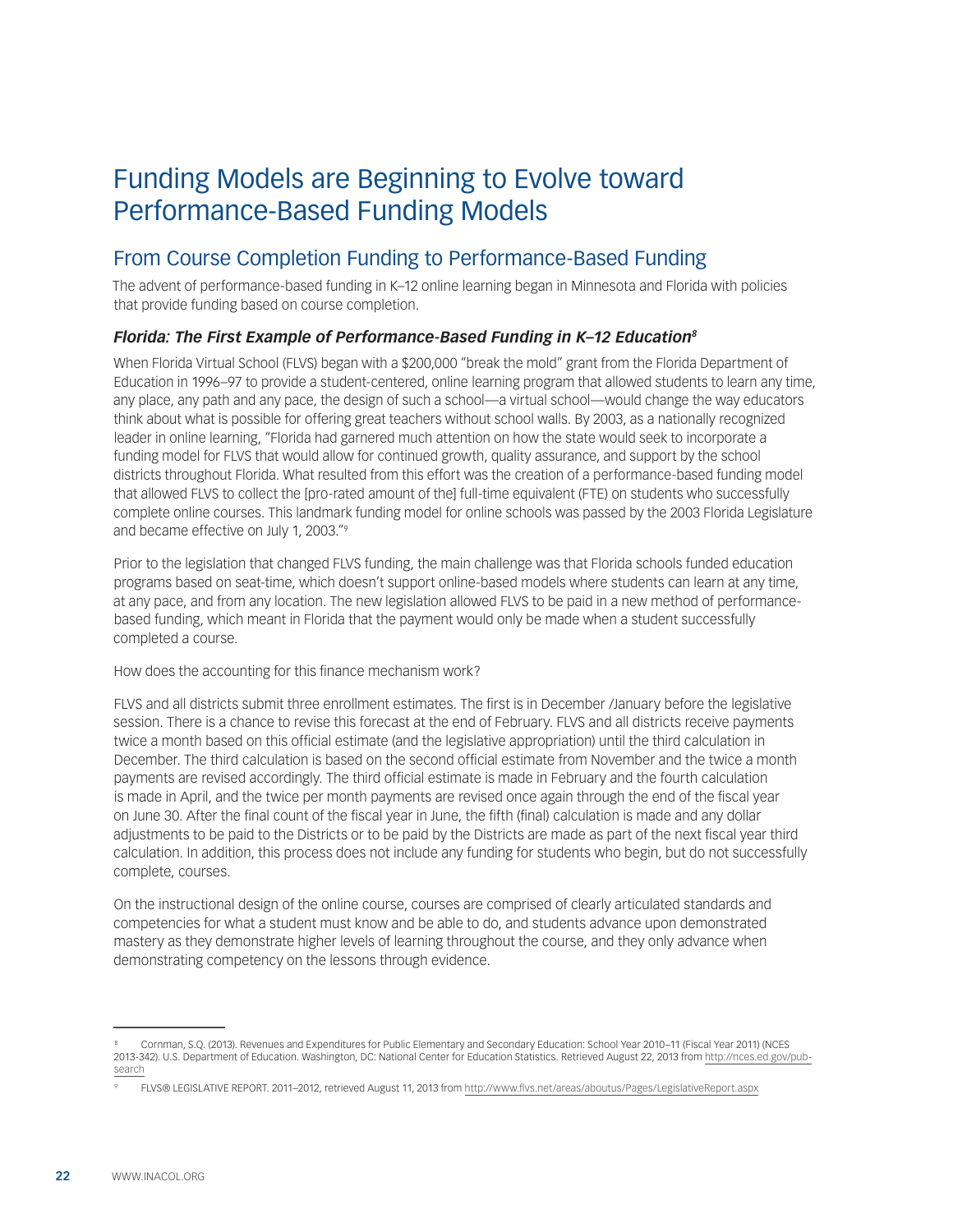Once the course is successfully completed, the Florida Virtual School earns payment for the enrollment. The cycle allows for rolling course registrations and enrollments, and there are revisions to the enrollment counts and payments based on accounting for successful completion. However, no student may earn more than 1.0 FTE across all schools of enrollment and if so, the enrollments are re-calibrated to not exceed 1.0 FTE, reducing the funding for each course proportionately. This reduction in the funding model means that it becomes less sustainable for meeting the demand from students and for the first time in history, Florida Virtual School enrollments dropped in 2013-14. Student progress is evaluated and assessed by their teachers against clear rubrics throughout the course. In addition to state level assessment requirements, Florida Virtual School is also implementing semester end-of-course exams, and these EOCs count for 20% of the final grade. This policy was just recently implemented in fall 2014.

This completion-based approach has garnered increased attention, especially related to how individual courses are funded in both traditional brick-andmortar schools and online schools in Florida.

#### *Minnesota: Performance-Based Funding for Courses Follows the Student*

Minnesota has online charter schools, multi-district programs, single-district programs, and intermediate districts and consortia of schools. There were 83,608 course enrollments in full- and part-time online learning programs reported to the Minnesota Department of Education (MDE) in SY 2012-13, an annual increase of 9%. In Minnesota, the state approves online learning providers and monitors course taking from the 31 approved providers. Minnesota has defined "supplemental online learning" as "an online learning course taken in place of a course period at a local district school."

Minnesota offers a sustaining funding model per course, where funding follows the student to the approved state online learning provider:

(a) For a student enrolled in an online learning course, the state department must calculate average daily membership and make payments according to this subdivision.

(b) The initial online learning average daily membership equals 1/12 for each semester course or a proportionate amount for courses of different lengths. The adjusted online learning average daily membership equals the initial online learning average daily membership times 0.88.

Thus, in Minnesota, state finance enables a split of 1/12 of a full-time enrollment funding to be divided from the student load, and then 12% of the funding stays with the enrolling district for the student, based on the number of courses taken online from an approved provider. In addition, there is a level of completion-based funding as the supplemental online course is only funded if the student successfully completes the course, as stated: "No online learning average daily membership shall be generated if the student does not complete the online learning course."

#### **K–12 Education Funding Basics**

Most schools are funded mainly by state taxes (average 44%), with local taxes as the second largest source of school funding (43%). In 2012, NCES reported that the federal government's portion is about 12% (directed mostly at lowincome areas where students qualify for free and reduced lunch programs).<sup>3</sup>

Establishing adequate funding to support a child's free, public education is a key element of any school funding discussion. While most policy conversations center on how to increase per pupil funding levels, there is an emerging discussion on what appropriate funding levels are for online learning in K–12 education.

Today's most common method used in state education funding formulas is based on the number of minutes each student sits in a seat. Funding students based on seat time, or average daily attendance, is an orderly, easy way to allocate funding to each school or program, but it is not based on mastery of material.

Within a number of states, policy makers are turning toward performance-based funding models as a potential solution to create incentives for schools to do more to focus on increasing student outcomes and have a financial reward, tied in part to the funding formula, for student success and gains.

*Appendix A provides additional information on K–12 education funding.*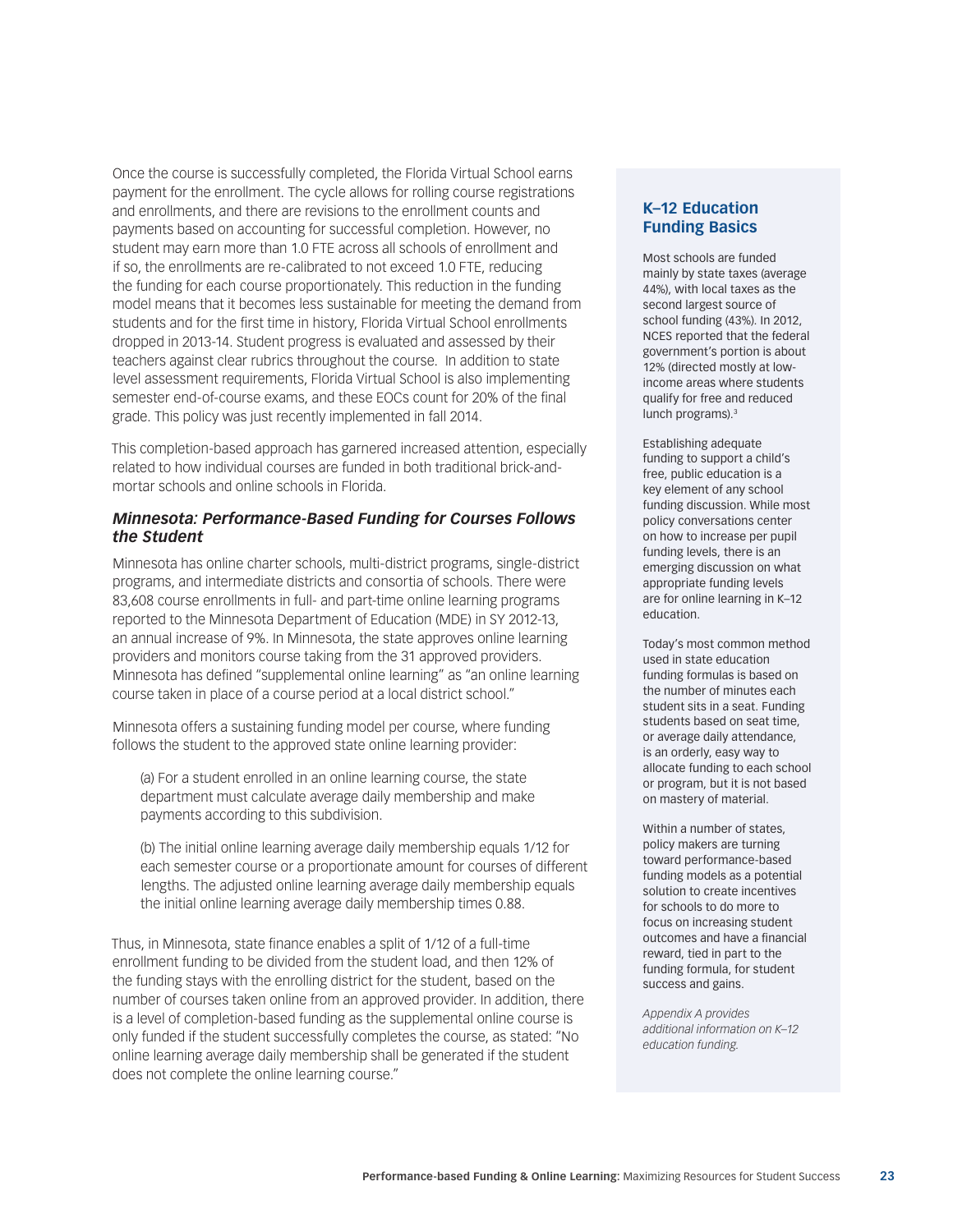This illustration provides a good example of the evolution of funding in state-led online learning programs for supplemental courses from line item appropriations to funding that follows the student by a percentage to completion-based funding. This is where the entry point for performance-based funding is entering the K–12 education conversation.

Both Florida and Minnesota provide two innovative state policy examples in the United States where performancebased funding is used to incentivize improved student performance and successful course completion.

## Funding Online Learning Adequately

### Access, Equity, Quality and Funding: Why We Care

Online learning programs are funded through different funding formulas and models in different states. The emergence in the last decade of performance-based funding models in K–12 education originated with online learning. To date, there are only a few studies that examine research on online learning funding levels and models of performance-based funding.10 The authors of several of these reports have come together in this research project to begin a conversation on performance-based funding through the lens of equity and adequacy<sup>11</sup> to serve each and every student.

Today, issues of equity arise as many online learning programs are funded at lower levels than traditional brickand-mortar schools even though the costs of online teaching and learning in virtual schools are similar to providing teacher-led instruction in physical schools, primarily because the cost of personnel to provide interactive teacher instruction and to manage and lead programs is similar in both types of schools. Quality people are required to run quality programs, provide services, expand resources to differentiate instruction, assess student work and provide the technology infrastructure needed in managing blended and online learning programs.

Online learning has incredible potential to level the playing field so that all students have access to high-quality teachers regardless of their geographic location and zip code. Online courses with excellent teachers can be provided to students needing access to these courses using web-based technologies—and many online learning programs offer tremendous high-quality instruction delivered over the Internet to help students succeed toward college- and career-readiness goals. Providing each and every student with access to high-quality online courses and online learning programs to meet their individual needs is a very important goal. In promoting access, it is critical to lead with high-quality programs and direct quality assurance toward focusing on how well programs are serving individual student needs to evaluate and provide oversight of online programs themselves. Within this frame, the question of how to provide equitable and sustainable funding for online learning is an important debate. If funding levels are not adequate, programs are provided a perverse incentive to enroll students that may be easier to serve. If funding levels are low, and there is performance-based funding, there is a perverse incentive in policy to cherry-pick or cream higher performing students. Equity is a major driver in ensuring all students have a level playing field for opportunity and access. Funding levels must be appropriate to provide adequate supports and services for students, especially those students with special needs.

<sup>10</sup> These include *Promising Practices Funding and Policy Frameworks for Online Learning* from the International Association for K–12 Online Learning [\(http://](http://www.inacol.org/cms/wp-content/uploads/2012/09/NACOL_PP-FundPolicy-lr.pdf) [www.inacol.org/cms/wp-content/uploads/2012/09/NACOL\\_PP-FundPolicy-lr.pdf\)](http://www.inacol.org/cms/wp-content/uploads/2012/09/NACOL_PP-FundPolicy-lr.pdf); *Costs and Funding of Virtual Schools* from Augenblick, Palaich and Associates [\(http://www.apaconsulting.net/uploads/reports/9.pdf\)](http://www.apaconsulting.net/uploads/reports/9.pdf); *Funding Students, Options, and Achievement* from Digital Learning Now ([http://www.digitallearningnow.](http://www.digitallearningnow.com/dln-smart-series) [com/dln-smart-series](http://www.digitallearningnow.com/dln-smart-series)), and *Keeping Pace with K–12 Online and Blended Learning* from the Evergreen Education Group ([kpk12.com\)](http://kpk12.com)

<sup>11</sup> For this report we are defining adequacy as providing the resources for educational programs and services that will result in a minimum of one year's growth in learning for one year of education.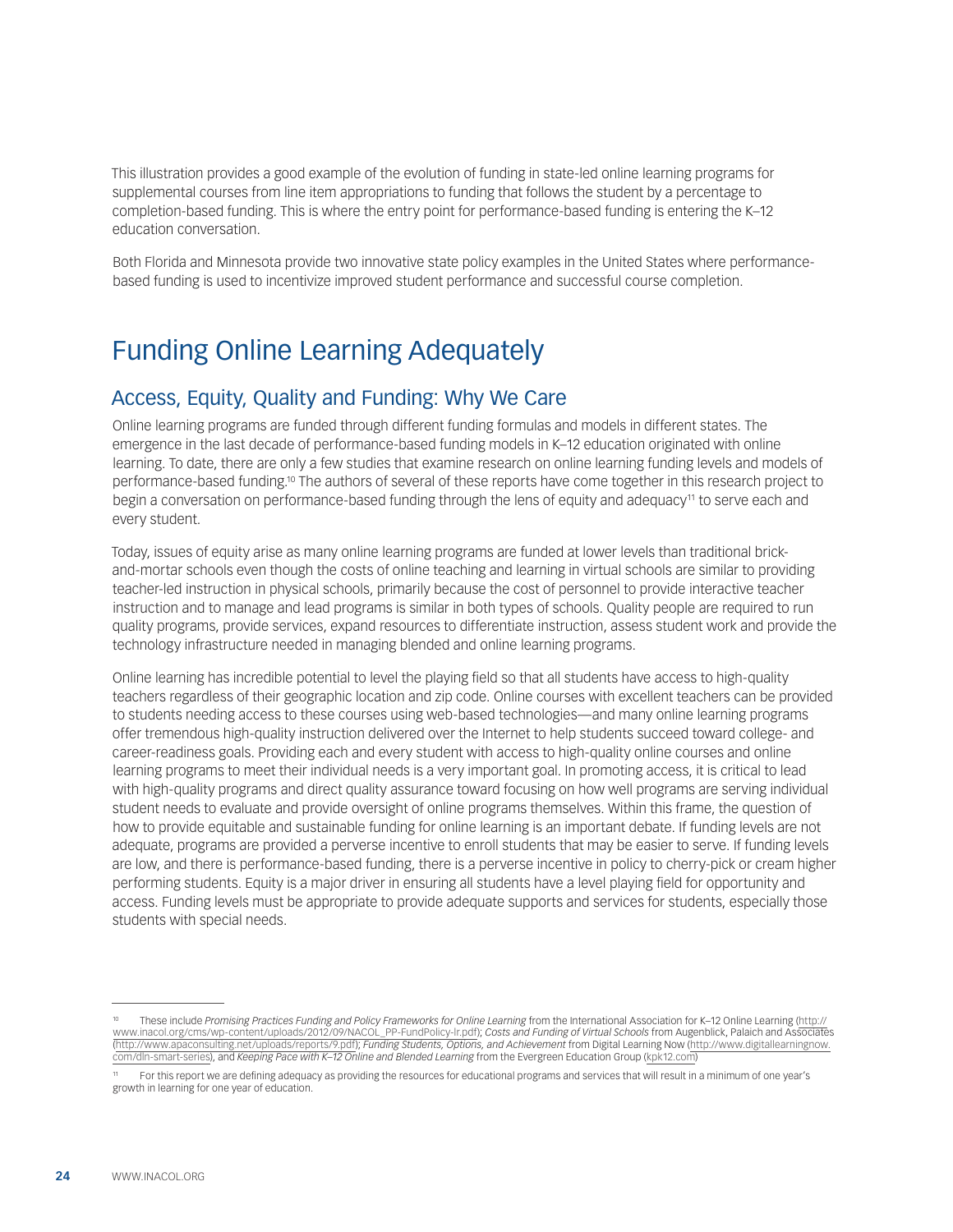We are especially concerned our current accountability systems have inadequate data to determine the level of proficiency upon entry to online learning programs, and how much growth is being achieved when students are several grade levels behind. Another challenge for virtual programs is that it is very difficult to determine the degree of student mobility without a brick-and-mortar location. These challenges are often true in traditional education environments, too. We are encouraging accountability for all programs to understand how well students are being served and knowing where they are when they come in, what their background is at the point of entry, and their level of proficiency upon course or grade completion, or graduation to best serve them and provide supports so they can be successful.

Policy makers creating a performance-based funding model must be careful not to create perverse incentives for schools to mostly seek high-potential students while avoiding the most challenging students; indeed the ideal funding mechanism would create equal opportunities with fair incentives to pursue, serve well and support the growth of all students, especially the students who are most at risk and in danger of dropping out.

These issues can lead to discussions that are beyond the scope of this report. No student should be denied access to a high-quality education that is personalized for her regardless of whether it is a brick-and-mortar classroom environment or an online learning program. We know that online learning is not the right fit for every student, but it may be the right environment for students who need flexibility or are seeking individualized instruction. Across the entire educational system, how do we encourage students to choose a learning modality that is best for them, while not allowing schools to unfairly choose the "best" students?

Online schools have the capacity to collect information on where a student is upon entry, and how well they are progressing through lessons and making progress toward academic goals. This transparency is one reason that online learning programs are a practical entry point for performance-based funding models.

All of these questions deserve further study. This report explores performance-based funding models through the lens of ensuring adequacy for providing fair and equitable incentives to continue supporting all students, especially the services and individualized learning opportunities for students who have not achieved success in physical schools and seek an alternative learning environment.

These questions must, in part, be addressed based on the specific context of each state. Independent state assessments to measure individual student growth are emerging in math and English language arts, and we hope that we will better understand the quality of programs based on student learning outcomes. This will help us consider performance-based funding models based on student achievement gains in the future. Today, there are many other subjects that do not have independent assessments for validating student levels of proficiency upon entry, or at the end of a course. We posit that it is important to ensure quality by having end-of-course testing by an independent entity, other than the course provider, but this also varies by subject, by grade level, and by state. Only a few states are implementing end-of-course exams that will facilitate performance-based funding on a single course level.

The recommendations in this report, therefore, are meant to be implemented by building on the state-specific context. One possible approach is for states to work towards a performance-based system that rewards student growth, at first in English language arts and mathematics as independent, validating assessments become available, and eventually, to monitor student learning growth in as many subjects as possible. In order to accomplish a true performance-based funding model built on student growth, there needs to be independent validating assessments of learning—to show growth from the day a student begins a course compared to the level of student learning at the end. Only then will there be a mechanism for rewarding providers through performance-based funding based on student growth.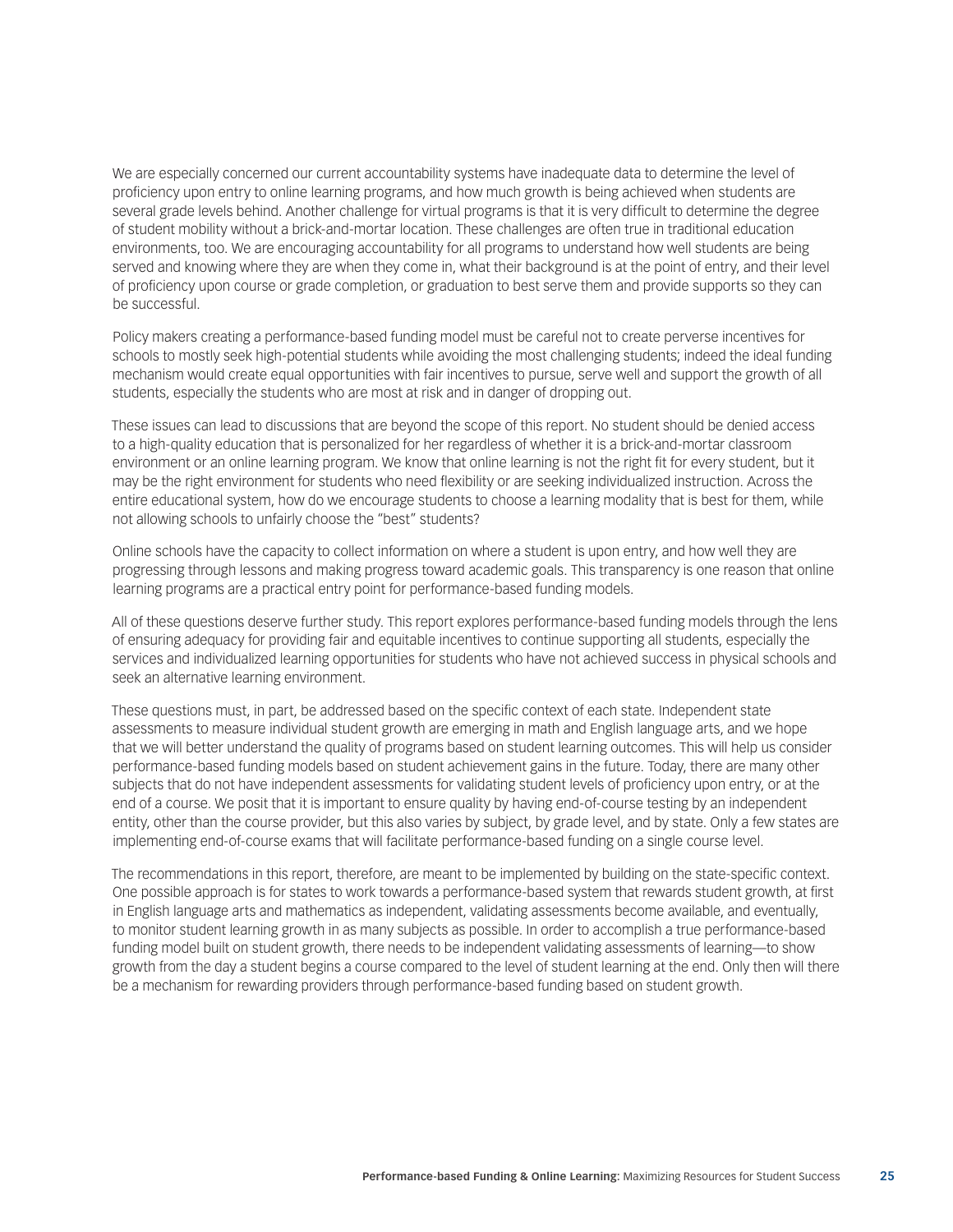# <span id="page-25-0"></span>**III.** The Costs of Online Schools and Courses

While online learning takes place at the school level or at the course level, since this paper discussed performancebased funding for supplemental courses, this section looks at online learning models and funding and focuses on costs at the course level. For course-level online learning, students take supplemental online courses while primarily attending a physical school. While these courses are similar to the courses in a full-time online school, the difference is that these students often access the courses from a computer lab in their school, or from home, but still have access to the student support services offered at their own physical school—while taking a supplemental course.

A high-quality online course does not necessarily isolate a student. Instead, the student regularly interacts with a teacher and actively participates in discussions with other students.12 The student has a greater level of control over her path and pace than a student in most physical classrooms, and is able to progress through the course at a speed that allows her to accelerate through the portions where she does well, and slow down or repeat the topics that she finds more challenging. Because of the level of interaction that a good online course offers, online providers are able to provide differentiation and tiered supports to meet the requirements of serving students with disabilities. In some cases, the accommodations required by a student's individualized education program (IEP) can be met by remote services, the use of special software, or adaptive technologies. In many cases, the teacher is differentiating instruction and changing the instructional approach for a student with a disability, just as a teacher would do in a physical classroom.

## The Cost of Full-time Online Schooling: An Adequacy Study to Achieve Student Success

For this report, school finance consulting firm Augenblick, Palaich, and Associates (APA) conducted a study to re-examine the costs of online schools and courses to ensure that all students can meet state standards and performance expectations. Background and methods for the study are provided in Appendix B.

Findings from the study to examine the costs of online schools are below. The largest driver of costs for online learning programs is the cost of labor (teachers, administrators, counselors), as it is in most K–12 schools. Further, the most important impact on student success is the quality of the teacher, and this is no different with web-based teaching and learning. The other major costs include content development, technology infrastructure, other operational costs for administration and program management, counseling and student support services (for more information, see Appendix B).

<sup>12</sup> INACOL has published quality standards for online courses, teaching, and programs, which cover these issues in depth. They are available at [http://www.](http://www.inacol.org/resources/publications/national-quality-standards) [inacol.org/resources/publications/national-quality-standards.](http://www.inacol.org/resources/publications/national-quality-standards)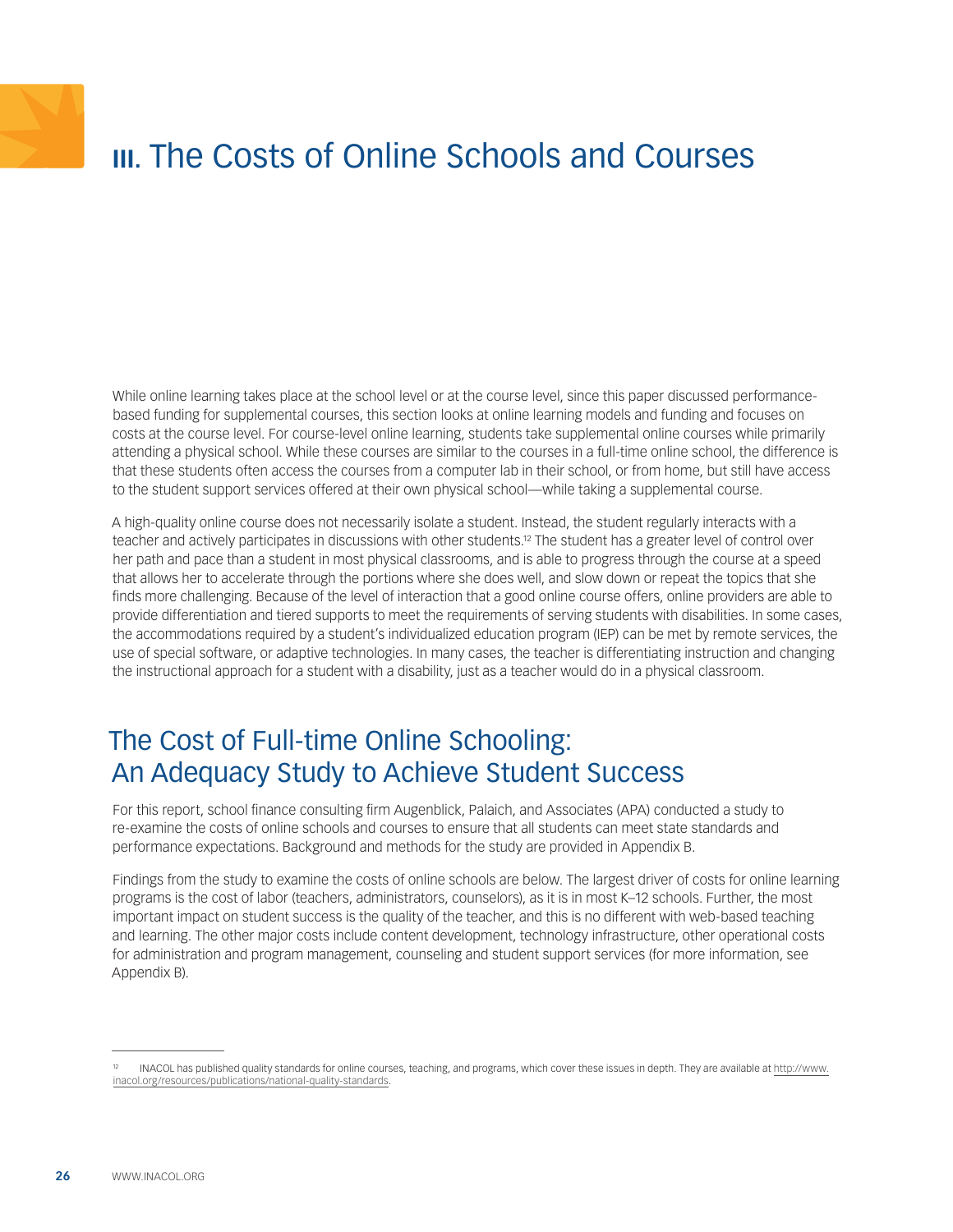The cost study was conducted using professional judgment panel methodology to understand and describe costs of online schools and courses; compare those findings with funding for students in traditional schools; and recommend a performance-based funding model for online schools and courses, which could possibly apply to all models of education. The cost study used comparative labor costs in Colorado and Pennsylvania.

APA created a cost model by looking at the resources required to operate an online school, and then compared those resources to a traditional model developed through a similar process (Professional Judgment (PJ) approach) in Colorado in 2010 (and updated in 2012) and Pennsylvania in 2007.13

**For both the online program and in the comparison states' traditional models, the cost study approach taken was to identify the actual resources needed to ensure all students could meet state standards and performance expectations, not just the current program funding levels. This is an adequacy study of what resources are required to bring all students to high levels of rigor and success in meeting standards.** As such, the figures in the Appendix and resources identified may look different or higher than what is currently allocated.

When compared to traditional schools, full-time online schools have similar adequacy costs to ensure student success:

- There are similar student-teacher ratios, because personnel is the largest cost driver for online learning programs.
- • There are comparable student support services; online schools did identify the need for counselors at all levels and tutors at the secondary level.
- There are similar administrative needs, though online programs that also operate as an independent LEA contract for many of the services, such as human resources and payroll, would be handled by a traditional district.
- • Technology needs are higher in online schools. Individual student laptops are needed for students and shipped to students (returned annually). Virtual programs also require Help Desk IT staffing to troubleshoot any issues that arise, similar to how a traditional program would employ IT staff at each school site for repair and maintenance. Virtual programs also have more hosting needs and need to provide reimbursements to ensure appropriate student and teacher Internet access and connectivity speed.

Using personnel salaries in Colorado and Pennsylvania under this costing-out approach, the cost of the full-time online school (that is resourced to bring all students to college- and career-ready success) is between 93% and 98% of a traditional school cost. Please note there are many states where foundation base amounts may be much lower than the amounts produced by an adequacy study—this report is not including a specific dollar amount, but examining relative costs for online schools to traditional schooling.

<sup>13</sup> It should be noted that the resources identified by the professional judgment panels here are examples of how funds might be used to organize programs and services in representative situations. APA cannot emphasize strongly enough that the resources identified are not the only way to organize programs and services to meet given standards and requirements. Instead, the purpose of the exercise is to estimate the overall cost of adequacy in online settings—not to determine the best way to organize programs.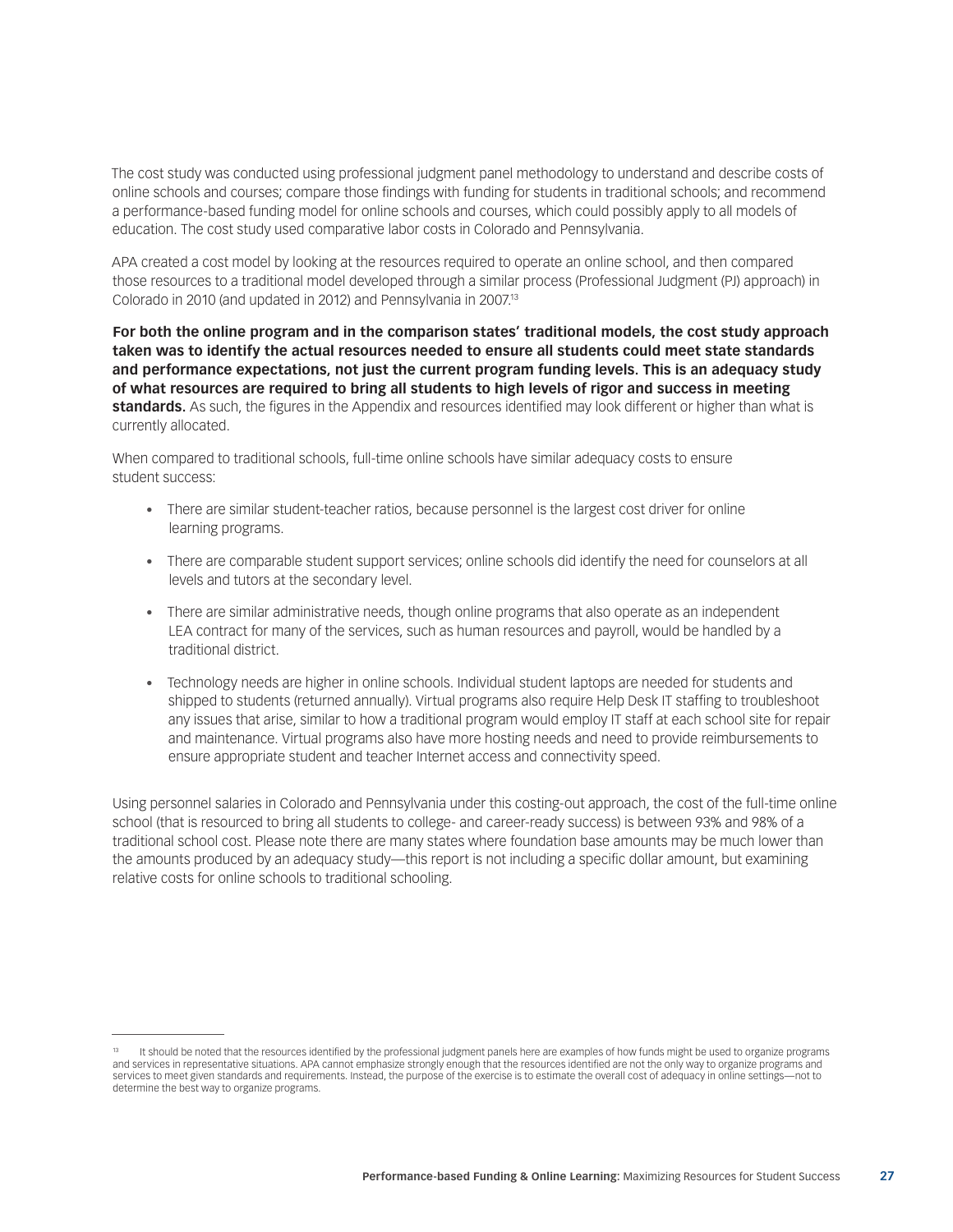The biggest variable is the cost of instruction by teachers and this can be very different across programs with different student to teacher ratios, staffing roles and salary levels.

# The Cost of Supplemental Online Courses

A cost model was also created to look at the resources required to offer supplemental online courses. To do so, an additional professional judgment panel was convened that reviewed the work of the previous panels, and adjusted resources based upon any differences in services and supports needed to offer supplemental courses versus a fully online program.

#### *Using this approach, the cost of providing supplemental online courses would be about \$600 per student, per semester course, or about 7% of the per student amount for full-time programs.14*

For supplemental courses, the professional judgment approach found that the cost of a single course is roughly 7% of full-time online learning (assuming a student takes a full load of six courses per semester, with 12 courses annually). In addition, because the school of record is providing resident services to students,

the professional judgment panel suggested that supplemental courses be funded in a manner where a percentage of funding stays with the home school or district, then an online school receives one-twelfth of the remaining funds per supplemental course (per semester).

The research showed that for adequacy, the staffing levels should remain the same in online as in traditional classes, with a caseload of 125 students per teacher FTE. However, it is important to note that supplemental courses are often taught by part-time teachers, so a wide range of courses can be offered, with explicit requirements that courses are taught by licensed teachers with the same credential requirements as traditional courses with appropriate content expertise and online teaching skills. Therefore, there are both full-time and part-time adjunct instructors to cover specific individual courses; a part-time teacher may have a load lower than 125 students.

Supplemental course programs would also offer some counseling services and require program administration staff, with other positions assumed to be covered by the home school or district. Additional costs beyond personnel included: professional development, course fees, student connectivity and information system costs, central office facilities, other equipment and materials, legal, postage, and product distribution. Many of these costs were at a lower level than would be needed for a full-time program. Finally, for technology, supplemental course providers do not usually need to offer laptops to students, so technology costs were lower for supplemental courses.

It is important to remember that the resources and costs presented from this research were what was needed to ensure all students could be successful, and are likely different than what is currently being spent.

# Variations in Current Online Learning Costs and Funding

The truth is that the costs of online learning vary dramatically due to the quality of a program, quality of teaching, quality of content, as well as the context and instructional design.

The biggest variable is the cost of instruction by teachers and this can be very different across programs with different student to teacher ratios, staffing roles and salary levels.

Note: Colorado and Pennsylvania salaries were applied to determine the cost of offering supplemental online courses.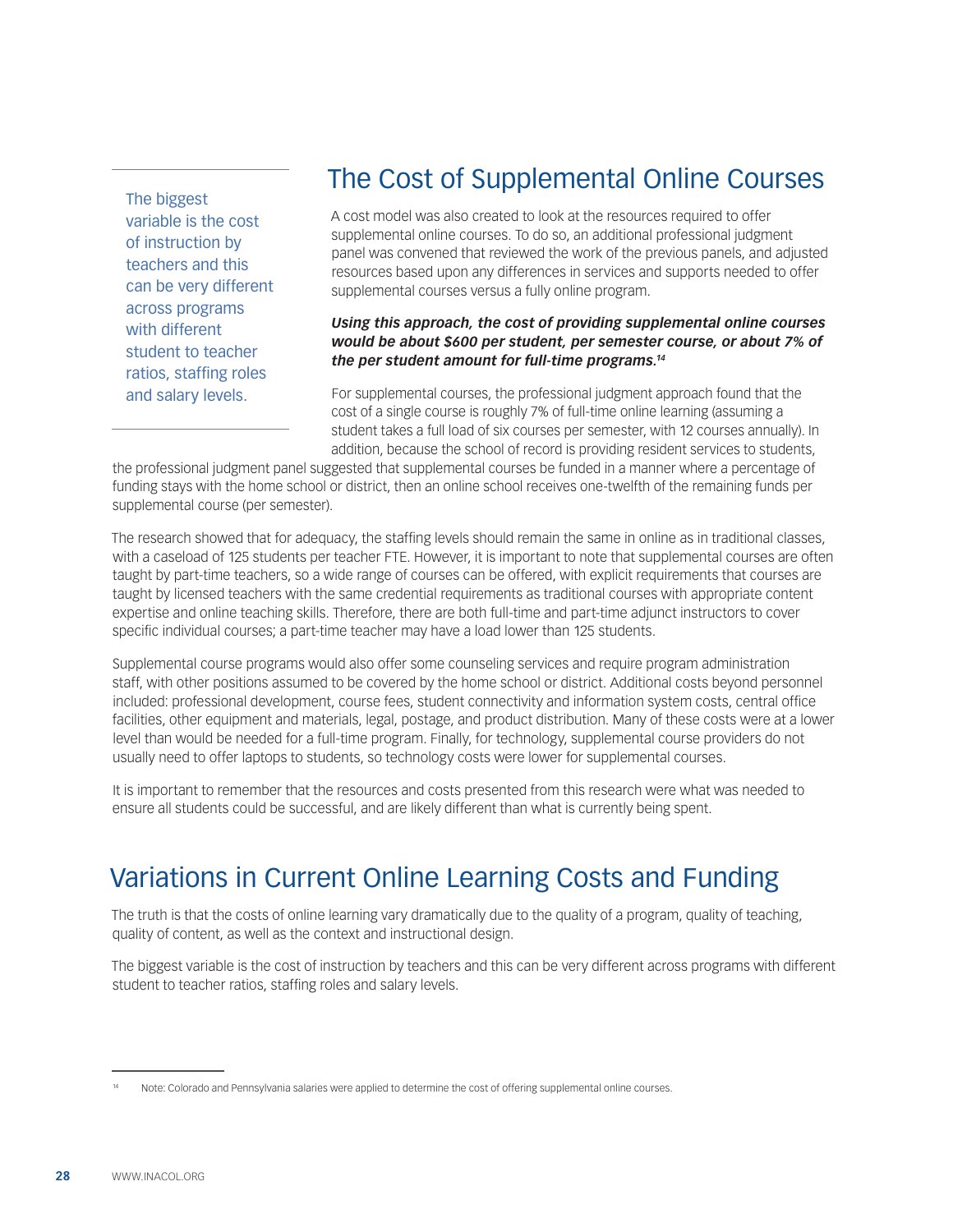The largest costs are always going to be the personnel for a program, including whether the school is hiring full-time or part-time instructors in an online learning program, and there are differences in salary costs in different states and localities. The second biggest driver in costs behind labor is the cost of course development and whether a program builds or buys online content or hosts open content. Whether a teacher develops the online course, a district system develops it, it is purchased, or it is an open educational resource can change the overall costs of an online learning program. There are different economies of scale depending on course program size and whether the online course content is built, purchased or sourced openly. You can imagine similar cost differentials if a district were writing all of their own textbooks versus buying from a publisher, or even using open textbooks that are free. When there is a national provider of online learning developing content, then the development cost might even be divided over a large number of students served—amortizing over thousands of students. Such providers not only utilize the content in their own online schools and programs, but may also sell the digital content to districts and other schools.

There can be lower cost models of online learning programs than the programs intended to meet adequacy standards considered here as an adequacy study (rather than actuals). Remembering that student-teacher ratios are a key cost driver, and lower cost actuals in less expensive programs may have higher student-teacher ratios. In examining different models and cost factors, most really inexpensive programs are structured with the district providing the teachers and a lab supervisor (assuming these are already existing and encumbered labor costs), then most of the new online learning program cost is just for online course licensing, necessary technology infrastructure, technical support, and any of the other wrap-around student services the program will provide.

Technology costs vary depending on whether the online school is in a district and offering students a computer to take home, and on what devices, broadband access, and technologies are provided. In district supplemental online learning programs, technology platforms and devices might be embedded in larger technology costs across the district or devices provided through a one laptop per child initiative. Programs might provide teachers with cell phones, data services, computers, headsets, cameras and other devices to assist in teaching online.

Depending on the program model, there can also be significant costs for counseling and student services. It is important to differentiate statewide programs costs versus a single district's cost by understanding what services are offered already by the local school. Full-time online schools are responsible for providing all of the student services.

Last, there is a fallacy in trying to take the cost of individual online courses and multiply this number to get the total cost of operating full-time online schools. The costs for supplemental online courses, often in the range of \$400-600 per course, do not include the embedded services that a resident district is offering the student as they enroll in one or two online courses. In a full-time school, the school must provide the full range of counseling, student supports and services required by all state and federal laws, including hosting statewide assessments and reimbursing parents and students for travel mileage to take state tests.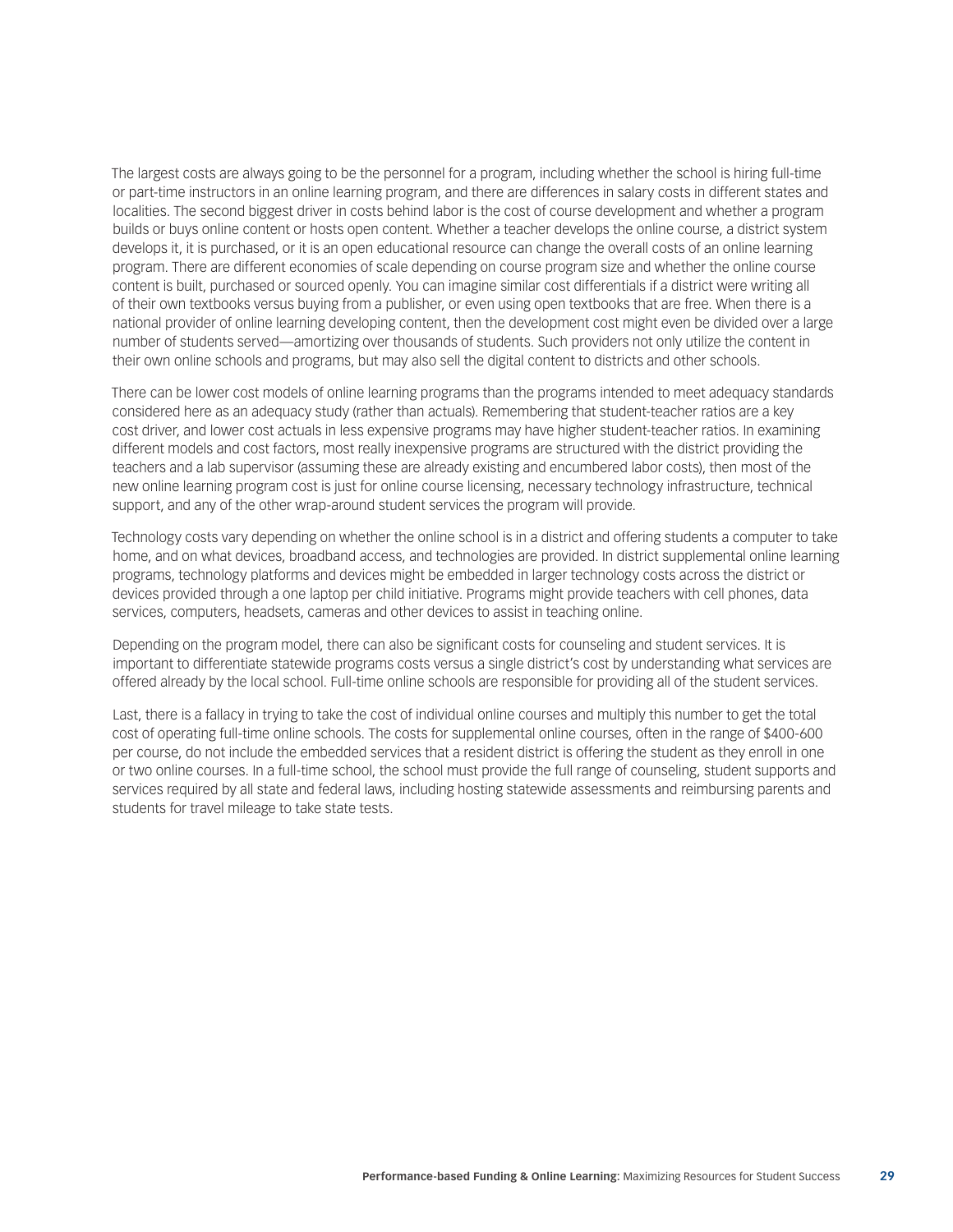# <span id="page-29-0"></span>**IV.** Guiding Principles of a Performance-Based Funding Model

This section first explores the principles of a performance-based funding model and discusses challenges in implementation.

# Principles of a Performance-Based Funding Formula

Key elements of a K–12 performance-based funding formula include the following:

#### *It must start with, and build from, a base amount that is adequate to meet student needs.*

This foundational level of funding must allow for all schools to provide a high-quality education with successful student outcomes; performance-based funding should then be an additional amount beyond this adequate base funding.

#### *It must be equitable.*

Similar students (in terms of student characteristics and need) should be funded at similar and adequate levels to serve their unique needs.

#### *Its goal is improving student performance, not saving money.*

Some policy discussions about performance- or completion-based funding suggest that a main goal of such funding systems is to save money. Cost-savings should not be the goal of a performance-based funding model, but rather cost-effectiveness. While performance-based funding systems may possibly save money, the goal should be to align institutional financial incentives with improved student performance.

#### *The foundation should include a base amount and adjustments that allow for differentiation by student characteristics and need.*

In full-time models, the formula must allow for some differentiation of funding based on student characteristics and needs. Students with greater needs should receive greater resources to allow schools to help all students meet their educational goals. Given the challenges of having accurate identification of Free and Reduced Lunch (FRL)-eligible students in online settings (because there is little incentive for students to identify themselves as such when meals are not provided) identifying students with greater needs will require a different approach to achieve an accurate count. One option might be to look at the schools or geographic areas from which students enter the online school to determine the census poverty data and FRL rate in those areas or schools. While weighted adjustments are clearer in a school-based model, the weights should not be forgotten in a supplemental funding situation. The key in supplemental funding is determining which additional needs are covered by the home district and which are related to instruction and should be available for the supplemental course provider.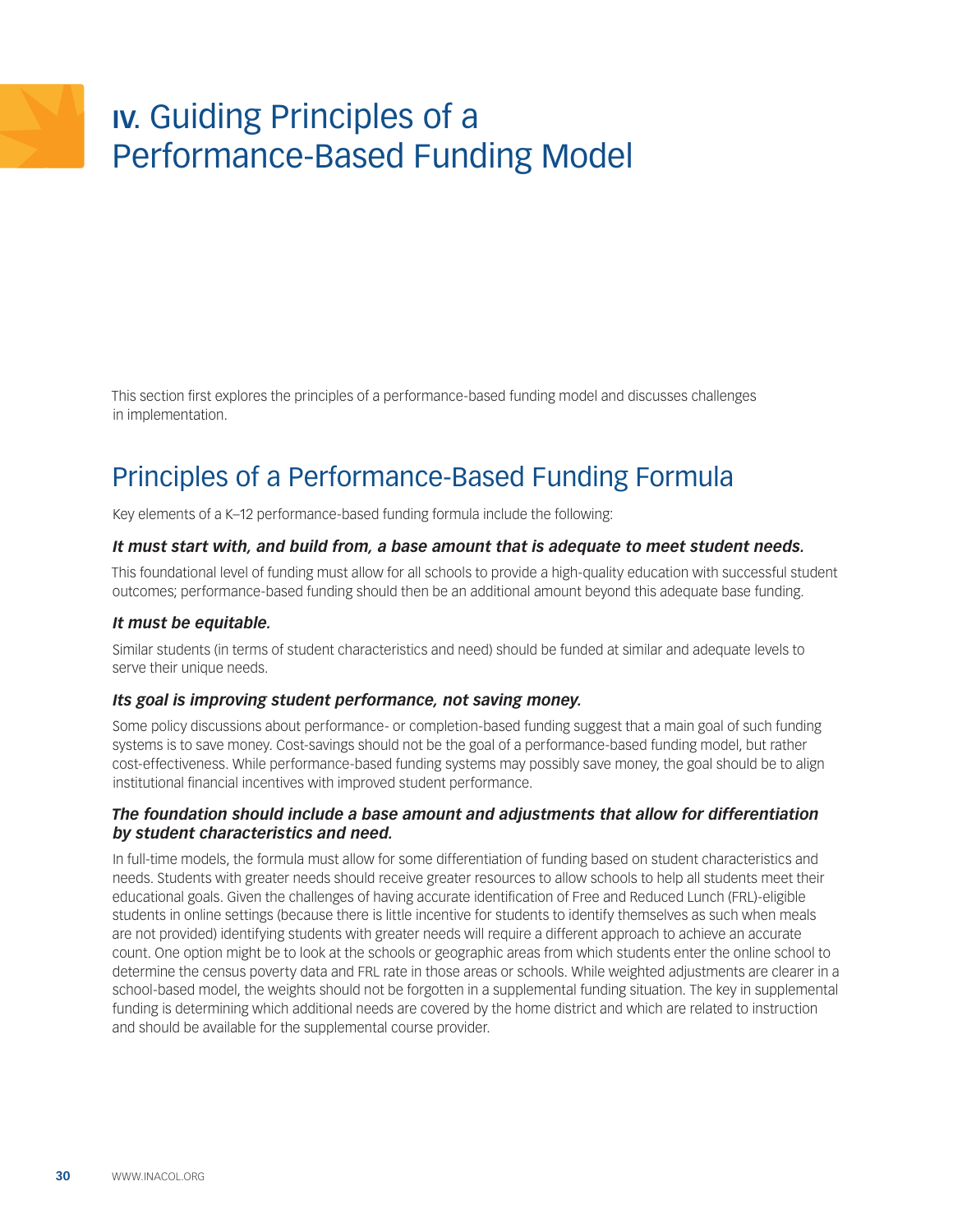#### *The formula should consider providing additional funding based on positive outcomes for highneed students.*

The formula could provide higher funding to schools that meet outcomes goals for students who are under-credited, ELL, advanced, at-risk or have special needs. These goals might be different for different students. The concept is to reward programs with incentive funding for having the most improved student learning gains with the most challenged students.

#### *It must be based on performance measures that are easily understood and objective.*

The measures should be easily understood by all stakeholders, perceived as objective, and communicated with the public in a transparent way. They may be different for different grade levels or subjects.

#### *The formula must be predictable, stable, and auditable.*

Schools and states have a need to project budgets and funding levels, therefore the formula must be consistent over time (with some allowance for adjustments). The formula must use measures that can be audited to ensure that the formula is applied accurately and the funding level is correct. The state must define the funding so that it has a reliable estimate of how much it may pay for student performance.

#### *Over time, it should be applied to all schools, and not just online schools.*

Online schools are uniquely poised to collect real-time instructional data, as well as to assuage public concerns about quality in a relatively new instructional delivery medium. As the funding model is improved over time, it can be applied to all schools. Florida has taken this gradual approach in that the state virtual school was first funded based on successful completion, and in 2016–17, funding for all schools, for a small number of courses that require successful passage of an end-of-course exam to earn a standard diploma, will be based on both course completion and performance outcomes as measured and verified by end-of-course exams.

#### *It should envision a future for progression and performance-based funding based on demonstrated competency attainment and achievement.*

Although a funding system that is based on student count days or seat-time can be adjusted to include a performance component, a better approach allows for funding based on students demonstrating learning outcomes in a competency-based system,15 while still maintaining a stable base by starting with an ADM count. The recommendations below recognize that states' abilities to implement competency-based progressions and funding are varied, and explore steps that states can take based on their current starting point, such as considering block grant programs or pilots to create performance-based funding models for programs.

<sup>15</sup> iNACOL has published several reports on competency-based education that are available a[t http://www.inacol.org/resources/publications/competency](%20http://www.inacol.org/resources/publications/competency-education/)[education/](%20http://www.inacol.org/resources/publications/competency-education/)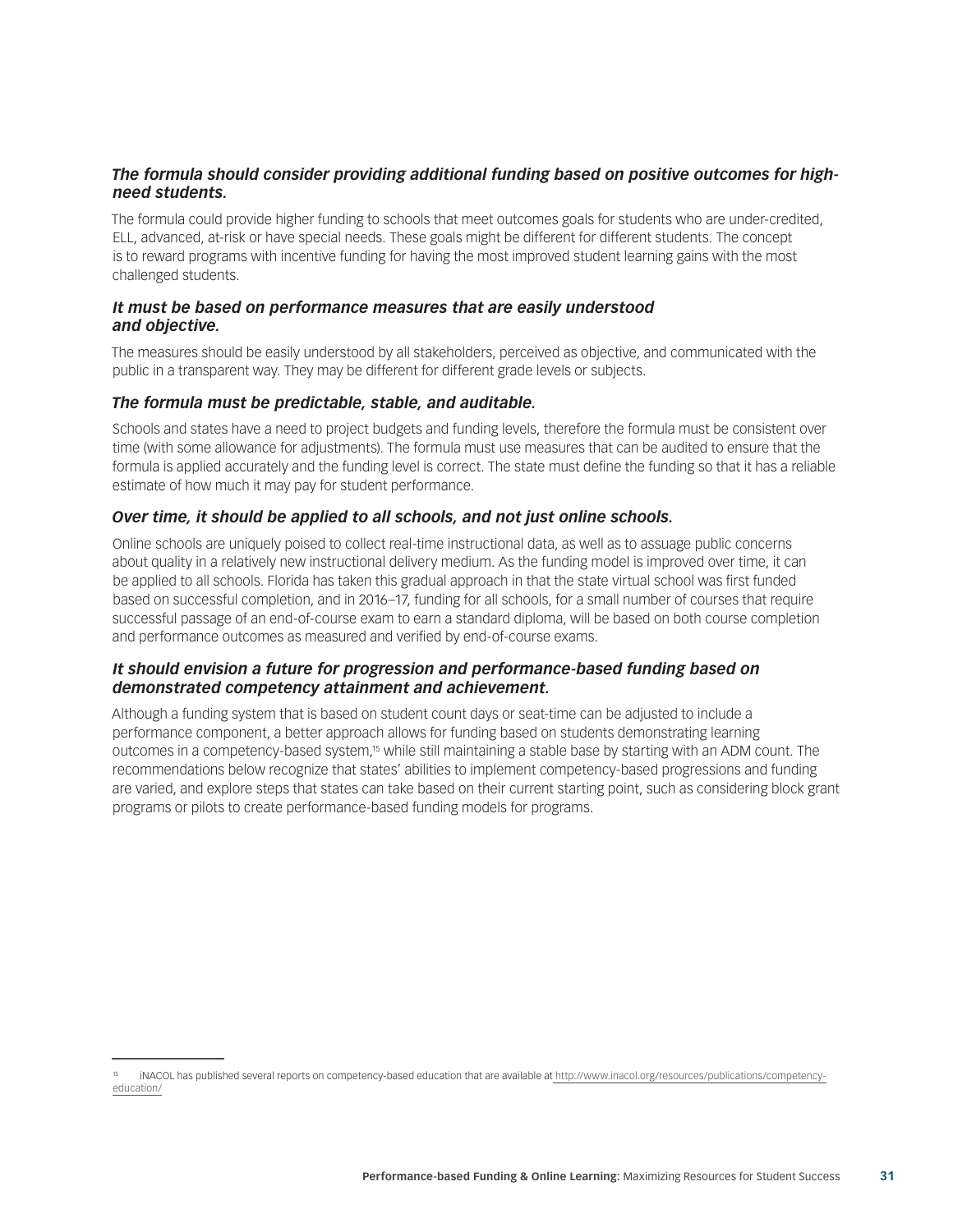# <span id="page-31-0"></span>**V.** Recommendations for Policy Makers: Implementing a Performance-Based Funding Model

*The concept of performance-based funding is fairly straightforward—reward public education programs based on measurable student learning performance outcomes, including course completion and competency development. It is also important to consider performance-based funding as a multi-step policy evolution from course completion to competency development.*

# Performance-Based Funding Formulas: Two Models for Online Courses

### Model 1: Performance-Based Funding by Course Completion Outcomes

**Performance-based funding (course completion):** Online learning programs are funded for successful completion of online courses, and the quality of the course is verified by an independent assessment to measure student learning (when possible).

**Performance-based funding formula considerations for additional incentives:** Programs receive 5% additional funding for students who show competency developments in learning progressions for a completed course. Funding is available for any course where measurement of performance is available. Ideally, measurement is based on growth in student learning.

**Plus, additional incentive funding for special needs student performance:** Additional funding is available for programs and schools that can show greater gains for its special needs populations. Using individual student growth measures, if a school can show well beyond average gains for a student in a special category, in comparison to other similar special needs students, additional funding, up to another 5%, is available.

OR

### Model 2: Performance-Based funding by Competency Outcomes

Performance-based funding (competency development): Program providers receive funding based on course and competency completion percentages (i.e. if a student completes 30% of the course, the online program will receive 30% of the funding). This rewards successful completion of competencies or units—rewarding incremental student achievement and performance—centered on competency development in alignment with state academic standards.

Note: Where independent assessments are available, the quality of the course should be verified by independent, third party assessments (such as end-of-course [EOC] exams like Advanced Placement tests or state EOCs) to measure student learning and validate outcomes. There should also be student work and evidence in demonstrating competencies for selective auditing of quality and student learning outcomes.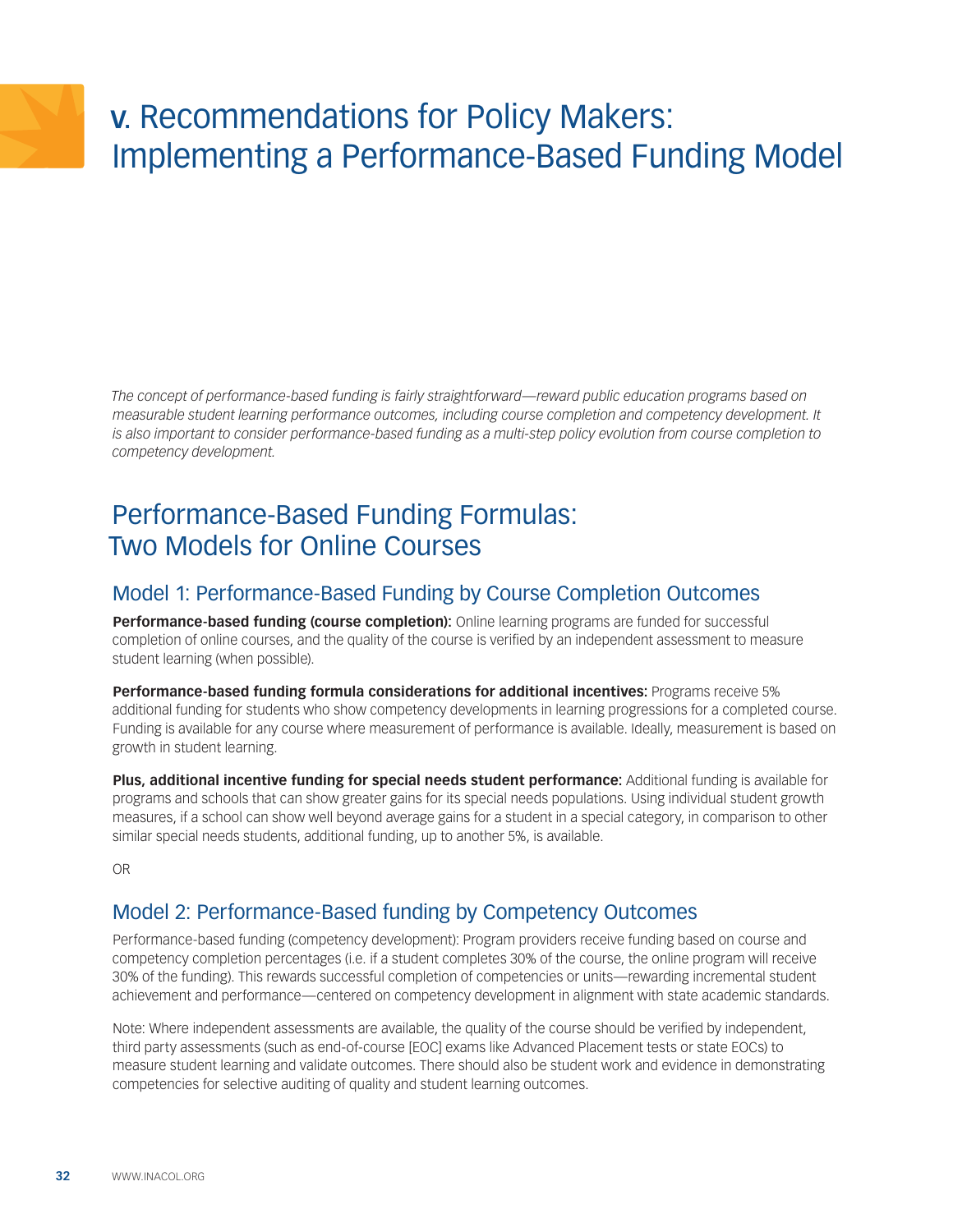# An Assessment of Key Challenges in Implementing a Performance-Based Funding Model

State policy will have to be adapted to the local context. Through our research, we identified some of the challenges in implementing a performance-based funding formula, and some barriers for putting performance-based funding into practice include:

- Most states do not yet have systems of assessments that allow for measurement of student growth across most grade levels and subject areas. There are a number of untested subjects and grade levels without adequate independent assessments to ensure performance outcomes. In some areas, state assessments cover materials that are reviewed in more than one course, so tying growth to a single course is not possible. In addition, few states or school systems measure student proficiency with benchmark "entry-level assessments" at the start of the educational program, upon entry. To the extent that states are measuring student growth, it is usually based on year-to-year administration of state assessments in certain grades and subjects, not the amount of learning along a trajectory for each student for certain increments of time. Resistance to additional assessments based on concerns about cost, or additional student time, is likely.
- State data systems often do not meet the requirements discussed in the areas above. In particular, they usually do not account for student mobility very well, especially in cases where under-credited or at-risk students are transferring between schools.
- The ability of state assessments to measure student growth is limited because they often do not capture students who are far behind grade level in a given subject. The assessments tend to be more accurate in gauging students who are near average in performance.
- • State assessments are also limited in the grade levels and subject areas covered. The existing data in almost all states is not comprehensive across all subject areas. The issue of how to assess performance in nontested grades and subjects is a key challenge. For these and other reasons, state assessments are not likely to be sufficient to measure outcomes for a performance-based funding model.
- • Performance-based funding is ideally tied to a competency-based model of student progression. If progression is based on performance instead of seat time, and funding is tied to performance instead of seat time, it raises the possibility that a student could complete more than a usual number of courses in the four years typically allotted to high school.
- Students who complete a required orientation course prior to beginning their first online, for-credit class, have higher success rates than students who do not complete an orientation course. It is unclear, however, if students can be required to complete such an orientation to qualify for a public school or a publicly provided online course. In the absence of such a requirement, online schools and providers face a risk of having high numbers of students begin courses but not complete them, creating costs for providers that may not be reimbursed.
- • Ideally, student performance can be measured for most courses based on state-accepted measures, although there will almost always be elective courses that do not have such assessments. Preferably, these would be independently validated assessments.

How to establish performance-based funding that provides adequate funding, and sufficient incentives for ensuring that programs are geared toward ensuring student success, with validation of student learning through independent systems of assessments—these are the significant questions.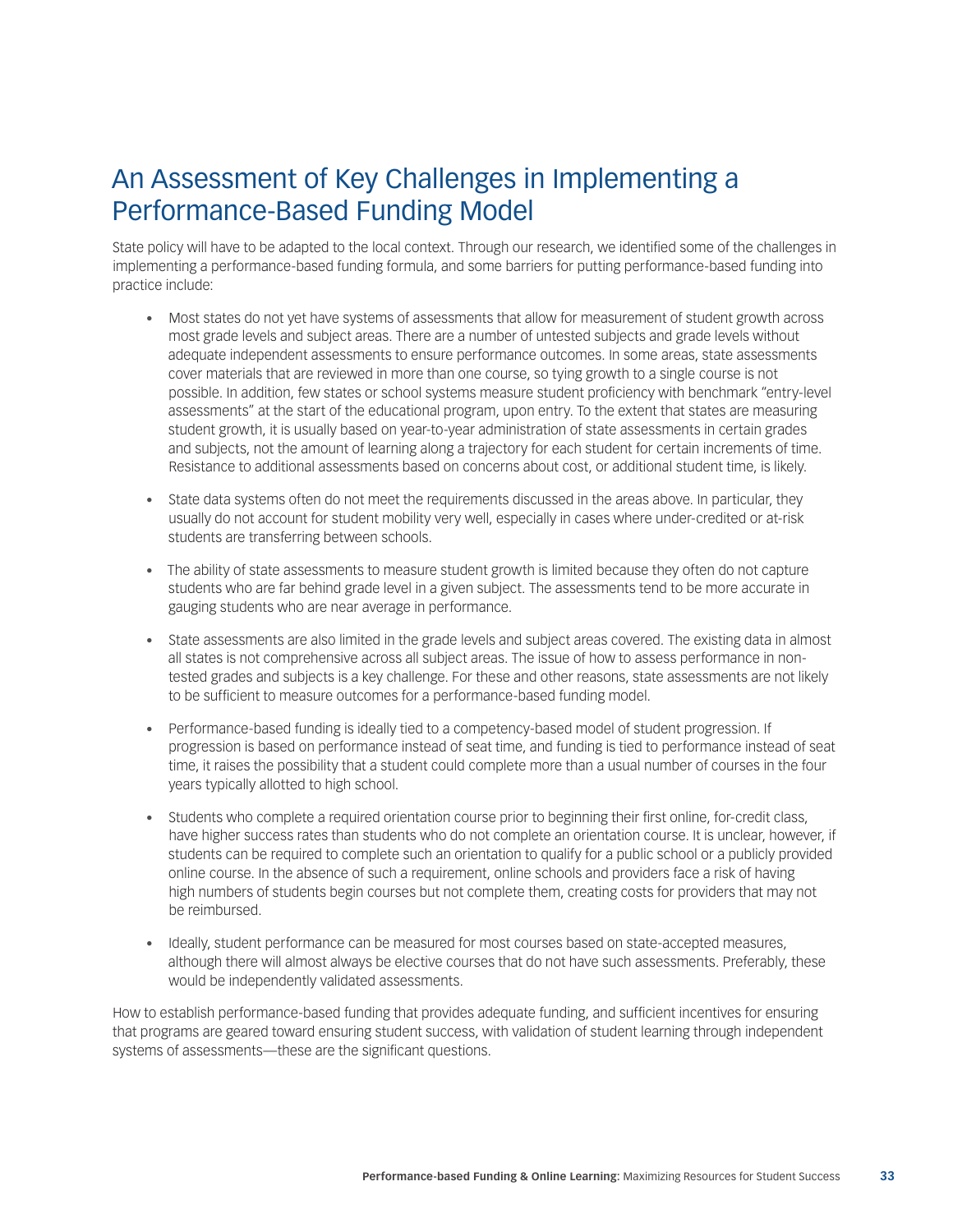# <span id="page-33-0"></span>**VI.** Moving Forward

The policy environment, in addition to being different in each state, is also rapidly changing. The emergence of states with federal accountability waivers using a variety of new student growth and value-add accountability models has led to further complexity in quality assurance and evaluating school success. The emergence of consistent standards in states to ensure all students are successful and held to high standards with statewide assessments in English language arts and math, lends itself to a powerful path towards understanding where students are across the learning progressions in these subjects and what outcomes they have achieved. Thus, in the next few years, it appears that there could be more developments on performance-based funding truly based on outcomes and growth in these subject areas and grade levels that are tested independently. This is exciting, and it is far easier than addressing a performance-based funding formula in non-tested subjects and grades. For other core subject areas and grade levels, there is a need for end-of-course assessments to demonstrate student proficiency. Otherwise, how do we ensure quality when an online course provider is only paid when a student receives a certain grade? We must validate the student has learned through an independent assessment (somewhat like an AP exam at the end of an AP course), or we risk incentives for grade inflation to increase payments for programs. Protecting equity and quality must be at the center of the discussions on how funding models are implemented in practice and policy.

The findings and recommendations throughout this report are based on the current state of the field, in which online schools and courses have experienced mixed results in retention, completion and graduation rates, and programs continue to operate under state accountability systems that provide inadequate benchmarking of student growth as well as limited transparency for performance metrics of individual student growth over time. The recommendations also build on an understanding that each state is different in terms of the combination of its accountability system, funding methods and levels of per-pupil or per-course funding, and how those are applied to online schools.

We stress that states need to continue improving their accountability systems with improved performance metrics and benchmarking student learning across time and within programs. For online schools, this means in particular being able to track student proficiency upon entry and exit, competency development, as well as mobility, student goals, student persistence, and performance of subgroups. For online course providers, this means having pre- and post-assessments with independent end-of-course exams.

This report represents an early step towards formulating funding policy and implementing performance-based funding. iNACOL looks forward to working with state policy makers who wish to explore performance-based funding further.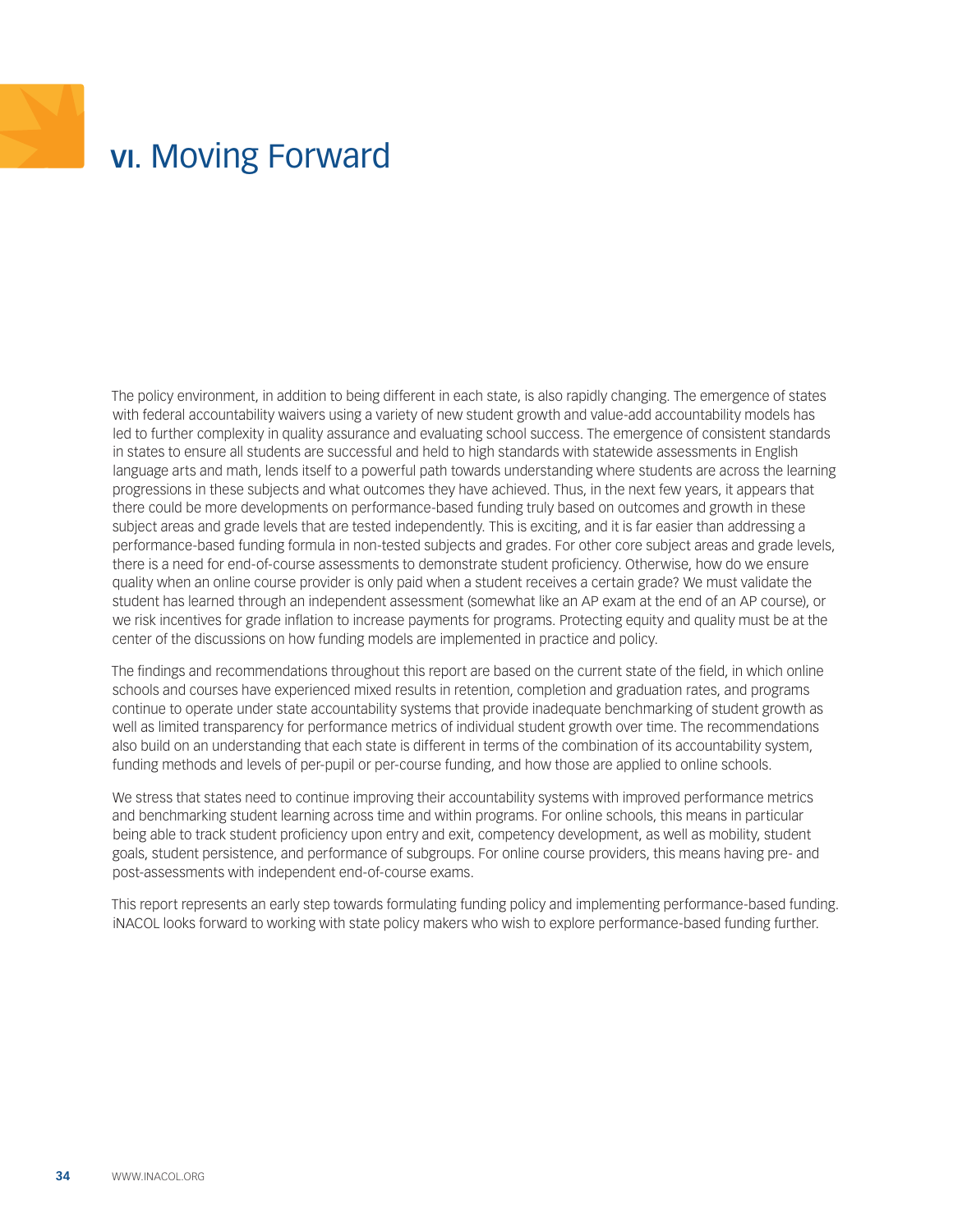# <span id="page-34-0"></span>Appendices

## Appendix A: K–12 Education Funding

K–12 education funding is enormously complicated. Here we offer only the basics to provide the basis for a discussion of performance-based funding. Most states fund public education by providing each local education agency (LEA) with a set amount of funding per student. Forty-two states use this approach, while seven states fund based on funding a number of positions, such as teachers and administrators, per school; the remaining state, Hawaii, has only a single school district, so many functions that occur in other states between the state and school districts do not apply.

A publication from the Education Commission of the States describes a five-step process used by most states for funding schools:16

- 1. The state sets a "foundation" or "base" amount of funding per student. This foundation amount is deemed sufficient to provide an education that will allow students to reach state standards.
- 2. The state counts students via a single count day (13 states), multiple single-count days (seven states), count periods (six states), average daily membership (ADM; 16 states), or average daily attendance (ADA; seven states). With ADM, students are counted each day that they are enrolled in the district, and with ADA, students are counted based on schools taking attendance each day.
- 3. Students with certain characteristics are "weighted," meaning they are provided additional funding. For example, an ELL or at-risk student might generate an additional 20% funding. Whether a student can qualify for more than one weighting varies by state.
- 4. A "weighted student count" is created by adding the weights to the number of students, and the weighted student count is multiplied by the per-student foundation amount, generating the total amount of funding.
- 5. The total funding for the LEA is split between the state contribution and the local contribution, with the local contribution based on the LEA's wealth.

In addition to these steps, additional funding may be provided to districts as "categorical funds" that may provide money for certain student groups, school activities such as transportation, or characteristics of LEAs such as being very small, isolated, or in high-poverty areas.

This section is heavily based on Education Commission of the States, *Understanding State School Funding. The Progress of Education Reform.* Volume 13, Number 3, June 2012.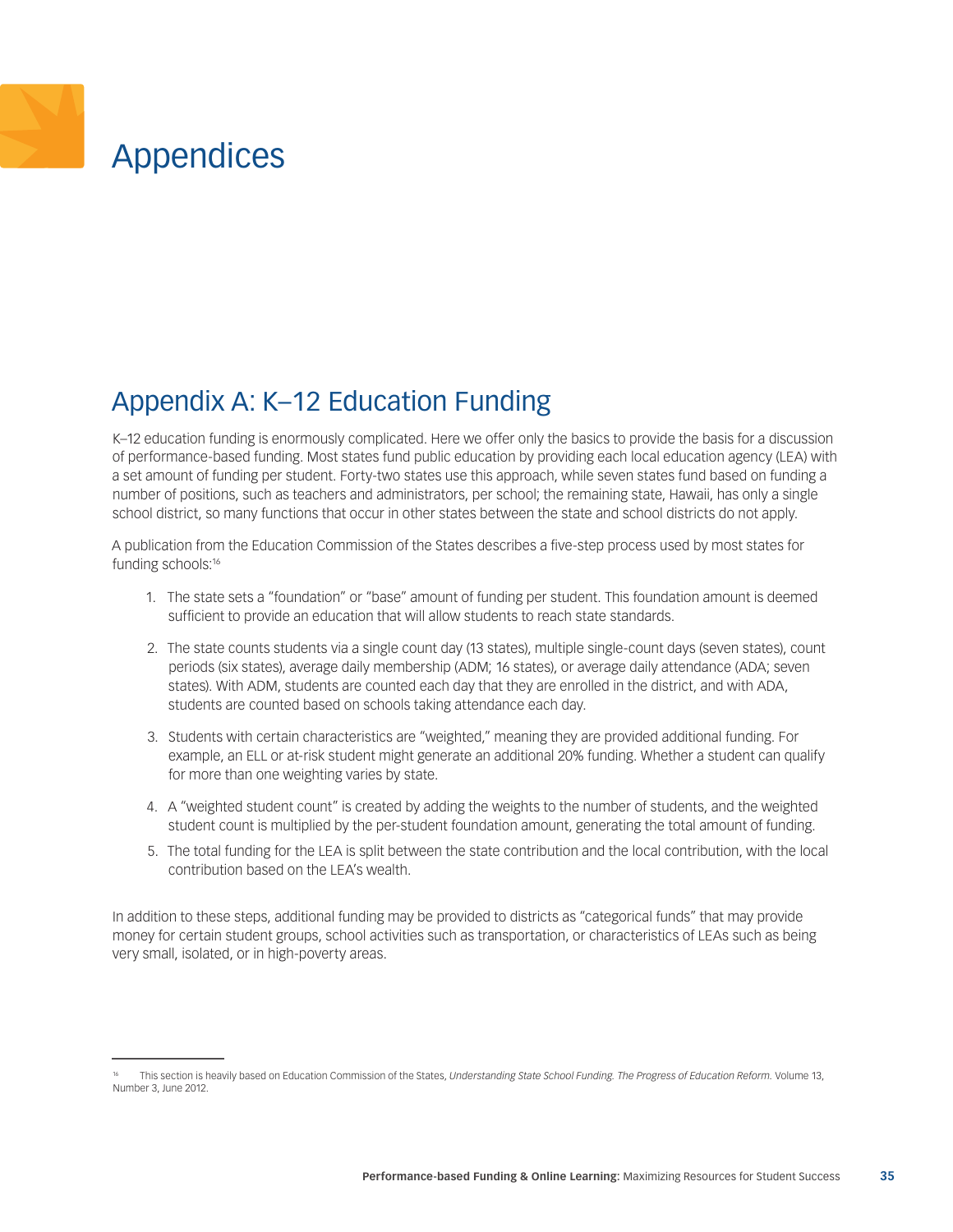<span id="page-35-0"></span>LEAs also receive some federal funding, which accounts for about 12% of total education funding.<sup>17</sup> Most federal funds are provided to assist schools with economically disadvantaged students and to support special needs students.18

A final wrinkle is that many online schools are charters schools, and many states apply a different funding formula or level to charter schools that is lower than the state average funding level for non-charter schools. For example, in Oregon, charter school funding goes through the student's resident district to the charter school, and the charter school receives an average of 55% of traditional funding levels.<sup>19</sup>

The current system of funding K–12 education presents problems of equity. Additionally, in almost all cases, no link exists between the funding that schools receive and the outcomes that students achieve.

### Appendix B: Examining Costs of Online Learning

With the advent of standards-based reform, states have set standards for what they want students to learn, created tests to measure the success of students, and created accountability systems to hold districts, schools, and students accountable for their performance. Adequacy studies are designed to identify the resources necessary for students, schools, and districts to be able to fully meet the accountability standards set by states. Many states have undertaken such studies to examine the costs for traditional schools and have used the results to inform the state's funding system. These states include Maryland, New Jersey, and Pennsylvania.

Less work has been done to identify the resources needed for non-traditional settings, such as virtual schools, to meet state standards. A number of approaches have been developed to determine adequate resource levels, including:

- • **Professional judgment:** relies on experienced educators to identify the resources needed to meet state standards.
- **Successful schools:** examines the spending of successful districts or schools to determine the adequate level of resources needed.
- • **Evidence-based:** looks at the academic research on resource allocations that improve student success to identify the needed resource levels.
- **Statistical approach:** relies on complex statistical models to determine the needed resources.

For this study, the professional judgment approach was deemed to be the best approach for a number of reasons. Both the successful schools approach and the statistical approach rely on specific data sets; because this study is taking a broad national view, comparable datasets are not necessarily available. Also, creating comparisons in "success" or even spending levels can be difficult across states. The evidence-based approach has not historically focused on virtual schools so its findings might not be applicable to this study. The professional judgment approach is also the most frequently used approach to studying adequacy and allowed us to get input from many practitioners from across the country.

US Department of Education, The Federal Role in Education, <http://www2.ed.gov/about/overview/fed/role.html>

<sup>18</sup> US Department of Education, *10 Facts About K–12 Education Funding,* <http://www2.ed.gov/about/overview/fed/10facts/index.html>

<sup>19</sup> Northwest Center for Educational Options, *Unintended Consequences: An Analysis of Charter School Funding in Oregon*; [http://www.nwceo.org/pdf/NW-](http://www.nwceo.org/pdf/NWCEO_Charter_School_Funding_Study_May_2010.pdf)[CEO\\_Charter\\_School\\_Funding\\_Study\\_May\\_2010.pdf](http://www.nwceo.org/pdf/NWCEO_Charter_School_Funding_Study_May_2010.pdf)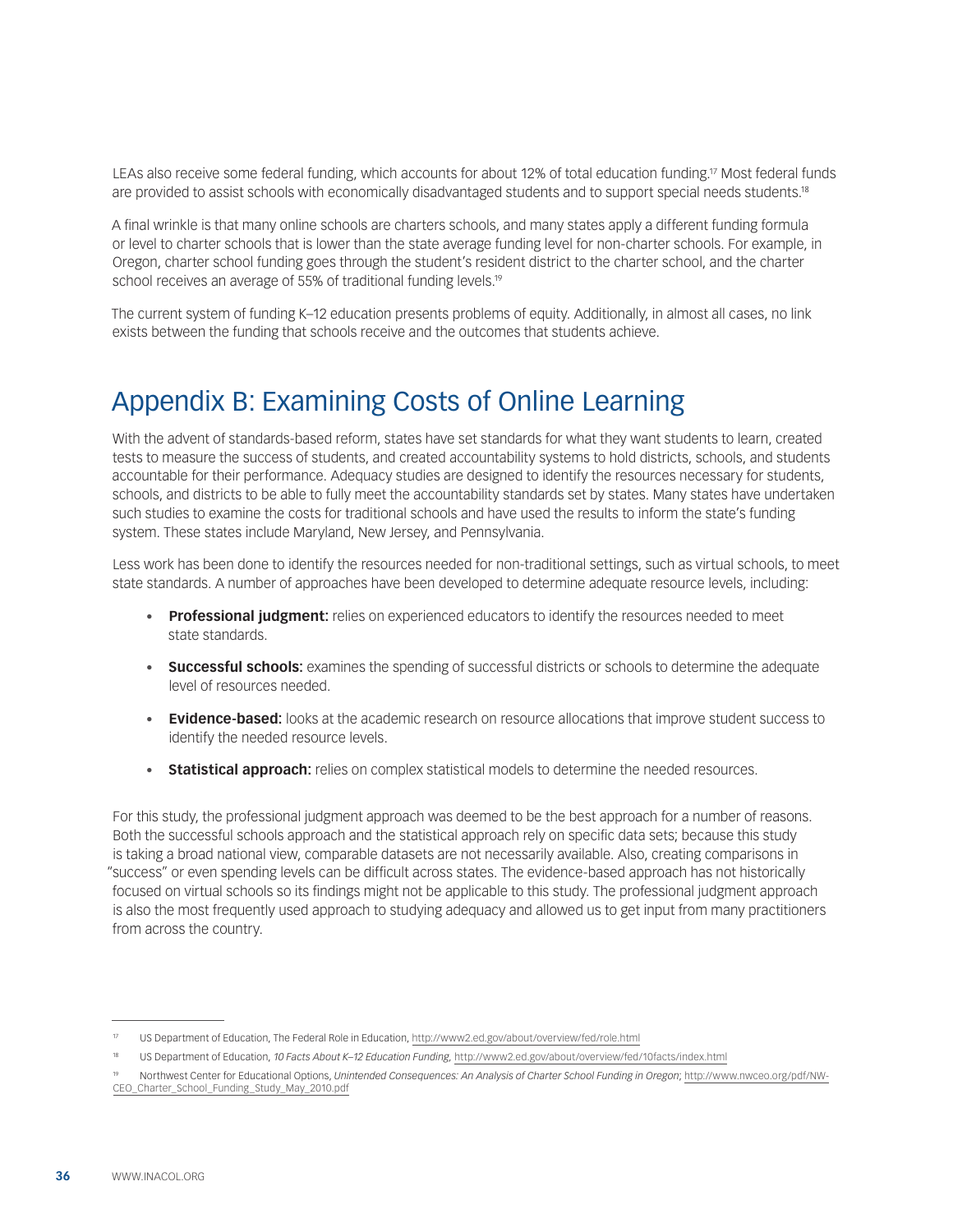### Applying the Professional Judgment Approach

The professional judgment (PJ) approach relies on the assumption that experienced educators can specify the resources that representative schools and districts need in order to meet state standards and requirements, and that the costs of such resources can be determined based on a set of prices specific to those resources. Identified resources are typically divided into two groups:

- Those associated with a "base cost" that applies to all students; and
- • Those associated with students who have special needs, including ELL, gifted students, and students with disabilities.

For example, when thinking about the base cost, a PJ panel of experienced educators might find that, for a representative school with 200 students, 10 teachers would be needed so that students can meet state academic standards. If the statewide average salary and benefits of a teacher were \$40,000, then the cost per student based on the professional judgment panel's input would be \$2,000 (10 teachers times \$40,000/teacher, divided by 200 students). Based on the panel's judgments, other costs might also be incurred such as those associated with instructional aides, school principals, supplies and materials, professional development, and so on. Together, these costs could be added to determine the total "base" cost of providing an adequate education.

PJ panels were also asked to separately estimate the resources needed to serve students with special needs. Students with special needs include:

- Students with disabilities (for which students require individualized education programs [IEPs]);
- English language learners;
- Those who are at risk of failing in school; and
- Those who are identified as gifted.

Using the PJ approach, the additional cost of serving students with such special needs can be expressed through student "weights" relative to the base cost.<sup>20</sup>

#### *Creating Representative Schools*

When the professional judgment approach is used in a single state, representative schools are designed using average characteristics for that state, including grade configuration, size, and student demographic characteristics. For this study, we reviewed existing national data on online programs and identified what a typical online program would look like, which was then reviewed with the first panel to gain its approval. By creating a representative program in this manner, PJ panelists are able to more precisely estimate resources needed to meet state and federal requirements because the representative program more closely matches the sizes and student demographics of the programs that the panelists operate on a day-to-day basis.

The representative scenario used for the panels in this study was a fully online program of 1,000 students: 200 elementary, 300 middle, and 500 high school students. It is also an independent LEA. A single fully online school was used because it allowed for the identification and collection of the resources needed to fully operate a virtual

Pupil weights are factors used to express the added cost of serving students with special needs. Every student, regardless of special needs, is counted as a 1.00 student. In order to determine the base cost for a district, the number of students enrolled in the district is multiplied by 1.00 and that product is then multiplied by the base cost figure. If the *added* cost of serving a student with a special need was determined to be 60% of the base cost, then the weight applied to such a student would be .60 (for a total weight of 1.60). Additional weighting might be applied to all students in a district to account for certain district characteristics (such as size) that can impact per student costs.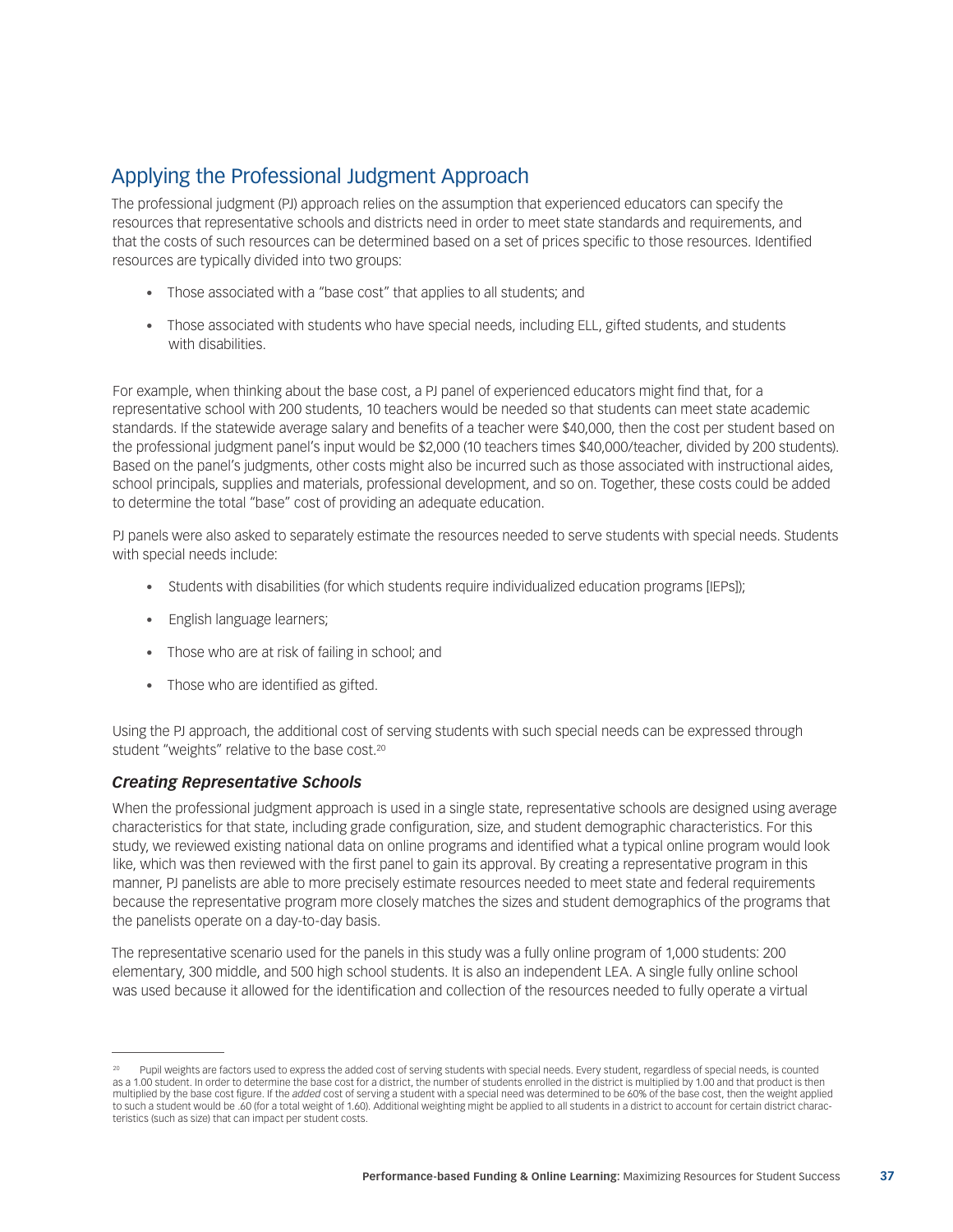program first, and then subsequently to determine the cost of individual courses at a later date. Average percentages for student need categories were used: 11% of students had a disability, 3% were ELL students, and 5% were identified as gifted in the scenario. Three levels of at-risk concentration were used to determine if there were any variances in resources needed to serve students based on the concentration of need in the school: 20%, 40%, and 60%.

#### *Professional Judgment Panel Design and Participation*

Two PJ panels were held as part of this study: the first focused on identifying the resources needed to serve students with no identifiable special needs, therefore the "base cost." The second focused on identifying the additional resources needed to serve at-risk students, ELL students, students with disabilities, and gifted students.

The panels had between seven and eight participants, including a combination of teachers, principals, personnel who provide services to students with special needs, program administrators, technology specialists, curriculum and assessment specialists, and school business officials. Educators who participated on the panels are listed at the end of Appendix B.

#### *Standards and Requirements for Online Programs*

Prior to the commencement of the panel discussions, all panelists first reviewed a specific set of background materials and instructions prepared by study staff. Panelists were tasked with identifying the actual resources needed to ensure that all students can be academically successful and that the academic and social emotional needs of students were addressed. To accomplish this task, it was therefore necessary for panelists to have a common understanding of the objectives and requirements that schools and programs would need to meet.

Typically, PJ panelists would be given a detailed summary document that outlined the requirements of a given state. However, in this study panelists were asked to identify the resources a program operating in any state would need. As such, panelists were given a brief document that summarized common input and output standards from across the states. The standard was not particular to any one state, but included examples of input requirements that states might have, such as graduation requirements and outcome expectations on statewide tests.

Panelists were asked to identify the level of resources they would need to ensure adequate levels of student success and not to try to identify specific levels of funding they would like to have. The panelists did not see the cost of the resources they identified.

#### *Professional Judgment Panel Procedures*

Once panelists were provided with instructions and background information to guide their efforts (as described previously) the PJ panels convened and a specific procedure was followed. At least two study team members were present at every panel meeting to facilitate the discussion and take notes about the level of resources needed as well as the rationale behind participant decisions. Panelists were frequently reminded that they should identify the resources needed to meet state standards and requirements in the most efficient way possible without sacrificing quality.

Each panel discussed the following resource need areas:

- • Personnel, including teachers and pupil support staff, such as psychologists and counselors, instructional aides, administrators, business services, office support, etc.
- Other personnel costs, such as time for professional development.
- • Non-personnel costs, such as supplies, materials and equipment costs (including textbook replacement and consumables), student information systems, maintenance and operations costs of any facilities, contract services, etc.
- Course development/purchase.
- Technology, including hardware, software, connectivity, and licensing fees.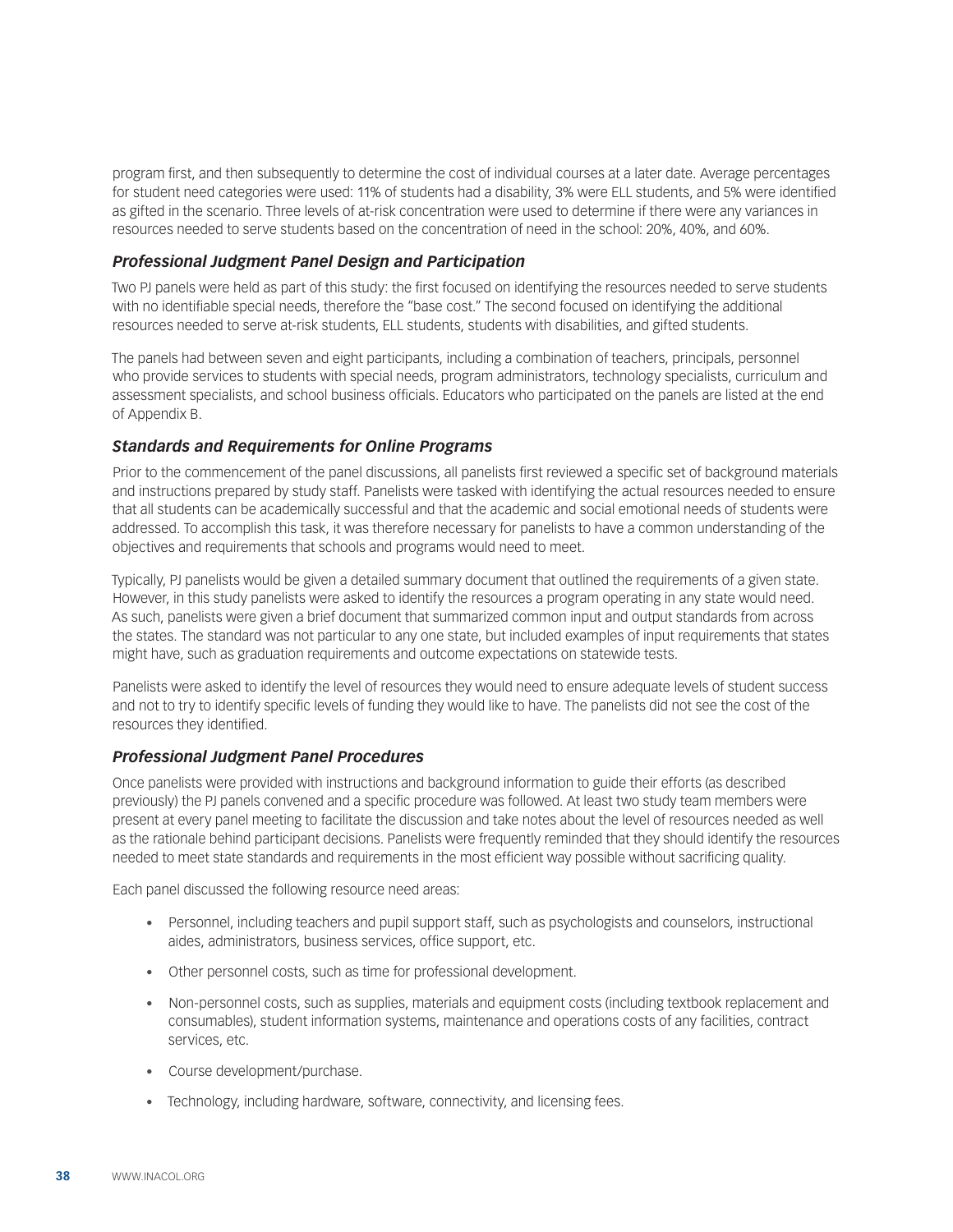The above resources were identified for students with no special needs during the first panel, then the second panel reviewed the resources identified by the first panel and added the resources needed to serve special needs students (at-risk, students with disabilities, ELL, and gifted). By keeping these costs separate, it allowed for a "base cost" and additional special needs "weights" to be created (which will be discussed in greater detail later in this report).

For each panel, the figures recorded by APA represented a consensus agreement among members. At the time of the meetings, no participant (either panel members or APA staff) had a precise idea of the costs of the resources that were being identified. Instead, the costing of resources by APA took place at a later date. This is not to say that panel members were unaware that higher levels of resources would produce higher base cost figures or weights, but without specific price information, it would have been impossible for any individual or panel to suggest resource levels that would have led to a specific base cost figure or weight.

The following educators participated on the two panels:

| Andy Scantland, Advanced Academics, CO                                                  | Kelly McAllister, Riverside Unified School District, CA               |
|-----------------------------------------------------------------------------------------|-----------------------------------------------------------------------|
| <b>Charles Hyde, Riverside Unified School District, CA</b>                              | Kyle Cote, Virtual Learning Academy Charter School, NH                |
| Christina Narayan, Branson Online, CO                                                   | Marjorie Rofel, Connections Education, MD                             |
| Damian Creamer, Primavera Online High School, AZ                                        | <b>Mike Smart, Northern Star Online, MN</b>                           |
| <b>Dave Wells, eCADEMY, Albuguerque, NM</b>                                             | Natalie Brown, Branson Online, CO                                     |
| <b>Emily Andersen, Mountain Heights Academy (formerly</b><br>Utah Open High School), UT | <b>Scott Prescott, Virtual Learning Academy Charter</b><br>School, NH |
| <b>Jon Voss, Northern Star Online, MN</b>                                               | <b>Ted Ochs</b> , Connections Education, MD                           |
| Kathryn Knox, K12 Inc., Colorado Virtual Academy, CO                                    |                                                                       |

A third session was held via webinar to address costs of supplemental online courses. Participants in that group were:

**John Jacobs,** *Wisconsin eSchool Network, WI* **Scott Prescott,** *Virtual Learning Academy Charter School, NH*

**Jon Voss**, *Northern Star online, MN* **Dave Wells**, *eCADEMY, Albuquerque, NM*

**David Myers**, *Michigan Virtual University, MI*

### The Cost of Online Schools and Courses

#### **In almost all cases, online schools and courses are funded at lower levels than state averages for physical schools.**

These funding levels have often been set because of a general, but unsubstantiated, sense that online schools should be less expensive than physical schools. Very little substantial study of the costs of online education has been done recently, and the most comprehensive research on costs dates back to a 2006 study.21 For this report, school finance consulting firm Augenblick, Palaich, and Associates (APA) conducted a study to re-examine the costs of online schools and courses to ensure that all students can meet state standards and performance expectations.

<sup>21</sup> Costs and Funding of Virtual Schools, Augenblick, Palaich, and Associates, 2006; <http://www.apaconsulting.net/uploads/reports/9.pdf>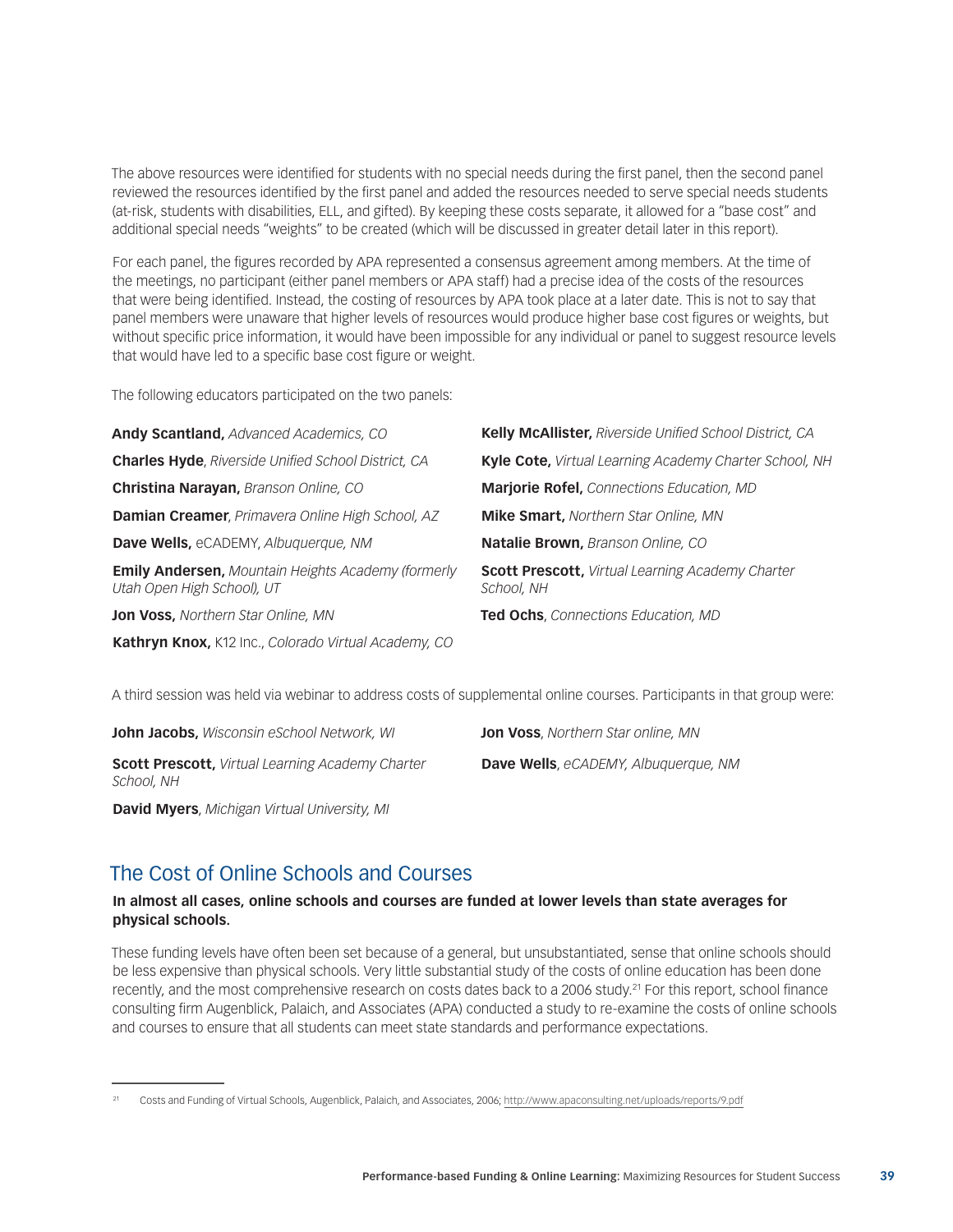#### *The Cost of Online Schools*

APA created a cost model by looking at the resources required to operate an online school, and then compared those resources to a traditional model developed through a similar process (Professional Judgment (PJ) approach) in Colorado in 2010 (and updated in 2012) and Pennsylvania in 2007.<sup>22</sup> **For both the online program and in the comparison states' traditional models, the cost study approach taken was to identify the actual resources needed to ensure all students could meet state standards and performance expectations, not just the current program funding levels. This is an adequacy study of what resources are required to bring all students to high levels of rigor in meeting standards.** As such, resources identified may look different or higher than what is currently possible.

The following tables, Tables 2-4, identify the resources that the Professional Judgment panelists recommended in order to enable online schools and students to be successful. Following the presentation of results is a comparison between the online model and the traditional model seen in the comparison states based upon the Professional Judgment approach in each setting.

#### **Personnel**

Table 2 identifies the personnel needed to serve online students in a representative online school. Results are presented for "base education," meaning personnel that would serve all students, then additional personnel are added by identified need category.<sup>23</sup> All figures are shown on a full-time equivalent (FTE) basis.

|                        | <b>Base</b><br><b>Education</b> | 20% At-<br><b>Risk</b> | 40% At-<br><b>Risk</b> | 60% At-<br><b>Risk</b> | <b>ELL</b> | <b>Students</b><br>with<br><b>Disabilities</b> | <b>Gifted</b> |
|------------------------|---------------------------------|------------------------|------------------------|------------------------|------------|------------------------------------------------|---------------|
| <b>Enrollment</b>      |                                 |                        |                        |                        |            |                                                |               |
| Elementary             | 200                             | 40                     | 80                     | 120                    | 6          | 22                                             | 10            |
| <b>Middle</b>          | 300                             | 60                     | 120                    | 180                    | 9          | 33                                             | 15            |
| High<br><b>School</b>  | 500                             | 100                    | 200                    | 300                    | 15         | 55                                             | 25            |
| <b>Total</b><br>System | 1,000                           | 200                    | 400                    | 600                    | 30         | 110                                            | 50            |

#### **Table 2: Representative Online Program of 1000 Students**

#### **Instructional and Pupil Support Staff – Base Education**

The primary instructional and pupil support staffing needed to serve students in the online model in the base education category was teachers and counselors, then tutors at the secondary level.

Teachers were staffed at a ratio of 25:1 in all grades. At the elementary level, this allows teachers to provide synchronous, real-time instruction to students. At the secondary level, this allows for teachers to teach five classes

<sup>22</sup> It should be noted that the resources identified by the professional judgment panels here are examples of how funds might be used to organize programs and services in representative situations. APA cannot emphasize strongly enough that the resources identified are not the only way to organize programs and services to meet given standards and requirements. Instead, the purpose of the exercise is to estimate the overall cost of adequacy in online settings—not to determine the best way to organize programs.

<sup>&</sup>lt;sup>23</sup> While panelists could comfortably discuss serving at-risk students separately at the elementary, middle, and high school levels, for the other categories they were more comfortable discussing service system wide; results are presented accordingly.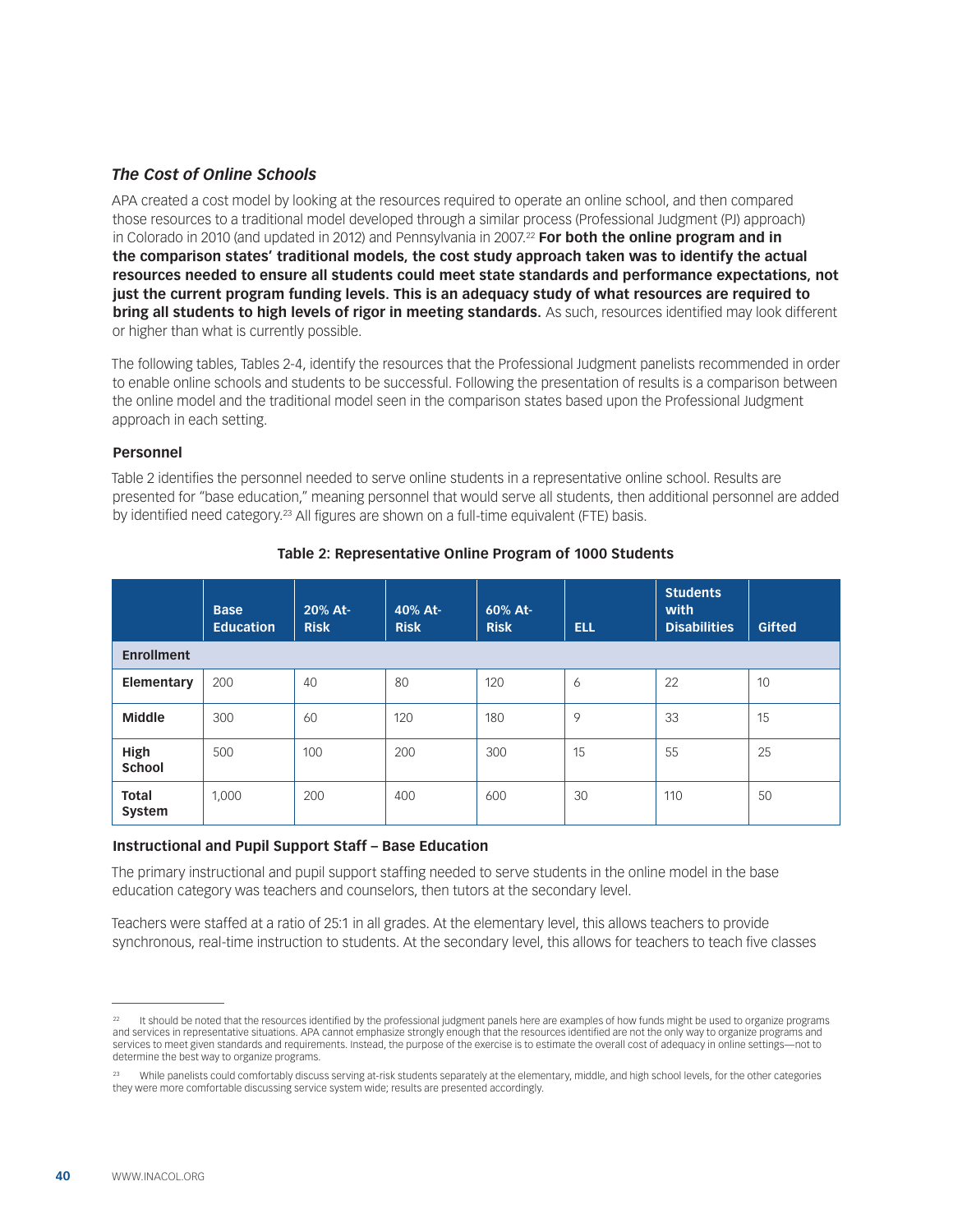on average and serve a caseload of 125 students at any given time. Professional judgment (PJ) panelists felt that the caseload would allow for the needed student contact time that would support student success and allow for differentiated instruction; they felt that at higher caseloads, this ability is compromised to bring students to success (this was an adequacy study). However, the largest cost of any online learning program is the personnel expenses. Variances in student-teacher ratios and differences in salary scales based on cost-of-living and higher scales will dramatically alter the cost of providing online instruction. This average is based on a 25:1 student-teacher ratio, a total caseload of 125 students, and at the salary average using data from Colorado and Pennsylvania.

Counselors were staffed at a ratio of 500:1 at the elementary and middle school levels, and 250:1 at the high school level. It was assumed that most student advisement would be handled by teachers. Additionally, 1.8 tutors and 3.0 tutors were staffed at the middle school and high school levels, respectively, to provide one-on-one tutoring support in the primary content areas for extended hours daily. Department heads were employed at the high school level, allowing for an additional section of "release time" for those staff members (adding up to a total of 2.0 FTE). Finally, 3.0 IT/Help Desk Technicians are needed to serve the 1,000 students.

#### **Instructional and Pupil Support Staff – Students with Identified Needs**

For all concentration levels of at-risk students, additional teaching staff was added to lower teacher-student ratios to increase contact time. Once the 40% at-risk threshold was reached, additional counseling staff, an attendance coordinator, and an instruction aide-level staff were added to increase check-ins with students and monitor "attendance" and course progress. A coordinator would also be employed at the system-level at 40%, which would become a Director of Student Services at the 60% threshold.

The 110 students with disabilities, with varying need, would be served by 4.5 teachers, 0.5 psychologists, 1.5 speech therapists, and 0.2 other therapists. Students would receive differing levels of service based upon need. This does not include any aides that may be needed to serve students at home. There was much discussion about how those services are currently provided to students through other channels than the online program and the inherent liability of employing school staff in home settings where they cannot be monitored. This is an evolving discussion in the online field. The absence of these aides will be a factor to keep in mind when weights for students with disabilities are discussed. At the administration level, there would also be a special education coordinator and compliance manager.

ELL and gifted students would be served by a 1.0 instructional coordinator each at the system level. Again, there was discussion about the nature of the online model allowing for individual student need to be well addressed by the online model already with the base education staffing noted.

#### **System Administration and Management**

Further, at the system-level there would also be: one director, one principal, two assistant principals, one technology manager, one community development coordinator, two registrars, and two clerical staff. These positions cover all students, including students with special needs.

As the largest line item on this list, it is particularly worth discussing the cost of \$150 per course for curriculum development and/or purchase, instructional supplies, materials, and equipment. This includes both the cost of any instructional material kits that are sent to students as needed for a course, and it also includes the cost of either purchasing a developed course or developing the course in house, which could include staff time (thus this figure is in place of any curriculum development departments or staff positions). While many schools are currently able to do with less, the panelists indicated that resources are needed to ensure that an up-to-date, robust range of courses could be offered. They felt that individual schools might be able to develop a certain number of courses per year, but that nearly all schools would have some need to purchase courses in order to cover all the courses that students would want to take, particularly electives. The per course cost may come down in future years as a wider pool of courses become publicly available at a lower rate.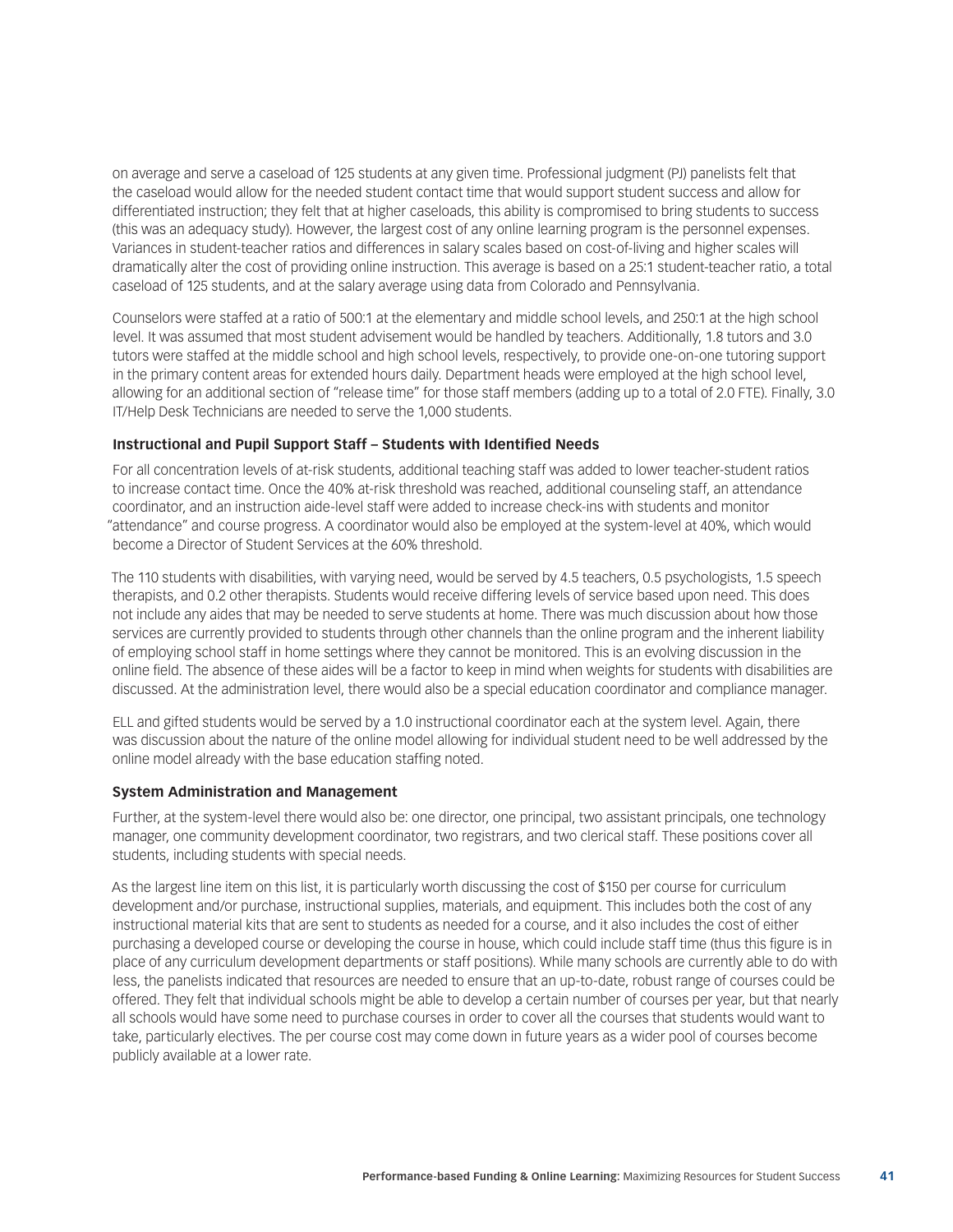| <b>Instruction and Pupil</b><br><b>Support Staff</b> | <b>Base</b><br><b>Education</b> | 20%<br><b>At-Risk</b> | 40%<br><b>At-Risk</b> | 60%<br><b>At-Risk</b> | <b>ELL</b> | <b>Special</b><br><b>Education</b> | Gifted |
|------------------------------------------------------|---------------------------------|-----------------------|-----------------------|-----------------------|------------|------------------------------------|--------|
| <b>Elementary School</b>                             |                                 |                       |                       |                       |            |                                    |        |
| <b>Teachers</b>                                      | 8.00                            | 0.40                  | 0.80                  | 1.20                  |            |                                    |        |
| <b>Counselors</b>                                    | 0.40                            |                       | 0.20                  | 0.40                  |            |                                    |        |
| <b>Middle School</b>                                 |                                 |                       |                       |                       |            |                                    |        |
| <b>Teachers</b>                                      | 14.40                           | 0.70                  | 1.40                  | 2.10                  |            |                                    |        |
| <b>Tutors</b>                                        | 1.80                            |                       |                       |                       |            |                                    |        |
| <b>Instructional Aides</b>                           |                                 |                       | 1.00                  | 2.00                  |            |                                    |        |
| <b>Counselors</b>                                    | 0.60                            |                       | 0.20                  | 0.40                  |            |                                    |        |
| <b>High School</b>                                   |                                 |                       |                       |                       |            |                                    |        |
| <b>Teachers</b>                                      | 24.00                           | 1.20                  | 2.40                  | 3.60                  |            |                                    |        |
| <b>Tutors</b>                                        | 3.00                            |                       |                       |                       |            |                                    |        |
| <b>Instructional Aides</b>                           |                                 |                       | 2.00                  | 3.00                  |            |                                    |        |
| <b>Counselors</b>                                    | 2.00                            |                       | 0.50                  | 1.00                  |            |                                    |        |
| Dept. Heads (FTE)                                    |                                 |                       |                       |                       |            |                                    |        |
| Systemwide                                           |                                 |                       |                       |                       |            |                                    |        |
| <b>Teachers</b>                                      |                                 |                       |                       |                       |            | 4.50                               |        |
| <b>Psychologists</b>                                 |                                 |                       |                       |                       |            | 0.50                               |        |
| <b>Speech Therapists</b>                             |                                 |                       |                       |                       |            | 1.50                               |        |
| Other Therapists (OT, PT,<br>etc)                    |                                 |                       |                       |                       |            | 0.20                               |        |
| IT/Help Desk Support                                 | 3.00                            |                       |                       |                       |            |                                    |        |
| <b>Executive Director</b>                            | 1.00                            |                       |                       |                       |            |                                    |        |
| Dir. of Student Services                             |                                 |                       |                       | 1.00                  |            |                                    |        |
| Coordinator                                          |                                 |                       | 1.00                  |                       | 1.00       | 1.00                               | 1.00   |
| Principal                                            | 1.00                            |                       |                       |                       |            |                                    |        |
| <b>Assistant Principal</b>                           | 2.00                            |                       |                       |                       |            |                                    |        |
| <b>Technology Manager</b>                            | 1.00                            |                       |                       |                       |            |                                    |        |
| <b>Grants/Title/ Compliance</b><br>Manager           |                                 |                       |                       |                       |            | 1.00                               |        |
| <b>Community Development</b><br>Coordinator          | 1.00                            |                       |                       |                       |            |                                    |        |
| <b>Attendance Coordinator</b>                        |                                 |                       | 0.50                  | 1.00                  |            |                                    |        |
| Registrar                                            | 2.00                            |                       |                       |                       |            |                                    |        |
| <b>Clerical Staff</b>                                | 2.00                            |                       |                       |                       |            |                                    |        |

#### **Table 3: Personnel FTE Needed to Serve Students In Representative Online Program of 1000 Students**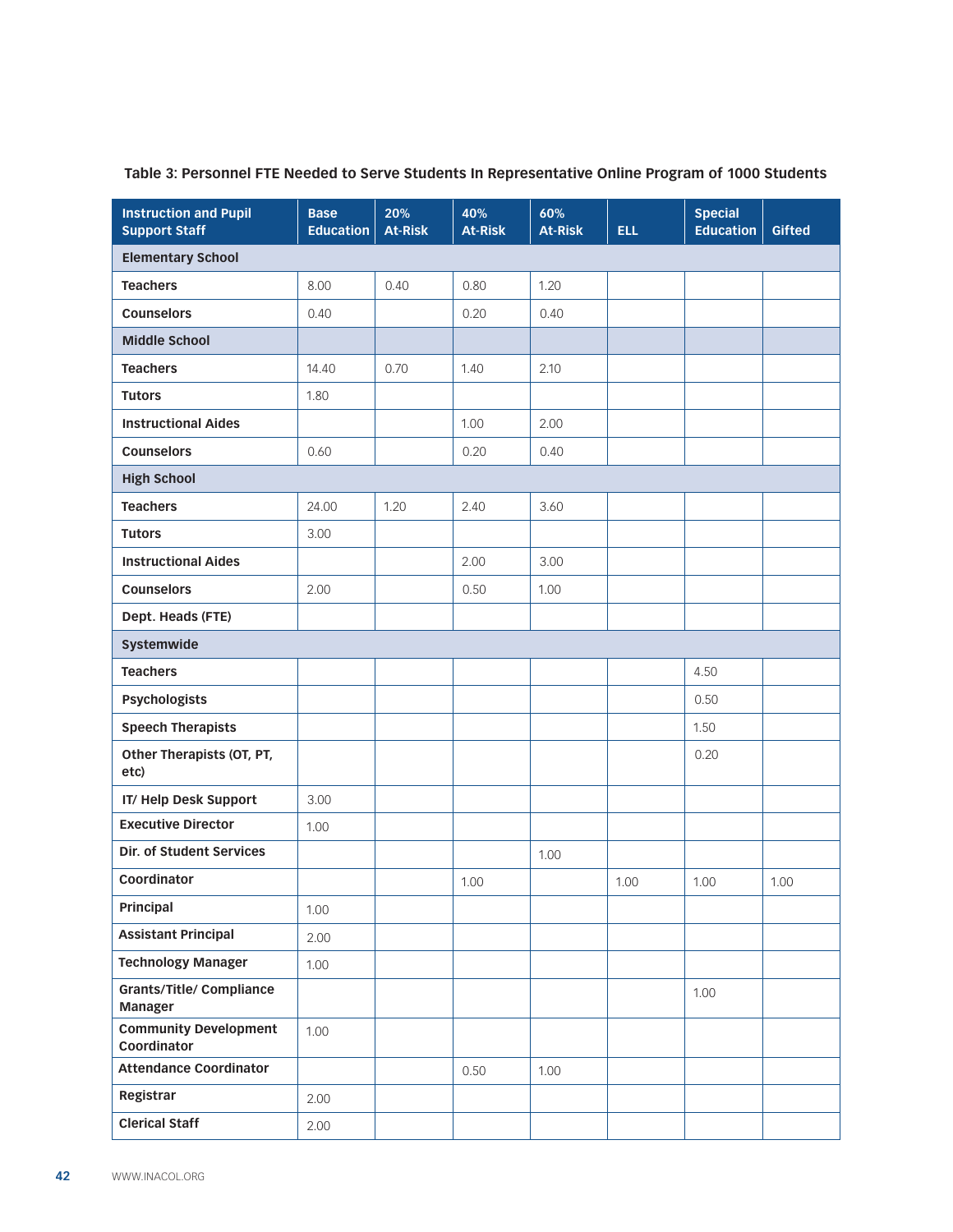Table 4 shows the additional costs associated with serving online students (not including technology hardware, which is shown in Table 5). This includes costs for professional development, course fees (which accounts for costs associated with developing or purchasing online courses, as well as all course materials), student connectivity and information system costs, assessment, contracted services, as well as other non-personnel costs, such as central office facilities, other equipment and materials, insurance, legal, postage, product distribution, student activities and the program's authorizer fee.

#### **Table 4: Other Associated Annual Costs to Serve Students in Representative Online Program of 1000 Students**

| <b>Total System Enrollment</b>                                                                                     | 1,000                                                    |
|--------------------------------------------------------------------------------------------------------------------|----------------------------------------------------------|
| <b>Professional Development</b>                                                                                    | \$150 per student                                        |
| <b>Course Costs, including Curriculum Development/Purchase,</b><br>Instructional Supplies, Materials and Equipment | \$150 per semester course (\$1,800 per student annually) |
| <b>Student Connectivity and Online Information System</b>                                                          | \$100 per student                                        |
| <b>Assessment</b>                                                                                                  | \$100 per student                                        |
| <b>Contracted Services</b>                                                                                         |                                                          |
| <b>HR</b>                                                                                                          | \$50 per student                                         |
| Finance (audit)                                                                                                    | \$100 per student                                        |
| Marketing                                                                                                          | \$400 per student                                        |
| <b>Substitutes</b>                                                                                                 | \$7,500 per year                                         |
| <b>Non-personnel Costs</b>                                                                                         |                                                          |
| Equipment & Supplies                                                                                               | \$25 per student                                         |
| Facilities & Utilities                                                                                             | \$70 per student                                         |
| Insurance                                                                                                          | \$5 per student                                          |
| Legal                                                                                                              | \$50 per student                                         |
| <b>Board</b>                                                                                                       | \$5 per student                                          |
| Postage                                                                                                            | \$50 per student                                         |
| Product Distribution/Logistics                                                                                     | \$50 per student                                         |
| <b>Student Activities</b>                                                                                          | \$35 per student                                         |
| Authorizer Fee                                                                                                     | 3%                                                       |

Table 5 identifies the technology hardware needed (technology licensing and instructional technology personnel are already accounted for previously). For students, this was \$500 annually to purchase a laptop and associated technology needs. For teachers and administrators, this included a laptop with a webcam, monitor, headset, and an additional amount to reimburse for connectivity requirements (at a level to upgrade service, not cover entire costs). For teachers, it also included an amount for a digital writing tablet/interactive white board. Additional central office technology included the phone system and network equipment. All figures are shown on an annual basis and assume a four-year replacement cycle.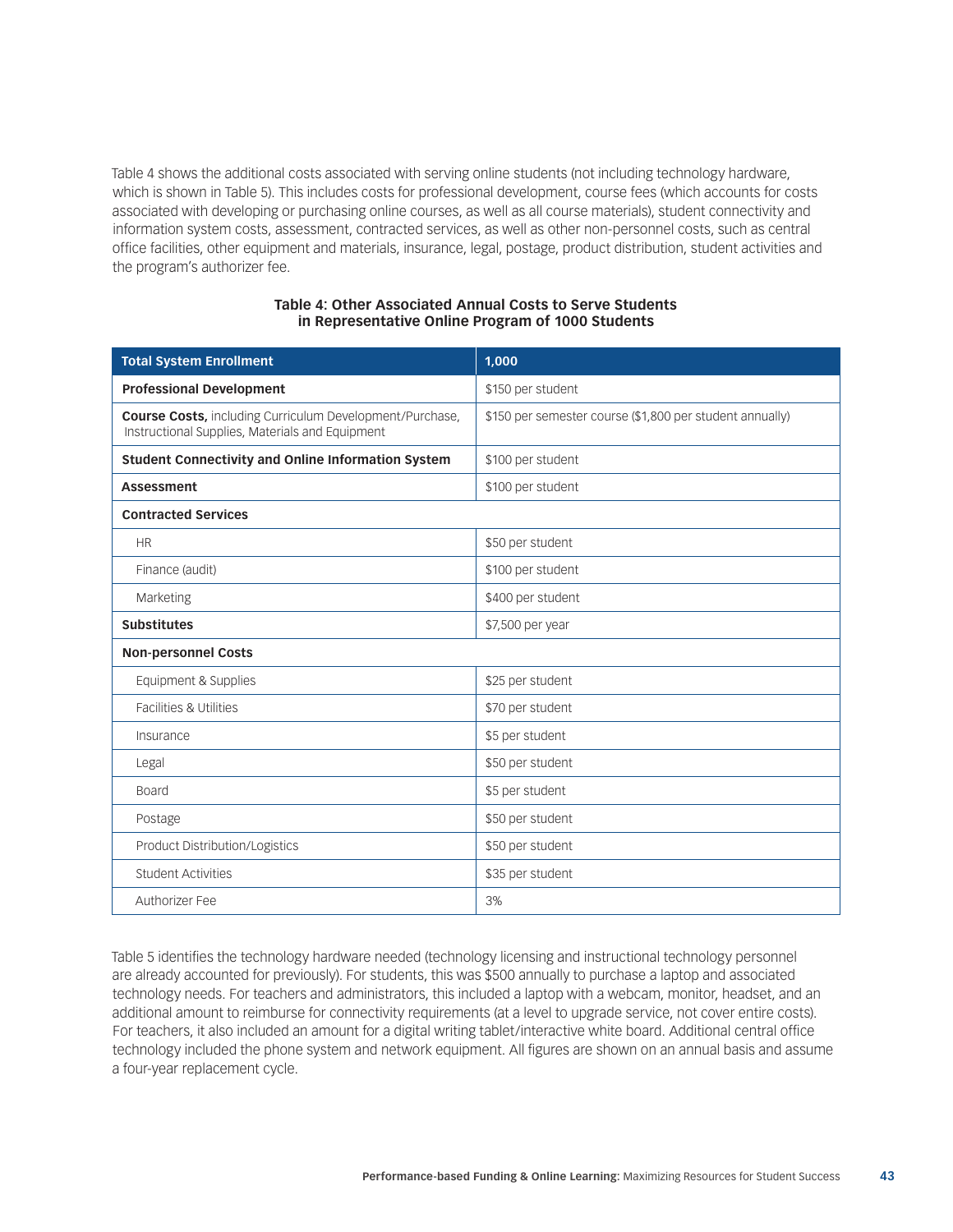#### **Table 5: Technology Needed to Serve Students in Representative Online Program of 1000 Students (Annually)**

| <b>Total System Enrollment</b>                | 1000 students                                          |
|-----------------------------------------------|--------------------------------------------------------|
| <b>Student Technology</b>                     | \$500 per student                                      |
| <b>Faculty Technology</b>                     |                                                        |
| Laptop (includes webcam)                      | \$300 per teacher                                      |
| Monitor                                       | \$37.50 per teacher                                    |
| Microphone/Headset                            | \$25 per teacher                                       |
| Digital Writing Tablet/Interactive Whiteboard | \$50 per teacher                                       |
| Connectivity Reimbursement                    | \$600 per teacher (\$50 per month for 12 months)       |
| <b>Administration / Management Technology</b> |                                                        |
| Laptop (includes webcam)                      | \$300 per administrator                                |
| Monitor                                       | \$37.50 per administrator                              |
| Microphone/Headset                            | \$25 per administrator                                 |
| Connectivity Reimbursement                    | \$300 per administrator (\$25 per month for 12 months) |
| <b>Central Office Technology</b>              |                                                        |
| Phone System                                  | \$8,500                                                |
| Office Network Equipment                      | \$13,750                                               |

#### *Comparison of Online Cost Findings to Recent Studies of Traditional Schooling Costs*

The findings above were compared to that of two recent adequacy studies focusing on traditional settings, in Colorado (updated in 2013) and Pennsylvania (2007).

Resource highlights, and several key similarities and differences between the two models, include:

**Student-teacher ratios:** Both the traditional model and the virtual model identified the need for class sizes of 25 students, with teachers at the secondary level teaching five sections of 25 students on average.

**Pupil support services:** Traditional programs had several staffing positions, such as nurses and librarians, which are not present in the virtual model. Other support positions, such as counselors at all levels and tutors at the secondary level, are similar between online schools and traditional schools.

**Administration:** Both models had similar administrative needs, though the representative virtual program (assumed to be an independent LEA) also contracted out many of the services—such as HR and payroll—that would be handled by a traditional district.

**Other school personnel:** Virtual programs did not require other personnel, including custodial staff, security personnel, and duty aides, which were included in the traditional school model.

**Technology:** Technology needs varied between online schools and physical schools. For example, for virtual schools, individual student laptops were needed for students at all levels; these are often shipped to students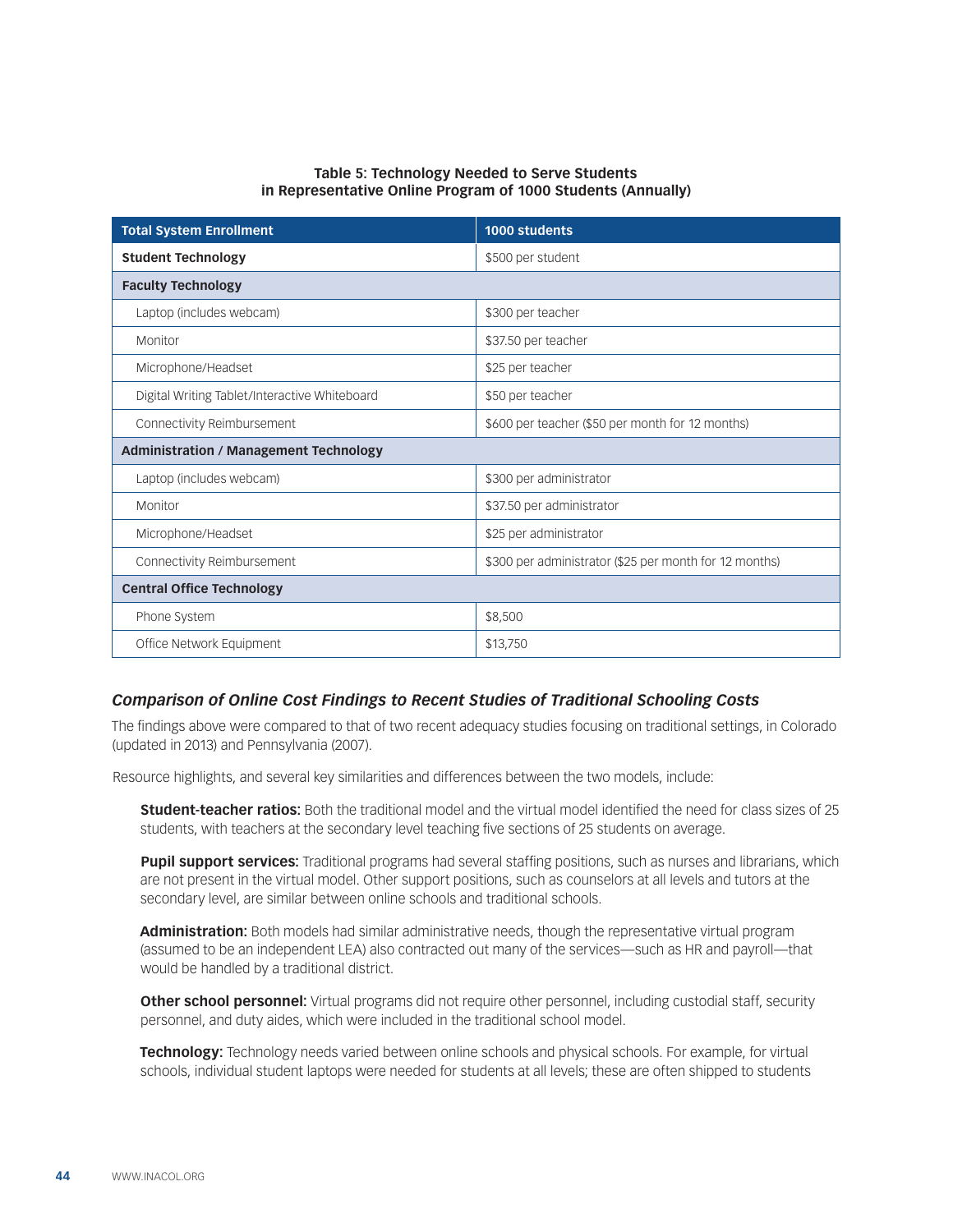and returned annually. Virtual programs also required Help Desk IT staffing to troubleshoot any issues that arose, similar to how a traditional program would employ IT staff at each school site for repair and maintenance. Virtual programs also had more need to host online content and technology systems (management systems, servers, and similar), and needed to provide reimbursements to ensure appropriate student and teacher Internet access and connectivity speed.

**Other non-personnel costs:** While there are cost savings in the virtual setting in the non-personnel cost areas of facilities maintenance and operation, costs that were higher in the virtual setting were related to curriculum (either purchasing or developing virtual courses), virtual student information systems, marketing, and postage for shipping materials and computers. Assessments were also a key cost area for virtual programs, as programs must rent space to hold in-person assessments in multiple locations across a state, as well as pay mileage reimbursements to families and teachers administering tests.

Using salaries in Colorado and Pennsylvania under this costing-out approach, **the cost of the virtual school is between 93% and 98% of a traditional school cost.** Given that the intent of this work is to produce a recommended way of funding virtual schools in all states—where foundation base amounts may be much lower than the amounts produced by an adequacy study—this report is not including a specific dollar amount.

While the base cost figure for the virtual school is very close to that of the traditional schools, a surprising finding of the professional judgment panels were related to additional costs of serving students with disabilities as lower than what is generally found for traditional settings. A main focus of full-time virtual schools is to employ web-based instructional methods, which include personalized learning and differentiated instruction for students. Thus, in highquality online learning programs, the level of differentiation that is part of the core personalized learning model and may mean that students with different learning needs are having their specific needs addressed as part of the core, basic instructional program of the virtual school. Also, many of the students who attend virtual schools choose to do so because of issues with a traditional setting, and therefore counseling services and strong social emotional supports for students are important parts of the basic virtual school program.

Weights from the costing out of a full-time online program were:

- • At-risk: 0.07 to 0.20 based upon concentration
- • English language learners (ELL): 0.38
- Students with disabilities: 0.73
- Gifted: 0.11

With adequate base resources in place, the additional cost for an at-risk pupil was around half the level seen in many traditional costing-out studies. The weight for students with disabilities was also lower, but much of this difference seemed to be associated with the services provided to the students with the most significant disabilities. Often these students have higher costs associated with the one-on-one services they needed; but these services may be provided by an entity other than the online school, even though the full-time online school still bears responsibility for the cost of those services.

Overall, the findings indicate that the basic per-student costs associated with virtual programs are very similar to those of a traditional school when examining the resources needed to meet state standards. The cost of serving special needs populations might be lower assuming that the full level of resources identified as adequate for the base costs is available.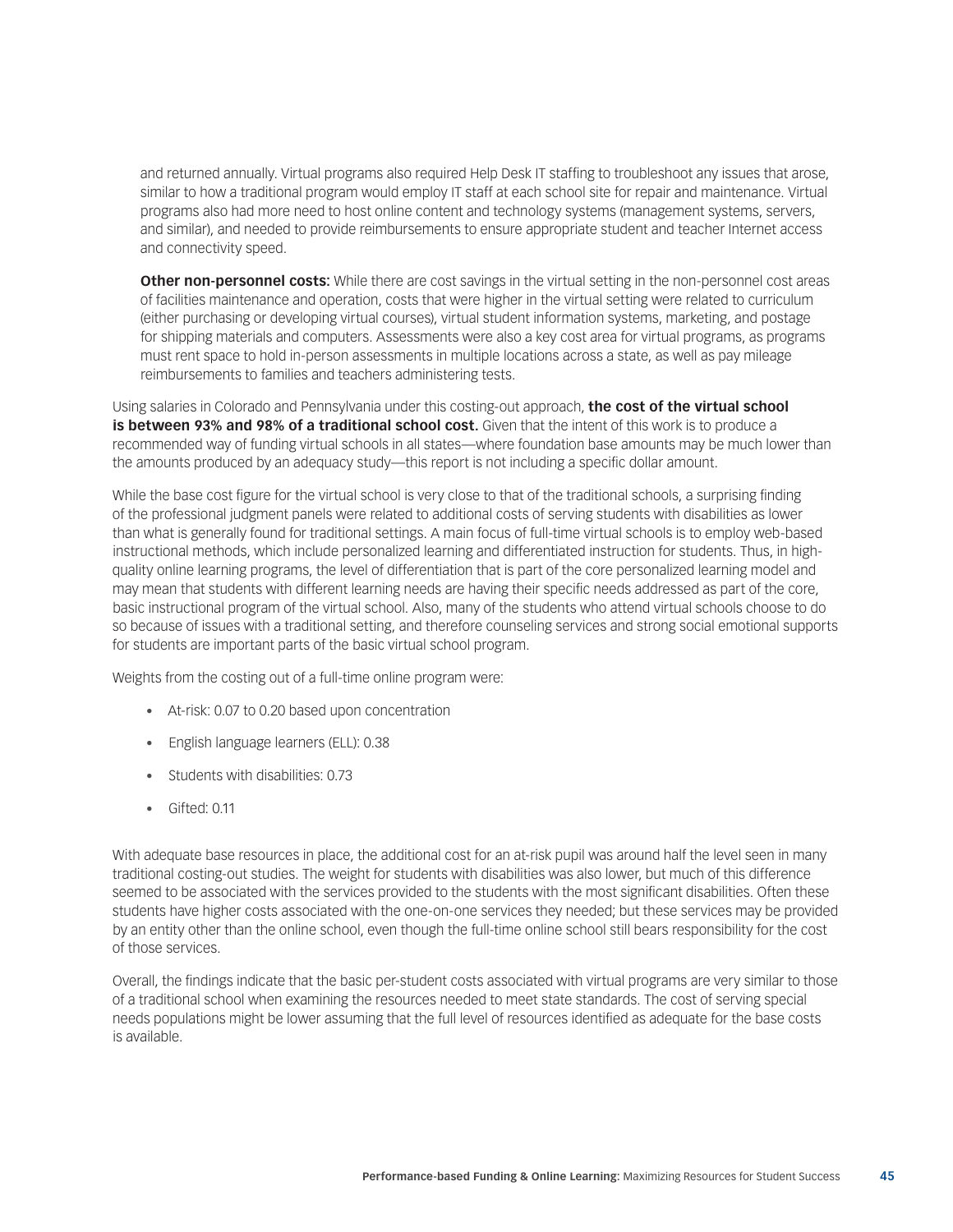### The Cost of Supplemental Online Courses

A cost model was also created to look at the resources required to offer supplemental online courses. To do so, an additional professional judgment panel was convened that reviewed the work of the previous panels, and adjusted resources based upon any differences in services and supports needed to offer supplemental courses versus a fully online program.

The research showed that for adequacy, the staffing levels should remain the same in online as in traditional classes, with a caseload of 125 students per teacher FTE. However, it is important to note that supplemental courses are often taught by part-time teachers so a wide range of courses can be offered, with explicit requirements that courses are taught by licensed teachers with the same credential requirements as traditional courses with appropriate content expertise and online teaching skills. Therefore, there are both full-time and part-time adjunct instructors to cover specific individual courses; a part-time teacher will have a load lower than 125 students. The panel estimated about 1/3 of teachers would be full time, and the other 2/3 would be part time. This full-time to part-time ratio has a resource implication in that benefits only need to be paid to full-time staff.

Supplemental course programs would also offer some counseling services, but because the home district would also be providing such service, they do not need to staff at the same level as the full-time programs. Panelists indicated that tutoring support would be assumed to be covered during individual teacher "office hours" so no additional positions were needed. Three IT/Help desk staff members would be available for extended hours throughout the day to address any technical assistance needs. The program would also be managed by four staff positions, including a director, a principal, and two additional FTE at a coordinator, manager, or assistant principal level, and supported by 2.0 clerical staff FTE to provide office management, secretarial support and registration services.

Table 6 identifies the personnel needed to serve students taking supplemental courses in an online program that has 12,000 semester enrollments on an annual basis. All staffing figures are shown on a full-time equivalent (FTE) basis.

| <b>Enrollment</b>                           | 12,000 Semester Enrollments on an annual basis |  |
|---------------------------------------------|------------------------------------------------|--|
| Instruction and Pupil Support Staff         |                                                |  |
| <b>Teachers</b>                             | 48.00                                          |  |
| Counselors                                  | 1.00                                           |  |
| IT/Help Desk Staff                          | 3.0                                            |  |
| <b>System Administrators and Management</b> |                                                |  |
| Administrators                              | 4.00                                           |  |
| <b>Clerical Staff</b>                       | 2.00                                           |  |

#### **Table 6: Personnel FTE Needed to Serve Students Taking Supplemental Courses in Representative Online Program of 12,000 Semester Enrollments on an Annual Basis**

Table 7 shows the additional costs of serving students (not including technology hardware, which is shown in Table 8). The panel reviewed the cost areas and per student costs identified by the panels looking at full-time online programs, which included costs for the following: professional development; course fees (which accounts for costs associated with developing new online courses from scratch or purchasing online courses, as well as all course materials); student connectivity and information system costs; assessment; contracted services; and other non-personnel costs, such as central office facilities, other equipment and materials, legal, postage, product distribution, and student activities. In other research on blended learning, costs for online course development varies widely from this figure (from the professional development panel). How much online content will cost varies widely depending on the program model.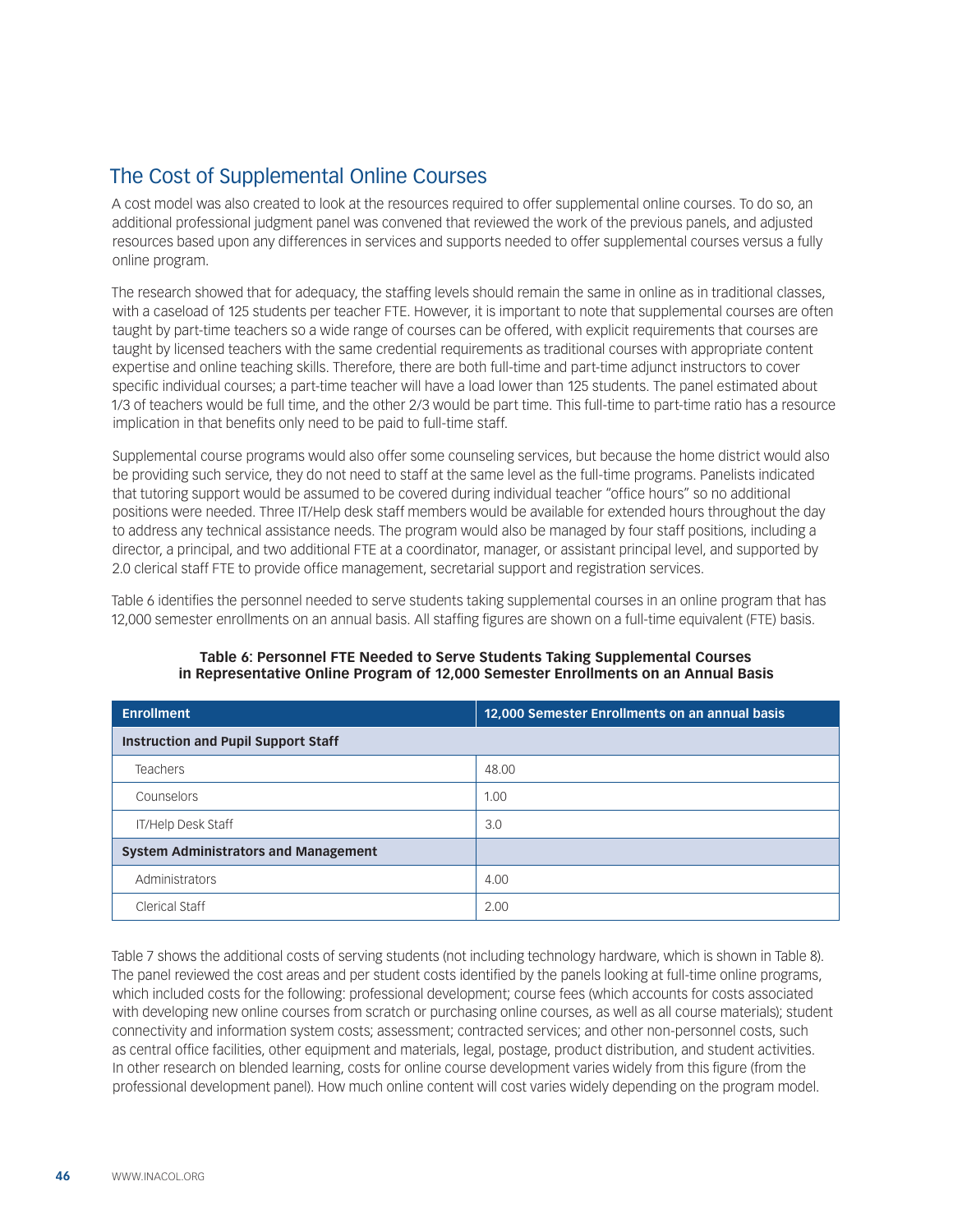Many of the professional judgment panelists were from public online schools and engaged in their own course development, with different costs than those who are licensing third party online course content or using open educational resources (open courses). Depending on the model, there will be varying costs for online content. For example, in a Parthenon study of online learning courses titled, "The Costs of Digital Learning", highlights that a fully virtual program doing large scale development of their own courses can have course development costs two to three times as much as a blended learning program buying licensed or open digital content (not building their own), but those might be amortized over time. The Parthenon study highlighted the online course pricing from third party providers "is typically about \$75 per course without instructors…which assumes a school purchases off-the-shelf products."

The panel felt that almost all of these cost areas would be part of a supplemental course program, except for assessment (including entry and exit performance assessments to measure growth), and student activities, which would be the role of the home school. The authorizer fee and substitute costs were also excluded. There were also cost areas where the panel thought that the amount necessary would be lower than a full-time program, such as marketing (since the program does not have to sustain itself in the same manner as a full-time program), product distribution/logistics and postage (the latter two because students are not provided computers as part of a supplemental course enrollment). All costs that are system-specific are shown per annual enrollment (therefore applied to 12,000 annual enrollments in this representative program), while course-specific costs are shown per course/per semester enrollment.

#### **Table 7: Other Associated Costs to Serve Students Taking Supplemental Courses in Representative Online Program of 12,000 Semester Enrollments on an Annual Basis**

| <b>Total System Enrollment</b>                                                                                     | 12,000 Semester Enrollments on an annual basis                    |
|--------------------------------------------------------------------------------------------------------------------|-------------------------------------------------------------------|
| <b>Professional Development</b>                                                                                    | \$4.17 per annual enrollment                                      |
| <b>Course Costs, including Curriculum Development/Purchase,</b><br>Instructional Supplies, Materials and Equipment | \$150 per course, per student (semester enrollment) <sup>24</sup> |
| <b>Student Connectivity and Online Information System</b>                                                          | \$16.66 per course, per student (semester enrollment)             |
| <b>Contracted Services</b>                                                                                         |                                                                   |
| <b>HR</b>                                                                                                          | \$4.17 per annual enrollment                                      |
| Finance (audit)                                                                                                    | \$8.33 per annual enrollment                                      |
| Marketing                                                                                                          | \$0.83 per annual enrollment                                      |
| <b>Non-personnel Costs</b>                                                                                         |                                                                   |
| Equipment & Supplies                                                                                               | \$2.08 per annual enrollment                                      |
| Facilities & Utilities                                                                                             | \$5.83 per annual enrollment                                      |
| Insurance                                                                                                          | \$0.42 per annual enrollment                                      |
| Legal                                                                                                              | \$4.17 per annual enrollment                                      |
| <b>Board</b>                                                                                                       | \$0.42 per annual enrollment                                      |
| Postage                                                                                                            | \$0.17 per annual enrollment                                      |

Table 8 identifies the technology hardware needed (technology licensing and instructional technology personnel already accounted for previously). The supplemental course panel felt that similar hardware would be needed as was identified for a full-time program with two key differences: 1) students would NOT be provided a laptop to take a supplemental course; and 2) ONLY full-time teachers (1/3 of staff) would be provided laptops, peripherals, and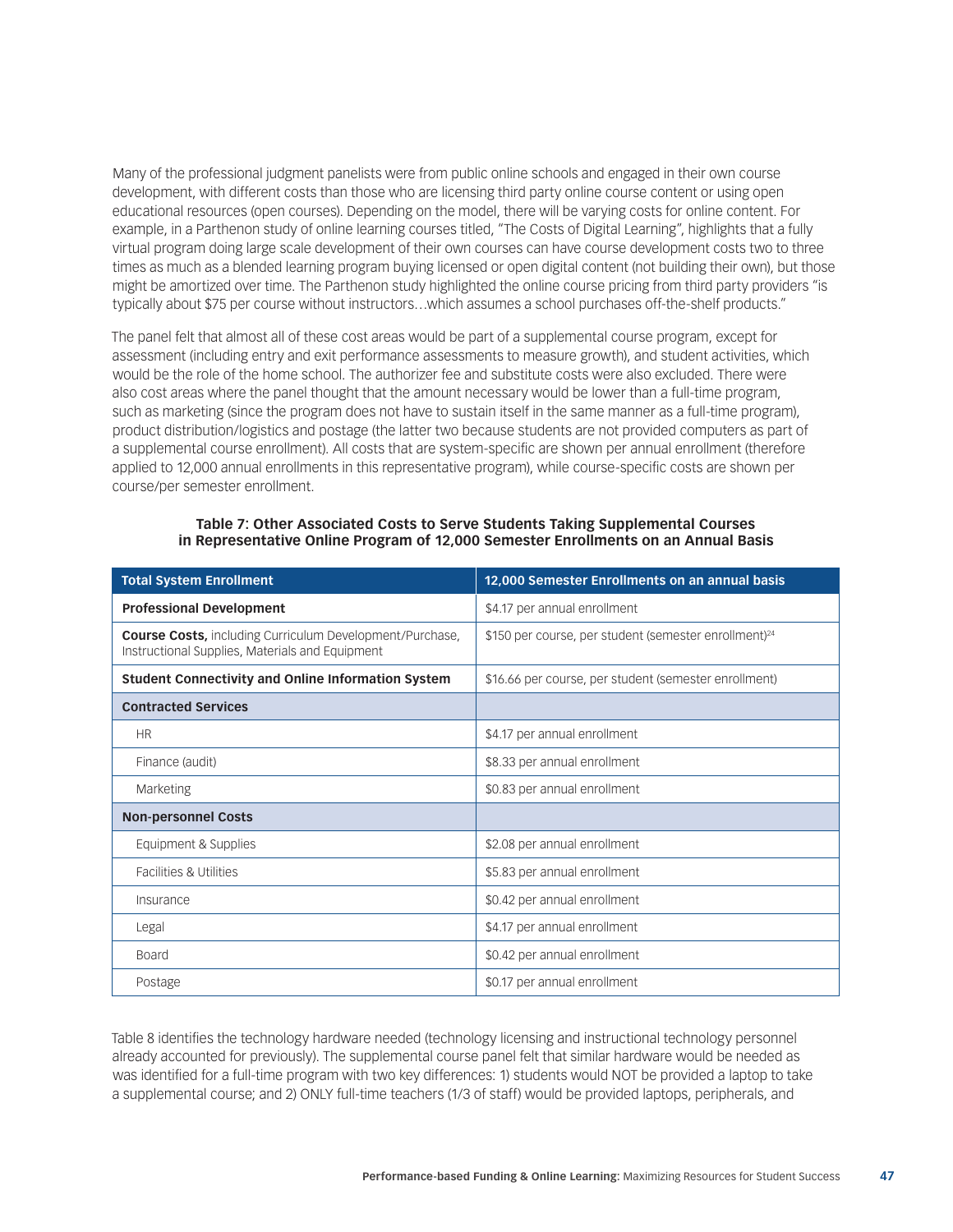connectivity reimbursements (intended to upgrade a teacher's existing Internet and phone services, not to pay for services in their entirety). Management would still require technology hardware and additional central office technology, including the phone system and network equipment. All figures are shown on an annual basis and assume a four-year replacement cycle.

#### **Table 8: Technology Needed to Serve Students Taking Supplemental Courses in Representative Online Program of 12,000 Semester Enrollments on an Annual Basis**

| <b>Total System Enrollment</b>                                                         | 12,000 Semester Enrollments on an annual basis         |
|----------------------------------------------------------------------------------------|--------------------------------------------------------|
| <b>Faculty Technology (only for full-time faculty)</b>                                 |                                                        |
| Laptop (includes webcam)                                                               | \$300 per teacher                                      |
| Monitor                                                                                | \$37.50 per teacher                                    |
| Microphone/Headset                                                                     | \$25 per teacher                                       |
| Digital Writing Tablet                                                                 | \$50 per teacher                                       |
| Connectivity Reimbursement                                                             | \$600 per teacher (\$50 per month for 12 months)       |
| <b>Management Computing</b>                                                            |                                                        |
| Laptop (includes webcam)                                                               | \$300 per administrator                                |
| Monitor                                                                                | \$37.50 per administrator                              |
| Microphone/Headset                                                                     | \$25 per administrator                                 |
| Connectivity Reimbursement                                                             | \$300 per administrator (\$25 per month for 12 months) |
| <b>Central Office Technology</b>                                                       |                                                        |
| Phone System (includes EIVR)                                                           | \$8,500                                                |
| Office Network Equipment, including servers, rack, switches,<br>routers, storage, etc. | \$13,750                                               |

Colorado and Pennsylvania salaries were then applied to the described resources to determine the cost of offering supplemental online courses.

#### **Using this approach, the cost of providing supplemental online courses would be about \$600 per student, per semester course, or about 7% of the per student amount for full-time programs.24**

The recommended funding is presented as a percentage, as opposed to a specific figure, in order to allow each state to apply that percentage to its own foundation amount. In states that hold back a certain percentage for the district when paying online provider to, when paying online providers, hold back a certain percentage for the district, then schools receive a 1/12th of the remainder.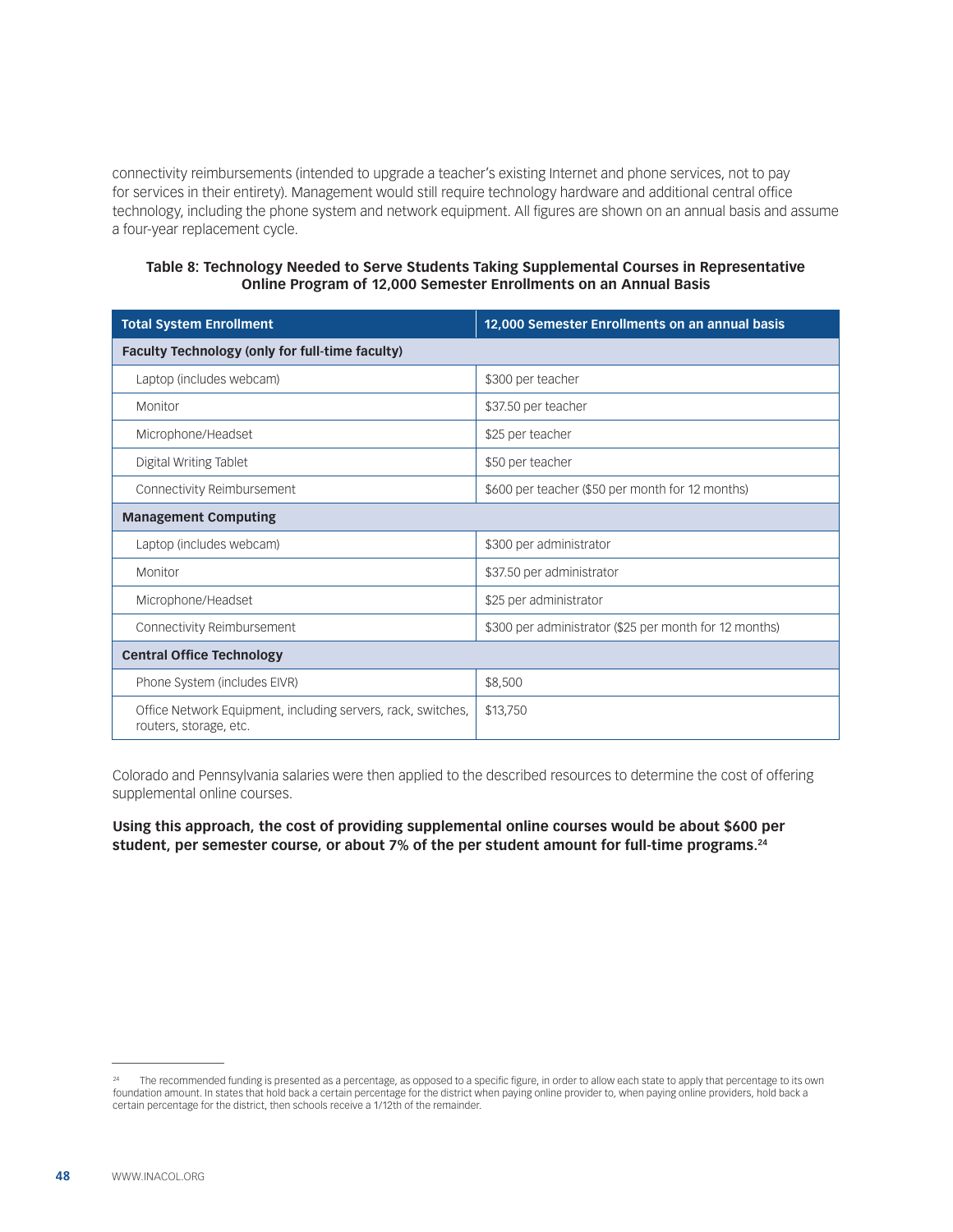# <span id="page-48-0"></span>Appendix C: Outcomes-Based Measures of Student Performance for Online Schools<sup>25</sup>

### Student-level and School-level Measures

Performance measures for full-time online schools should be primarily based on student-level achievement measures, perhaps with some additional school-level achievement measures.

#### *Proficiency*

Proficiency is the most basic of the measures. It evaluates what students know at a point in time in a given subject, and it is usually associated with grade level. It is a necessary performance metric but it is insufficient, especially if proficiency data are solely based on age or grade cohorts, rather than an individual student's overall proficiency map. Understanding student proficiency is an important starting point for a robust set of indicators.

#### *Individual Student Growth*

Measuring individual student learning based on proficiency, skills, and knowledge gained in a given period of time is a foundational concept behind growth. Examining individual student learning growth is necessary because proficiency measures alone will tend to reward schools whose students arrive above grade level, and penalize schools whose students arrive below grade level. This is of particular concern to online schools because they are often chosen by students who have been unsuccessful in traditional environments, are not achieving at grade level, are at-risk, overage and under-credited, or otherwise not successful in a physical school.

Growth models should be based on individual students, and they should track multiple data points to show a student's learning trajectory. They should not be based on cohorts, as some are. With data on proficiency levels, and individual student growth data available, it is possible to analyze quality assurance along a continuum of outcomes. Students can be measured who were not proficient, but achieve high levels of growth, or alternatively, students who come in proficient, but grow slowly. Placing students in a matrix that combines growth and proficiency provides a snapshot of how well students (or a school) are performing. Proficiency or growth alone is insufficient to describe a student's academic achievement and standing, but the snapshot of both, taken together, is powerful.

#### *Graduation Rate*

Obtaining a high school diploma or equivalent (such as a GED) represents an important milestone for students, and is an indicator of future economic and social success. Graduation rate, however, has some drawbacks that need to be addressed if it is to be used effectively as a performance indicator. Although many states are moving toward reporting that provides consistent comparisons across states, such as the Graduation Counts Compact of the National Governors Association,<sup>26</sup> often measures do not consider student mobility and credit deficiencies when students move into a new school. In many cases, graduation rate does not include an accommodation for extended time, and in some cases, schools' graduation rates are based on cohorts instead of individual students.

#### *College and Career Readiness*

Definitions of college readiness vary. The U. S. Department of Education defines college ready as having "the knowledge and skills to succeed in credit-bearing courses from day one, without remediation," and career ready as "demonstrating the academic skills to be able to engage in postsecondary education and training without the need

This appendix is based on *Measuring Quality From Inputs to Outcomes: Creating Student Learning Performance Metrics and Quality Assurance for Online Schools.* International Association for K–12 Online Learning. October 2012

<sup>26</sup> National Governors Association, Implementing Graduation Counts, [http://www.nga.org/cms/home/nga-center-for-best-practices/center-publications/](http://www.nga.org/cms/home/nga-center-for-best-practices/center-publications/page-edu-publications/col2-content/main-content-list/implementing-graduation-2010.html) [page-edu-publications/col2-content/main-content-list/implementing-graduation-2010.html](http://www.nga.org/cms/home/nga-center-for-best-practices/center-publications/page-edu-publications/col2-content/main-content-list/implementing-graduation-2010.html)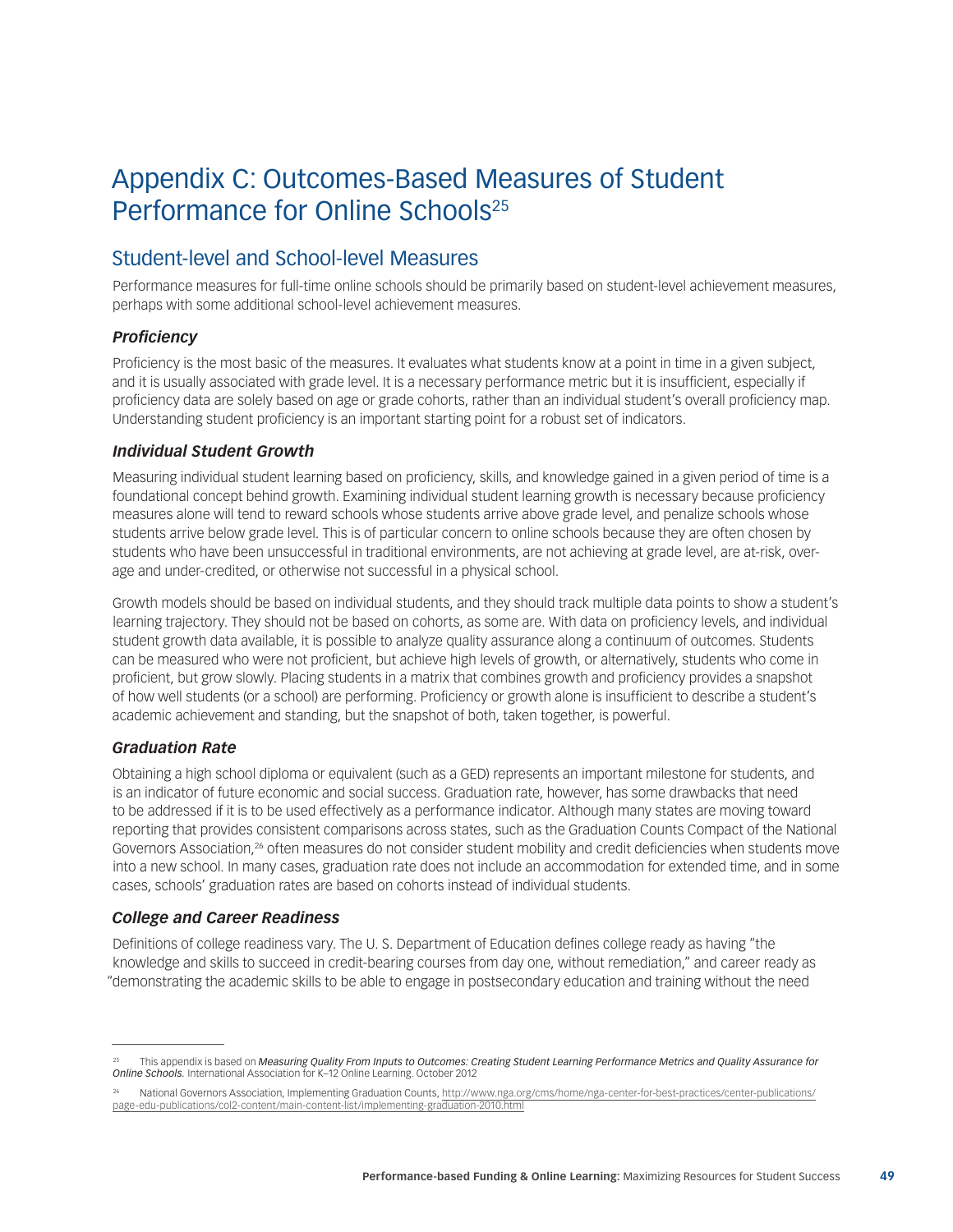<span id="page-49-0"></span>for remediation." Regardless of the specific definition, there is a growing gap between students having a high school diploma or GED and being fully prepared with knowledge, skills, and dispositions for postsecondary education or to enter the workforce.

#### *Closing the Achievement Gap*

The student achievement gap pertains to disparities in academic performance between groups of students, largely based on standardized tests. It is defined by the U.S. Department of Education as "the difference in the performance between each ESEA subgroup… within a participating LEA or school and the statewide average performance of the LEA's or State's highest achieving subgroups in reading/language arts and mathematics as measured by the assessments required under the ESEA." The subgroups include students who are economically disadvantaged, from major racial and ethnic groups, those with disabilities, and those with limited English proficiency.<sup>27</sup>

## Appendix D: Individuals Participating in Research Meetings and Phone Interviews

In addition to the professional judgment panels, research included a series of multi-day sessions with online educators, state education agency administrators, and state policy makers. Participants explored existing funding initiatives, identified key findings and cost issues impacting online schools and supplemental online courses, and addressed unintended consequences for funding approaches. Input and information was obtained through individual interviews with the following participants:

| Amy Anderson, Donnell-Kay Foundation                           | <b>Will Krebs, Florida Department of Education</b>                      |  |
|----------------------------------------------------------------|-------------------------------------------------------------------------|--|
| John Bailey, Digital Learning Now!                             | Pat Laystrom, Connections Education                                     |  |
| <b>Chris Bleak, Utah Association of Public Charter Schools</b> | <b>Tom Melcher, Minnesota Department of Education</b>                   |  |
| Ken Bradford, Louisiana Department of Education                | <b>Larry Miller, Center for Reinventing Public Education</b>            |  |
| <b>Richard Crandall</b> , Wyoming Department of Education      | <b>Sally Roberts, Florida Department of Education</b>                   |  |
| Mark Fermanich, Oregon State University                        | <b>Marguerite Roza, Center for Reinventing Public</b><br>Education      |  |
| <b>Betheny Gross, Center for Reinventing Public Education</b>  |                                                                         |  |
| Aimee Guidera, Data Quality Campaign                           | <b>Peter Ruddell, Wiener Associates &amp; Oxford</b><br>Foundation (MI) |  |
| <b>Bryan Hassell, Public Impact</b>                            | <b>Rita Perez, Pennsylvania Department of Education</b>                 |  |
| Dr. Kim Hunter-Reed, HCM Strategists                           | <b>Ted Ochs, Connections Education</b>                                  |  |
| <b>Robbie Jameson, Michigan State Budget Office</b>            | <b>Martha Snyder, HCM Strategists</b>                                   |  |
| <b>Kenneth Kapphahn.</b> California Legislative                |                                                                         |  |

*Analyst's Office*

<sup>27</sup> U.S. Department of Education Definitions, [http://www2.ed.gov/policy/](http://www2.ed.gov/policy/elsec/leg/esea02/pg2.html) [elsec/leg/esea02/pg2.html](http://www2.ed.gov/policy/elsec/leg/esea02/pg2.html)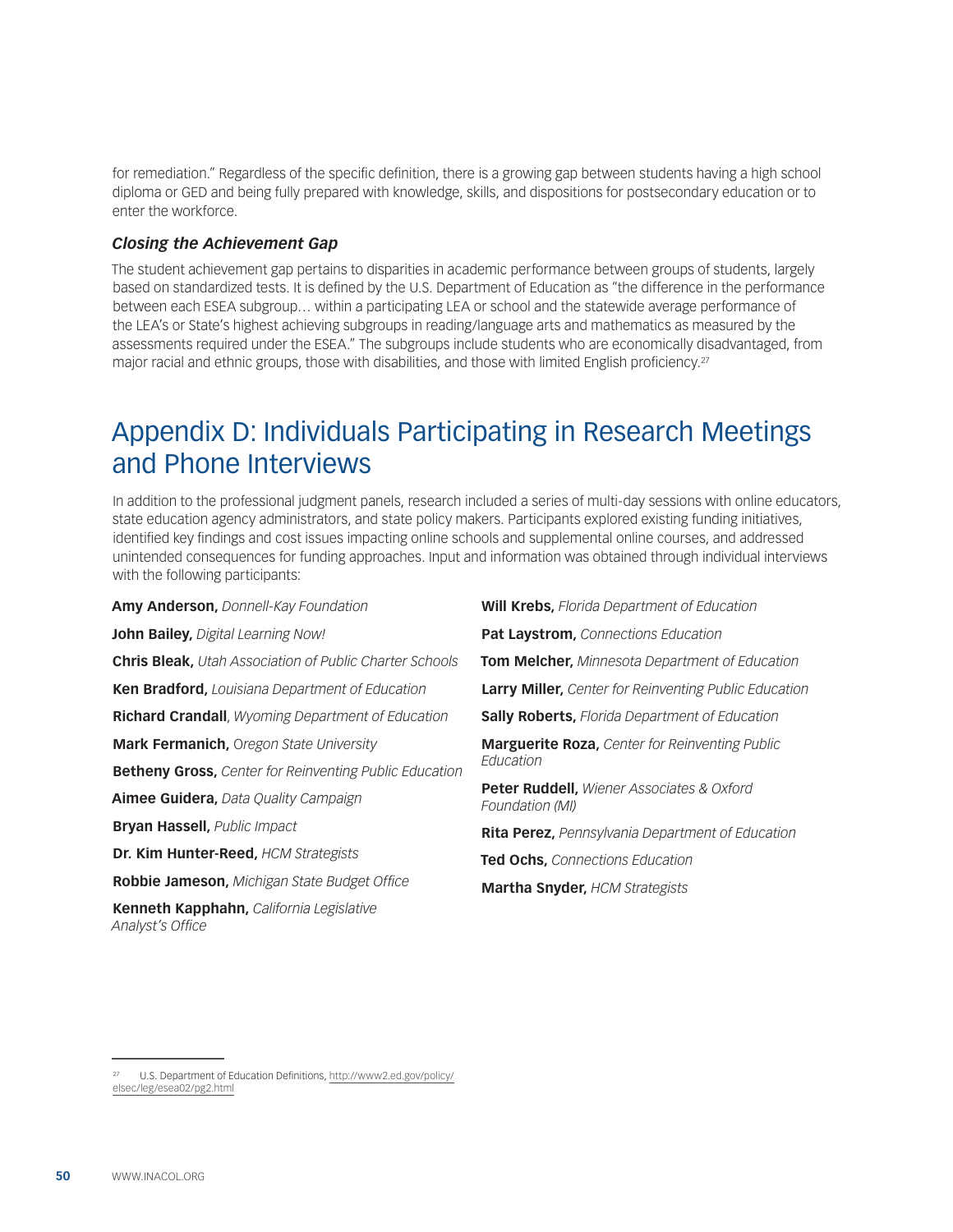# <span id="page-50-0"></span>Appendix E: Definitions

**Competency-based education** is about students advancing upon mastery. Sturgis and Patrick (2011) developed a five-part working definition to describe the design elements of competency-based learning: 1) students advance upon demonstrated mastery; 2) competencies include explicit, measurable, transferable learning objectives that empower students; 3) assessment is meaningful and a positive learning experience for students; 4) students receive rapid, differentiated support based on their individual learning needs; and 5) learning outcomes emphasize competencies that include application and creation of knowledge along with the development of important skills and dispositions. ([http://www.inacol.org/cms/wp-content/uploads/2013/10/iNACOL-Mean-What-You-Say-October-2013.pdf\)](http://www.inacol.org/cms/wp-content/uploads/2013/10/iNACOL-Mean-What-You-Say-October-2013.pdf)

**Online learning** is "education in which instruction and content are delivered primarily over the Internet. The term does not include printed-based correspondence education, broadcast television or radio, videocassettes, and standalone educational software programs that do not have a significant Internet-based instructional component. Used interchangeably with virtual learning, cyber learning, e-learning."

Source: The Online Learning Definitions Project 2011, *iNACOL*, which references U.S. Department of Education Office of *Planning, Evaluation, and Policy Development Policy and Program Studies Service (2010). Evaluation of Evidence-Based Practices in Online Learning: A Meta-Analysis and Review of Online Learning Studies.*

**Performance-based funding** is a school finance model that links funding for public education programs with measurable student performance outcomes. (Source: iNACOL)

**Supplemental online programs** provide a small number of courses to students who are enrolled in a school separate from the online program. Some states refer to these as part-time programs. Many students access supplemental online courses from a school computer lab, although some may access the classes from home.

*Source: Keeping Pace with K–12 Online and Blended Learning, Evergreen Education Group.*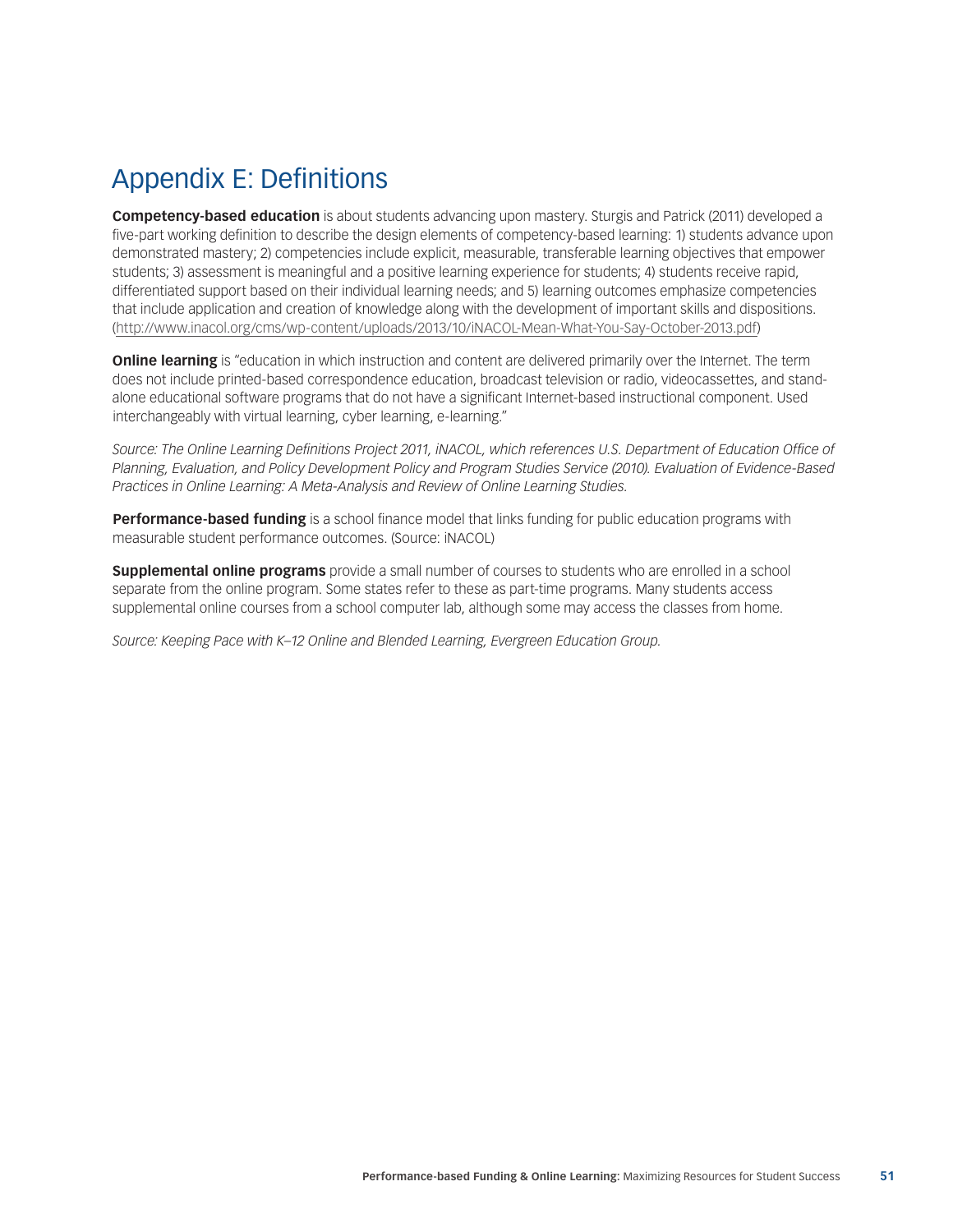## <span id="page-51-0"></span>Appendix F: References and Resources

Battaglino, T. B., Haldeman, M., & Laurans, E. (2012, January). Creating Sound Policy for Digital Learning: The Costs of Online Learning. The Thomas B. Fordham Institute. Retrieved from [http://edexcellence.net/publications/the-costs-of](http://edexcellence.net/publications/the-costs-of-online-learning.html)[online-learning.html](http://edexcellence.net/publications/the-costs-of-online-learning.html)

Hill, P., & Roza, M. (2010, July). Curing Baumol's Disease: In search of productivity gains in K–12 schooling. Center on Reinventing Public Education. Retrieved from [http://www.crpe.org/cs/crpe/view/csr\\_pubs/343](http://www.crpe.org/sites/default/files/whp_crpe1_baumols_jul10_0.pdf)

Patrick, S., Edwards, D., Wicks, M., & Watson, J. (2012, October). Measuring Quality from Inputs to Outcomes. Retrieved from [http://www.inacol.org/wp-content/uploads/2012/11/iNACOL\\_Quality\\_Metrics.pdf](http://www.inacol.org/wp-content/uploads/2012/11/iNACOL_Quality_Metrics.pdf)

Patrick, S., Kennedy, K., & Powell, A. (2013, October). Mean What You Say: Defining and Integrating Personalized, Blended and Competency Education. Retrieved from [http://www.inacol.org/cms/wp-content/uploads/2013/10/](http://www.inacol.org/cms/wp-content/uploads/2013/10/iNACOL-Mean-What-You-Say-October-2013.pdf) [iNACOL-Mean-What-You-Say-October-2013.pdf](http://www.inacol.org/cms/wp-content/uploads/2013/10/iNACOL-Mean-What-You-Say-October-2013.pdf)

The International Association for K–12 Online Learning (2011, October). National Standards for Quality Online Courses Version 2. Retrieved from [http://www.inacol.org/wp-content/uploads/2013/02/iNACOL\\_CourseStandards\\_2011.pdf](http://www.inacol.org/wp-content/uploads/2013/02/iNACOL_CourseStandards_2011.pdf)

The International Association for K–12 Online Learning (2011, October). National Standards for Quality Online Teaching Version 2. Retrieved from [http://www.inacol.org/cms/wp-content/uploads/2013/02/iNACOL\\_TeachingStandardsv2.pdf](http://www.inacol.org/cms/wp-content/uploads/2013/02/iNACOL_TeachingStandardsv2.pdf)

The International Association for K–12 Online Learning (2011, October). The Online Learning Definitions Project. Retrieved from [http://www.inacol.org/cms/wp-content/uploads/2013/04/iNACOL\\_DefinitionsProject.pdf](http://www.inacol.org/cms/wp-content/uploads/2013/04/iNACOL_DefinitionsProject.pdf)

The National Center for Education Statistics. Digest of Education Statistics: 2012. (Washington, D.C: Institute of Education Sciences, December 2013). Retrieved from <http://nces.ed.gov/programs/digest/d12/index.asp>

Watson, J., & Gemin, B. (2009, July). Promising Practices: Funding and Policy Frameworks for Online Learning. Retrieved from [http://www.inacol.org/wp-content/uploads/2012/09/NACOL\\_PP-FundPolicy-lr.pdf](http://www.inacol.org/wp-content/uploads/2012/09/NACOL_PP-FundPolicy-lr.pdf)

Watson, J., Murin, A., Vashaw, L., Gemin, B., & Pape, L. (2014, October). Keeping Pace with K–12 Digital Learning. Evergreen Education Group. Retrieved from [http://www.kpk12.com/wp-content/uploads/EEG\\_KP2014-fnl-lr.pdf](http://www.kpk12.com/wp-content/uploads/EEG_KP2014-fnl-lr.pdf)

Wicks, M. (2010, October). A National Primer on K–12 Online Learning Version 2. Retrieved from [http://www.inacol.org/](http://www.inacol.org/cms/wp-content/uploads/2012/11/iNCL_NationalPrimerv22010-web1.pdf) [cms/wp-content/uploads/2012/11/iNCL\\_NationalPrimerv22010-web1.pdf](http://www.inacol.org/cms/wp-content/uploads/2012/11/iNCL_NationalPrimerv22010-web1.pdf)

Worthen, M, & Patrick, S. (2014, October). Course Access: Equitable Opportunities for College and Career Ready Students. Retrieved from [https://www.inacol.org/wp-content/uploads/2014/10/iNACOL-Course-Access-Equitable-](https://www.inacol.org/wp-content/uploads/2014/10/iNACOL-Course-Access-Equitable-Opportunities-for-College-and-Career-Ready-Students.pdf)[Opportunities-for-College-and-Career-Ready-Students.pdf](https://www.inacol.org/wp-content/uploads/2014/10/iNACOL-Course-Access-Equitable-Opportunities-for-College-and-Career-Ready-Students.pdf)

Worthen, M., & Patrick, S. (2014, October). The iNACOL State Policy Frameworks: 5 Critical Issues to Transform K–12 Education. Retrieved from [http://www.inacol.org/wp-content/uploads/2014/11/iNACOL-State-Policy-Frameworks-5-](http://www.inacol.org/wp-content/uploads/2014/11/iNACOL-State-Policy-Frameworks-5-Critical-Issues-to-Transform-K12-Education-Nov2014.pdf) [Critical-Issues-to-Transform-K12-Education-Nov2014.pdf](http://www.inacol.org/wp-content/uploads/2014/11/iNACOL-State-Policy-Frameworks-5-Critical-Issues-to-Transform-K12-Education-Nov2014.pdf)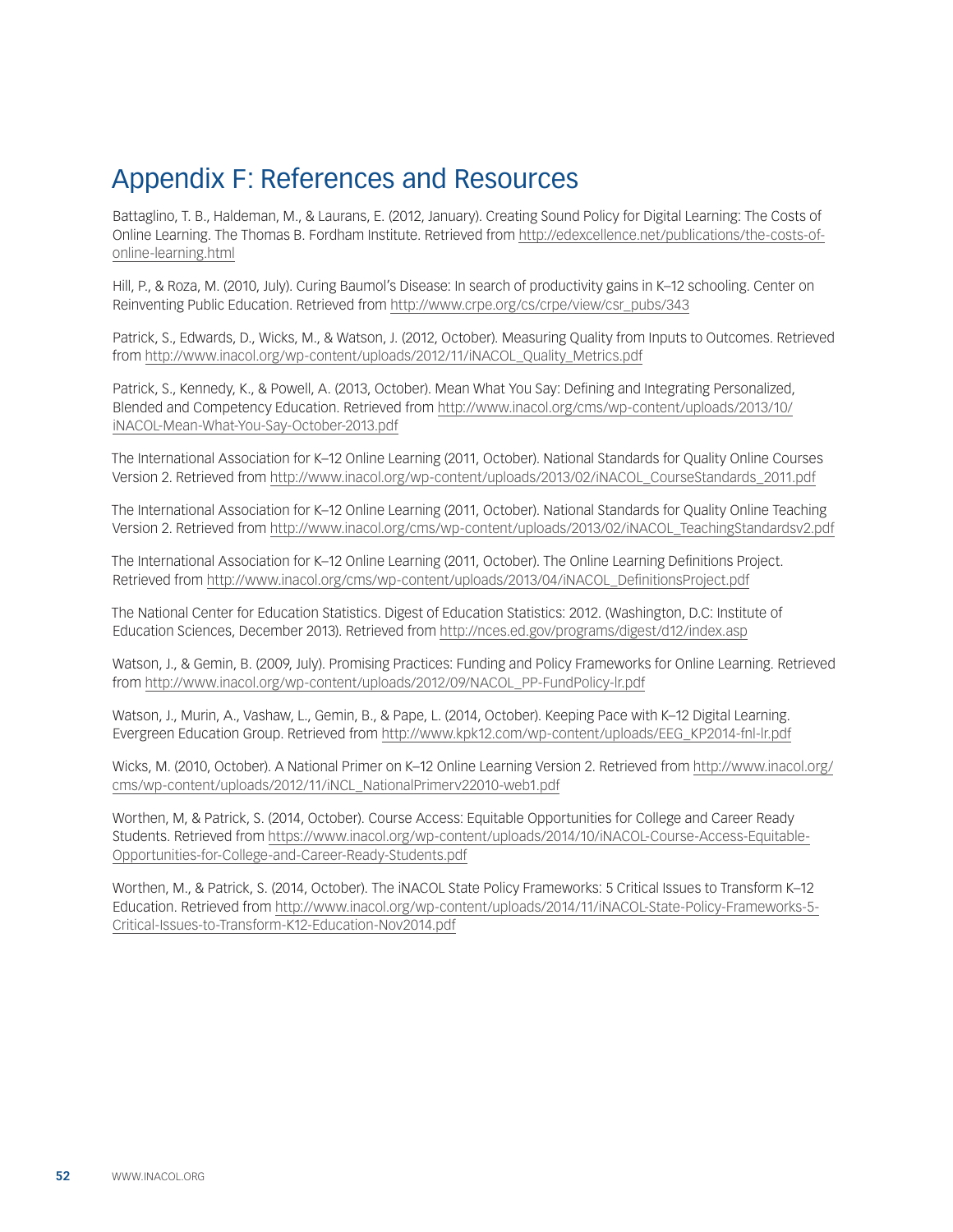### About the Authors

#### *iNACOL*

The mission of the International Association for K–12 Online Learning (iNACOL) is to ensure all students have access to a world-class education and quality blended and online learning opportunities that prepare them for a lifetime of success. iNACOL is a non-profit organization focused on research; developing policy for student-centered education to ensure equity and access; developing quality standards for emerging learning models using online, blended, and competency-based education; and supporting the ongoing professional development of classroom, school, district and state leaders for new learning models. Learn more at [www.inacol.org.](www.inacol.org)

#### *Evergreen Education Group*

For over fourteen years the Evergreen Education Group has been widely recognized as a leader in K–12 digital learning market and policy research and advisory services. We deliver digital learning-related insight to the field and are the publishers of the annual report Keeping Pace with K–12 Digital Learning, and numerous other national and state-level reports on the digital learning landscape. Evergreen is a valuable partner to legislators, state boards of education, state education agencies, non-profit organizations, publishers and many companies serving the K–12 education industry. Our policy and market research has helped lay the groundwork for the growth of digital learning and informs legislators and other policy makers about the latest developments in the industry.

#### *Augenblick, Palaich and Associates*

Founded in 1983, Augenblick, Palaich and Associates (APA) is a nationally recognized firm with experience analyzing public education systems and policies in all fifty states. APA's mission is to assist clients at the federal, state and local level in addressing education issues in order to improve the quality, effectiveness, and efficiency of our nation's public schools. In particular, APA's expertise in school finance and costing-out studies enables policymakers to understand how fiscal systems interact with education initiatives and priorities within states. A number of states' current funding systems are based upon APA's work. For more information, please visit [www.apaconsulting.net.](www.apaconsulting.net)